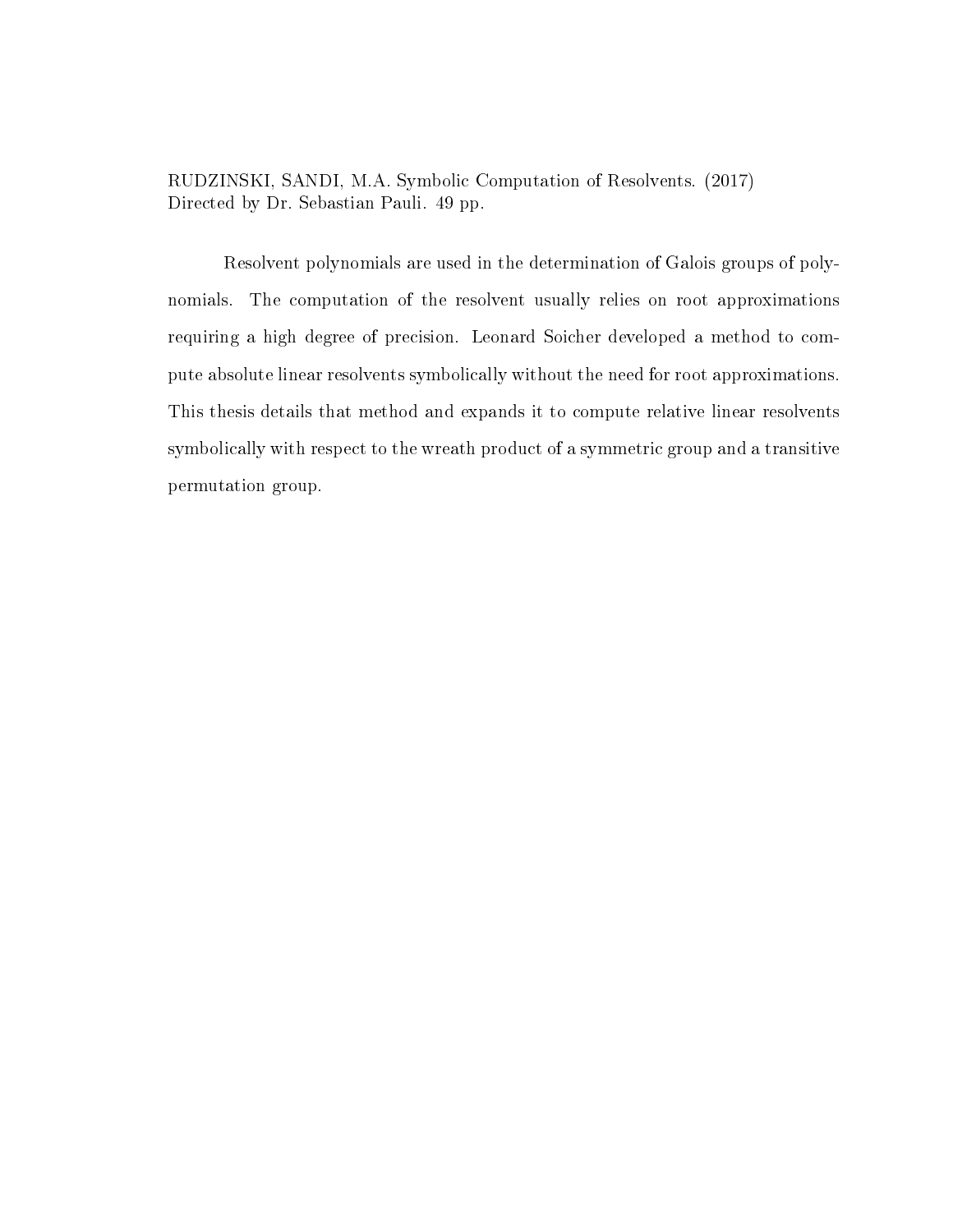## SYMBOLIC COMPUTATION OF RESOLVENTS

by

Sandi Rudzinski

A Thesis Submitted to the Faculty of The Graduate School at The University of North Carolina at Greensboro in Partial Fulfillment of the Requirements for the Degree Master of Arts

> Greensboro 2017

> > Approved by

Committee Chair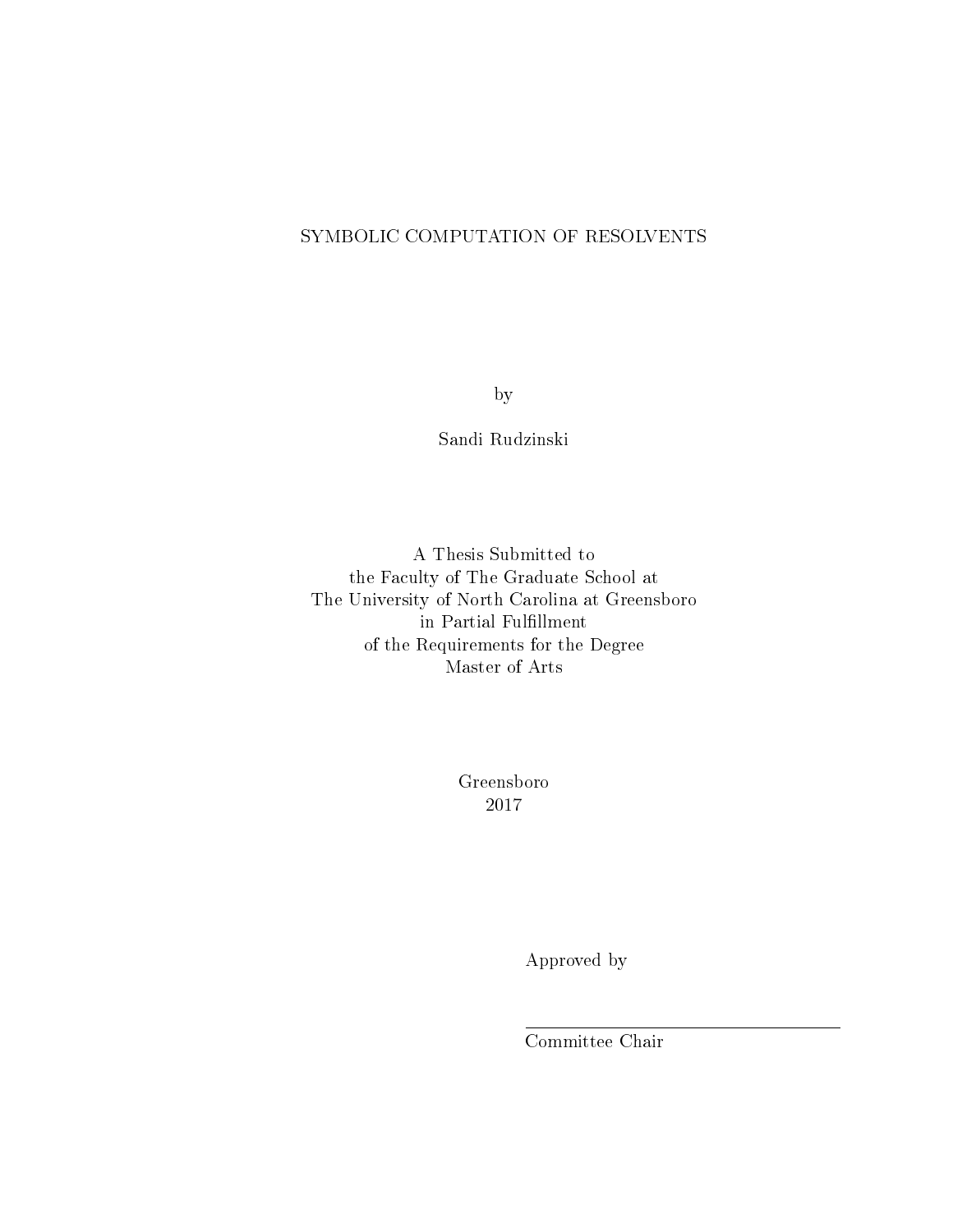### APPROVAL PAGE

This thesis written by Sandi Rudzinski has been approved by the following committee of the Faculty of The Graduate School at The University of North Carolina at Greensboro.

Committee Chair

Sebastian Pauli

Committee Members

Chad Awtrey

Brett Tangedal

Dan Yasaki

Date of Acceptance by Committee

Date of Final Oral Examination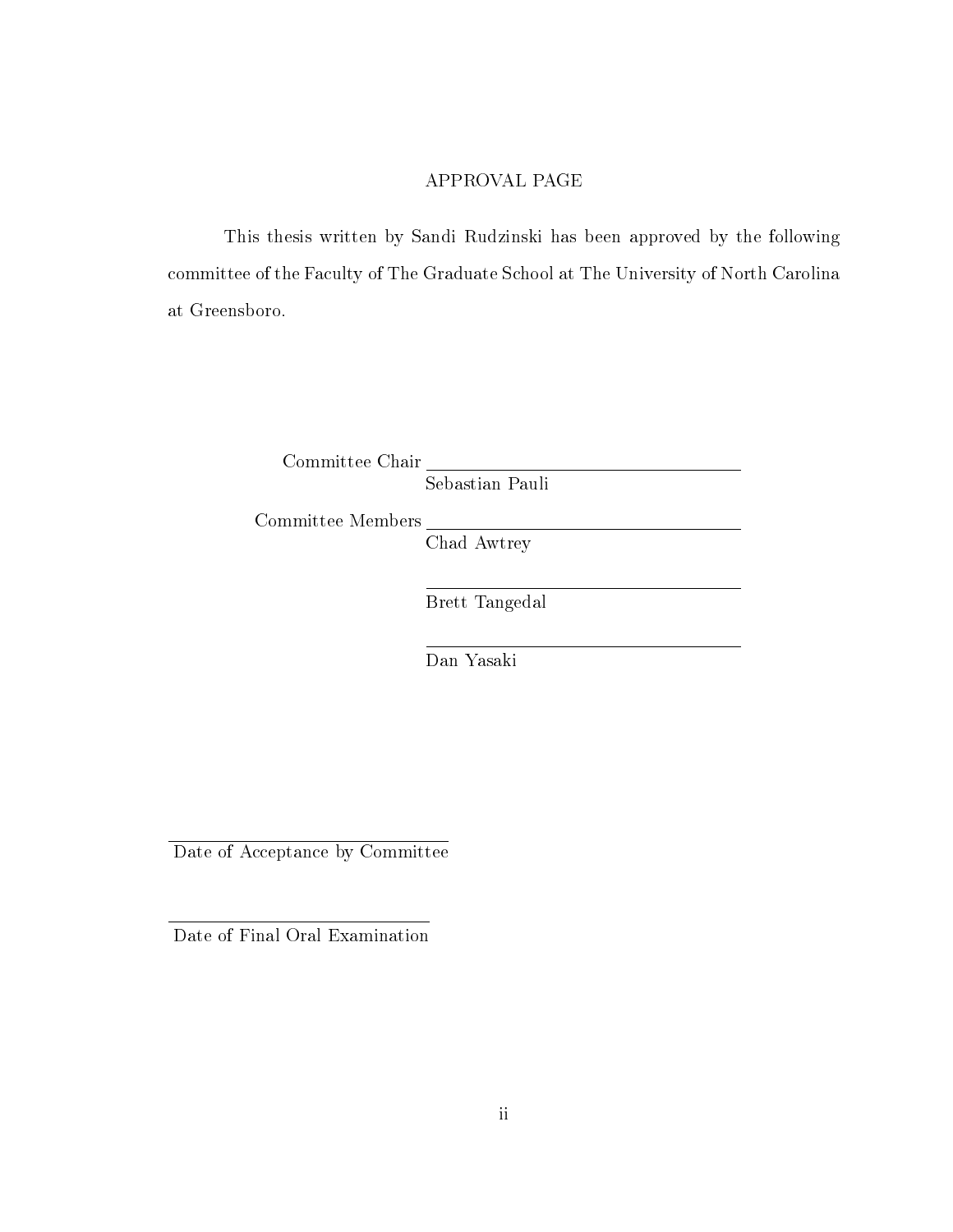#### ACKNOWLEDGMENTS

I would like to thank my advisor, Dr. Pauli, for his support, patience and kindness, and for understanding my questions. Dr. Pauli has been consistently supportive and helpful, and I am extremely grateful for his commitment and guidance. I would like to thank my committee, Dr. Yasaki, Dr. Awtrey, and Dr. Tangedal, for their time and assistance. Dr. Yasaki has been especially helpful and willing to provide advice and suggestions as I was writing. I would also like to thank Jonathan Milstead for providing some of the proofs for Chapter [V](#page-42-0) and some of the code used in generating examples.

These acknowledgments are insufficient to express my gratitude. My experience at UNCG has been exceptional. The faculty have encouraged me at every step. Thank you.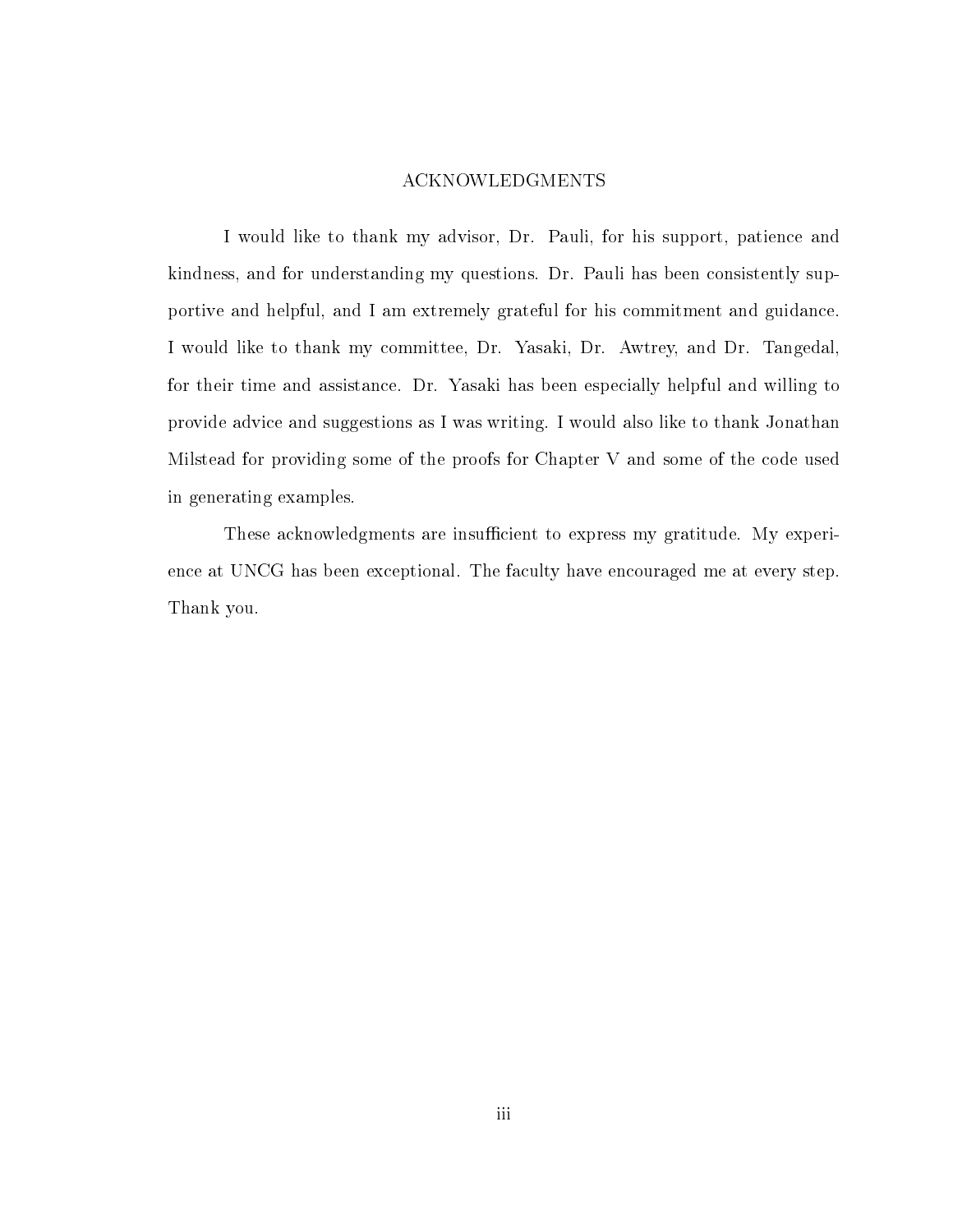# TABLE OF CONTENTS

Page

<span id="page-4-0"></span>

|                                                                                                                                                                                                                        | V                          |
|------------------------------------------------------------------------------------------------------------------------------------------------------------------------------------------------------------------------|----------------------------|
| <b>CHAPTER</b>                                                                                                                                                                                                         |                            |
|                                                                                                                                                                                                                        | $\mathbf{1}$               |
|                                                                                                                                                                                                                        | $\overline{2}$             |
| 2.1.<br>2.2.<br>Galois Groups                                                                                                                                                                                          | $\overline{2}$<br>6        |
| III. ALGORITHMS FOR THE SYMBOLIC COMPUTATION<br>OF ABSOLUTE LINEAR RESOLVENTS                                                                                                                                          | 10                         |
| Resolvents and Resultants<br>3.1.<br>Auxiliary Functions<br>3.2.<br>Multiset Operations<br>3.3.<br>3.4.<br>Example using Algorithm 4 (LinResolv)<br>3.5.<br><b>Implementation Extensions and Computational</b><br>3.6. | 10<br>13<br>16<br>17<br>18 |
| Example $\ldots \ldots \ldots \ldots \ldots \ldots \ldots \ldots \ldots \ldots \ldots$<br>IV. ALGORITHM FOR THE SYMBOLIC COMPUTATION<br>OF RELATIVE LINEAR RESOLVENTS                                                  | 23<br>25                   |
| 4.1.<br>Computation of $\operatorname{Stab}_G(F)$<br>4.2.<br>RLRSetup and RelLinResolv Algorithms<br>4.3.<br>Proof of Algorithm 7 (RelLinResolv)<br>4.4.<br>4.5.                                                       | 25<br>27<br>28<br>31<br>34 |
| V. USING RESOLVENTS TO COMPUTE GALOIS GROUPS                                                                                                                                                                           | 37                         |
| 5.1.<br>5.2.                                                                                                                                                                                                           | 37<br>46                   |
| <b>REFERENCES</b>                                                                                                                                                                                                      | 49                         |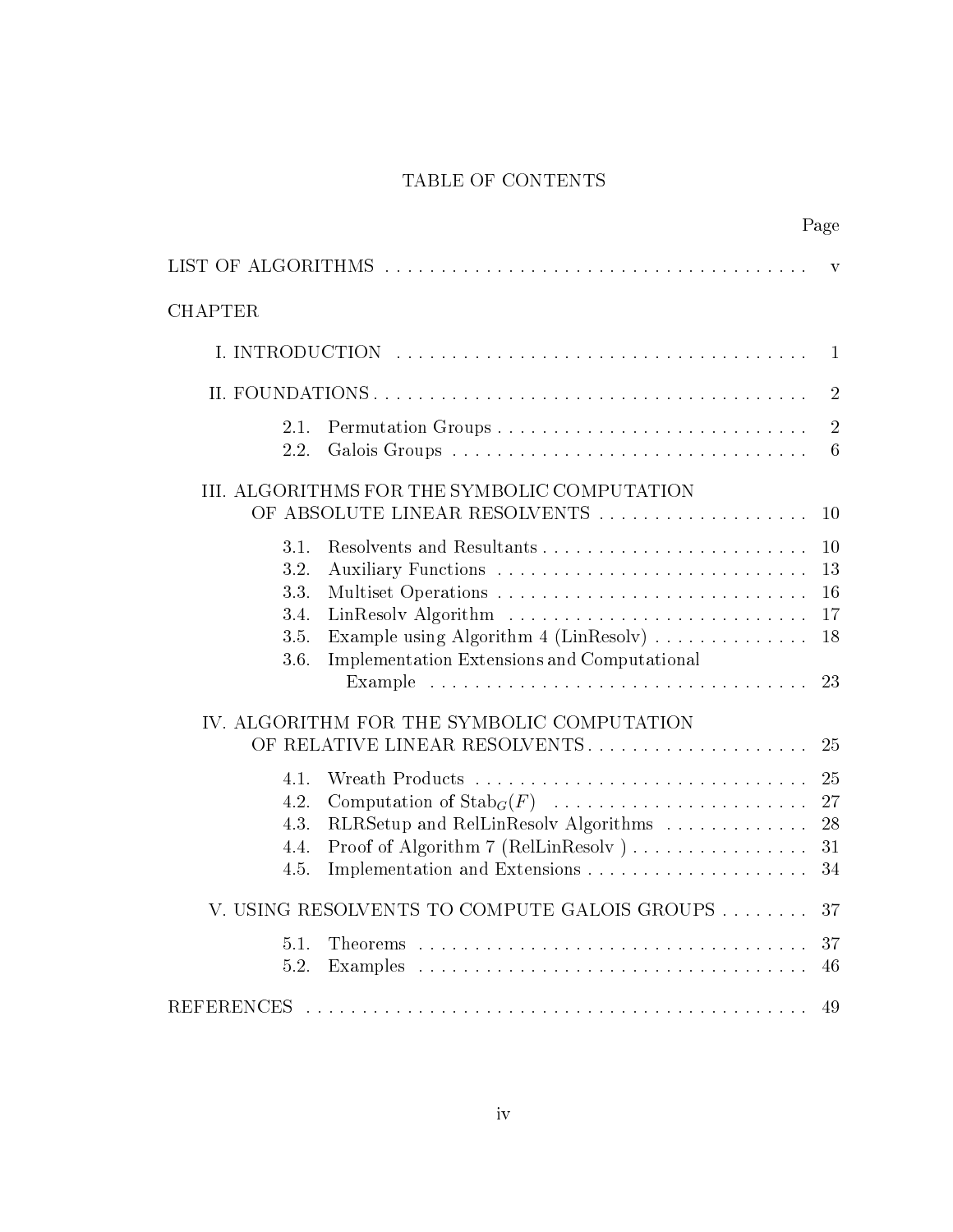# LIST OF ALGORITHMS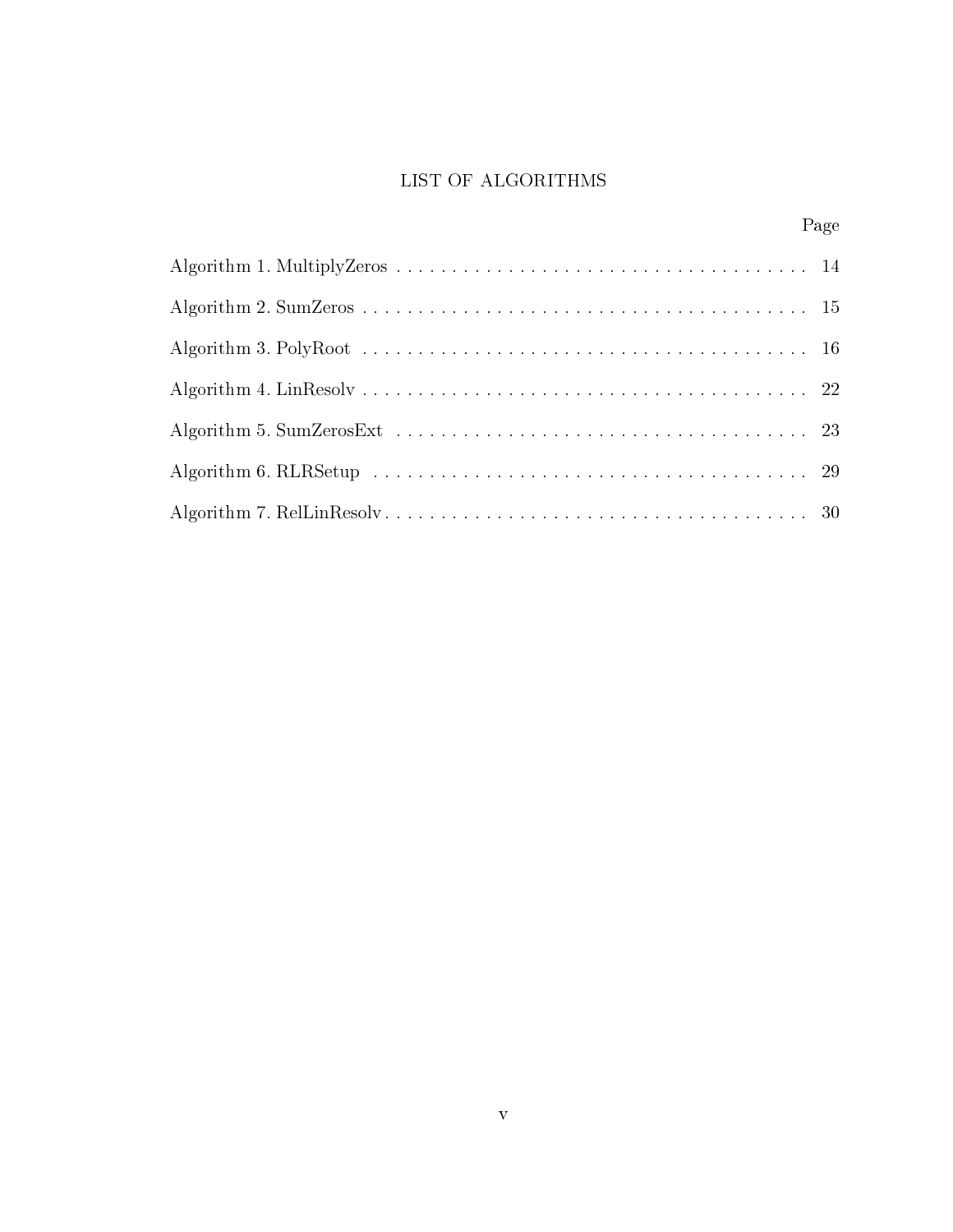## CHAPTER I

### INTRODUCTION

<span id="page-6-0"></span>Resolvent polynomials are used in the determination of Galois groups of polynomials. The computation of the resolvent usually relies on root approximations requiring a high degree of precision. Leonard Soicher developed a method to compute absolute linear resolvents symbolically without the need for root approximations. This thesis details that method and expands it to compute relative linear resolvents symbolically with respect to the wreath product of  $S_n$  and a transitive permutation group G.

In Chapter [II,](#page-7-0) we cover the basic definitions from algebra and set up some of the notation. Chapter [III](#page-15-0) explains the symbolic computation of absolute linear resolvent polynomials as developed by Leonard Soicher. In Chapter [IV,](#page-30-0) a new algorithm for computing relative linear resolvents with respect to  $S_m\wr S_l$  is given. Chapter [V](#page-42-0) outlines the theorems for the use of the relative resolvent polynomial in determining Galois groups and gives some examples of the algorithm.

All algorithms presented in this thesis have been adapted for efficiency and implemented in the MAGMA computer algebra system. The implementations were used in the construction of the examples in Chapter [V.](#page-42-0)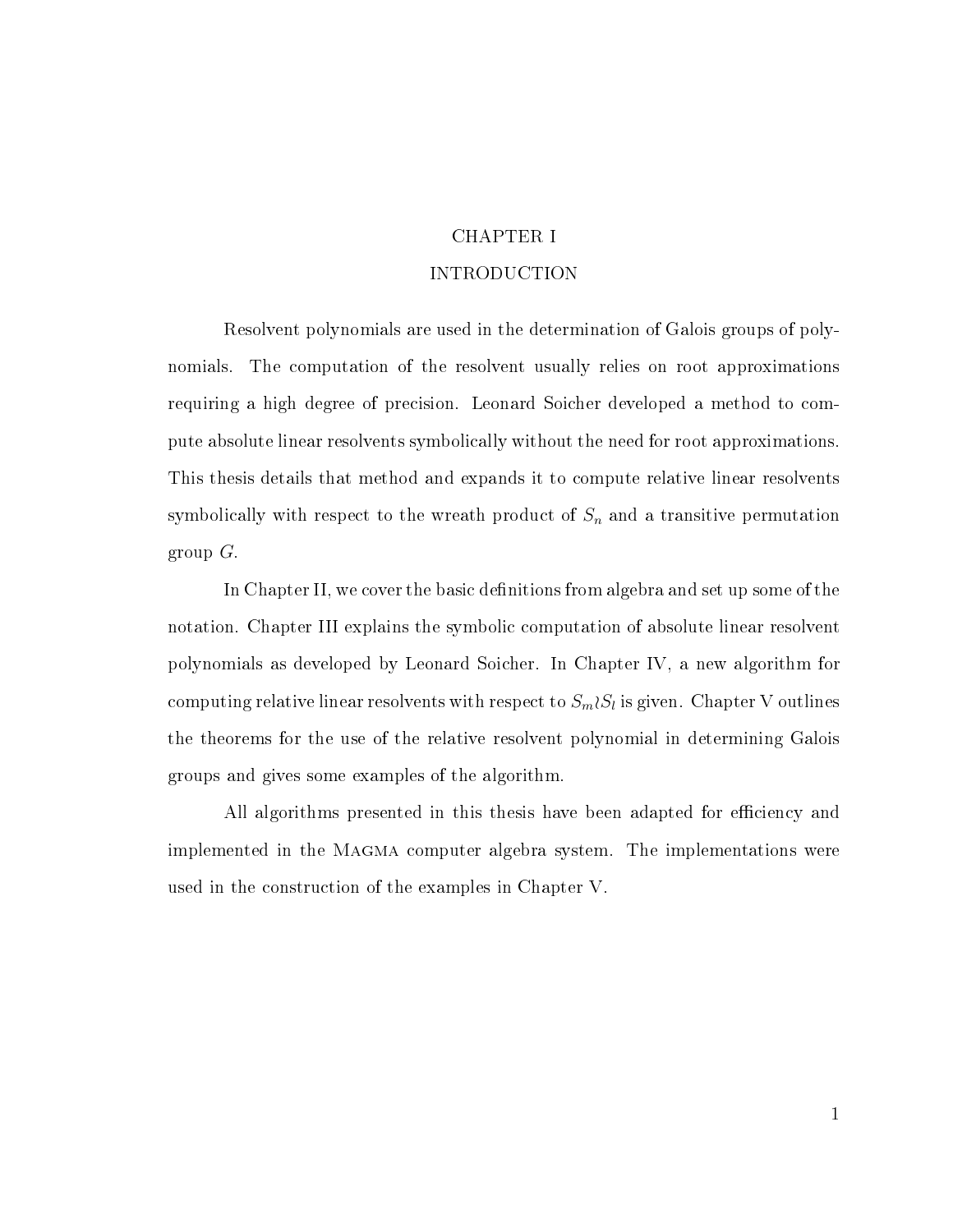# CHAPTER II FOUNDATIONS

<span id="page-7-0"></span>This chapter contains the necessary background and definitions. These definitions are compiled primarily from [\[DF04\]](#page-54-2) and [\[Gei97\]](#page-54-3).

#### <span id="page-7-1"></span>2.1 Permutation Groups

A permutation of a set is a rearrangement of the set, a bijection from the set to itself. Galois groups are often thought of as permutation groups of the roots of a polynomial; so, we begin by defining the group of all permutations of a set, the symmetric group.

**Definition 2.1** (Symmetric Group,  $S_n$ ). Let  $\Omega$  be any nonempty set, and let  $S_{\Omega}$  be the set of all bijections from  $\Omega$  to itself (i.e., the set of all permutations of  $\Omega$ ). The set  $S_{\Omega}$  is a group under function composition:  $\circ$ . This group is called the *symmetric group on the set*  $\Omega$ .

In the special case when  $\Omega = \{1, 2, 3, \ldots, n\}$ , the symmetric group on  $\Omega$  is denoted  $S_n$ , the symmetric group of degree n.

Often, we are interested in subgroups of the entire symmetric group, these are known as permutation groups.

**Definition 2.2** (Permutation Group). Let  $\Omega$  be any nonempty set and  $S_{\Omega}$  the symmetric group on the set  $\Omega$ . If G is any subgroup of  $S_{\Omega}$ , then G is called a *permutation group* on  $\Omega$ , and we denote this group by  $(G, \Omega)$ .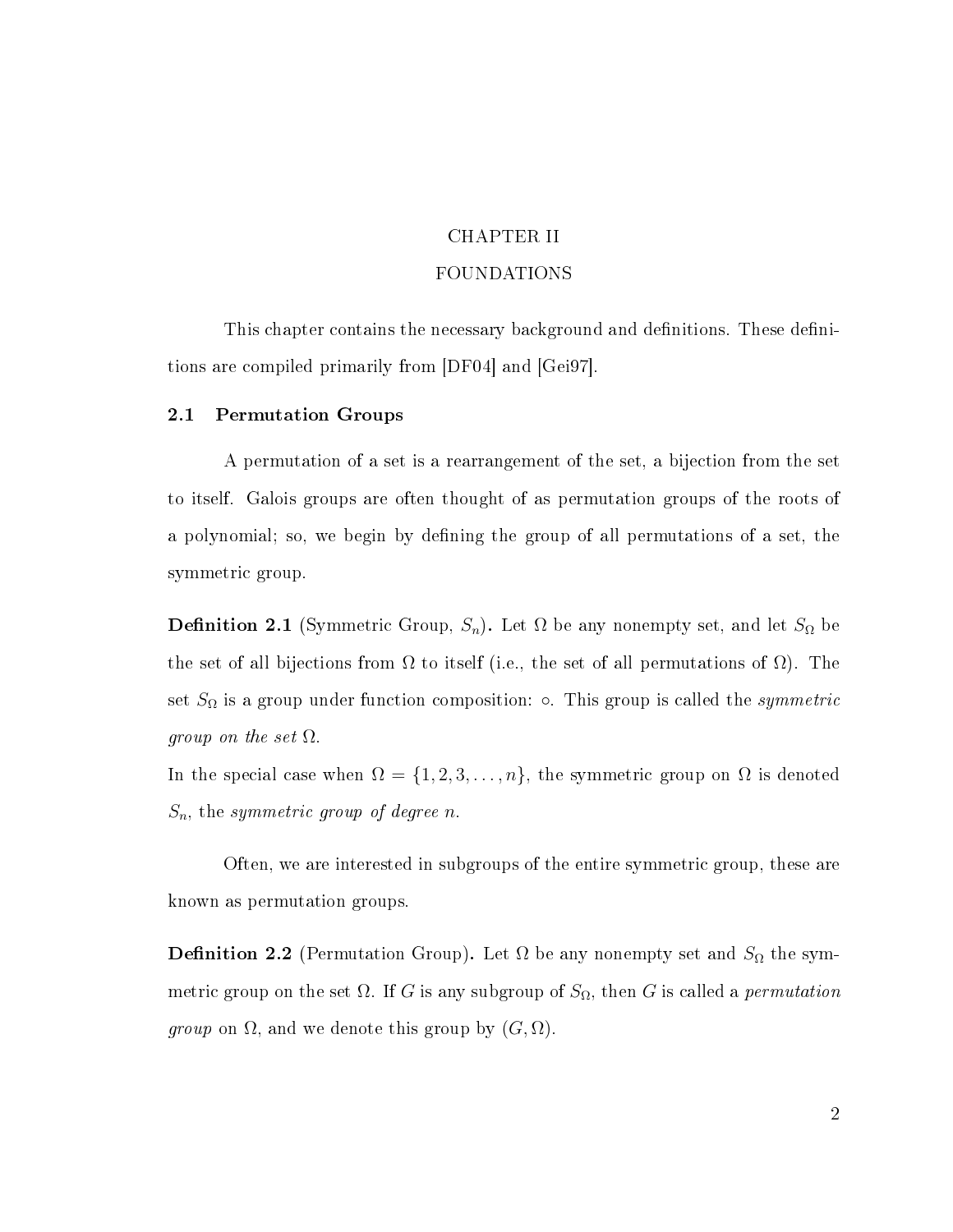We abstract the concept of a permutation group by defining the action of a generic group on a set.

**Definition 2.3** (Group Action). A *(right)* group action of a group G on a set A is a map from  $A \times G$  to A (written as  $a \cdot g$  for all  $g \in G$  and  $a \in A$ ) satisfying the following properties:

- (1)  $(a \cdot g_1) \cdot g_2 = a \cdot (g_1 g_2)$ , for all  $g_1, g_2 \in G, a \in A$ , and
- (2)  $a \cdot 1 = a$  for all  $a \in A$ , where 1 is the identity element of G.

All actions in this thesis are right group actions unless otherwise stated.

Throughout the rest of this section, we let G be a group acting on a set  $A$ . The action of an element  $g \in G$  on the set A corresponds to a permutation of A. Using this, we can represent G as a permutation group on the set A by defining the following map.

**Definition 2.4** (Permutation Representation). Let G be a group acting on a set A. Define  $\phi : G \to S_A$  by  $g \mapsto \sigma_g$  where  $\sigma_g(a) = a \cdot g$  for any  $a \in A$ . Then  $\phi$  is a homomorphism called the *permutation representation of G* with respect to the action on A.

The following concepts are needed to define the resolvent polynomial. In particular, the definition of resolvent relies on a multivariate polynomial that is unchanged by the action of a subgroup of a group G on the polynomial.

**Definition 2.5** (Invariant). Let G be a permutation group acting on a set A, an element  $a \in A$  is said to be *invariant* under G if  $a \cdot g = a$  for all  $g \in G$ .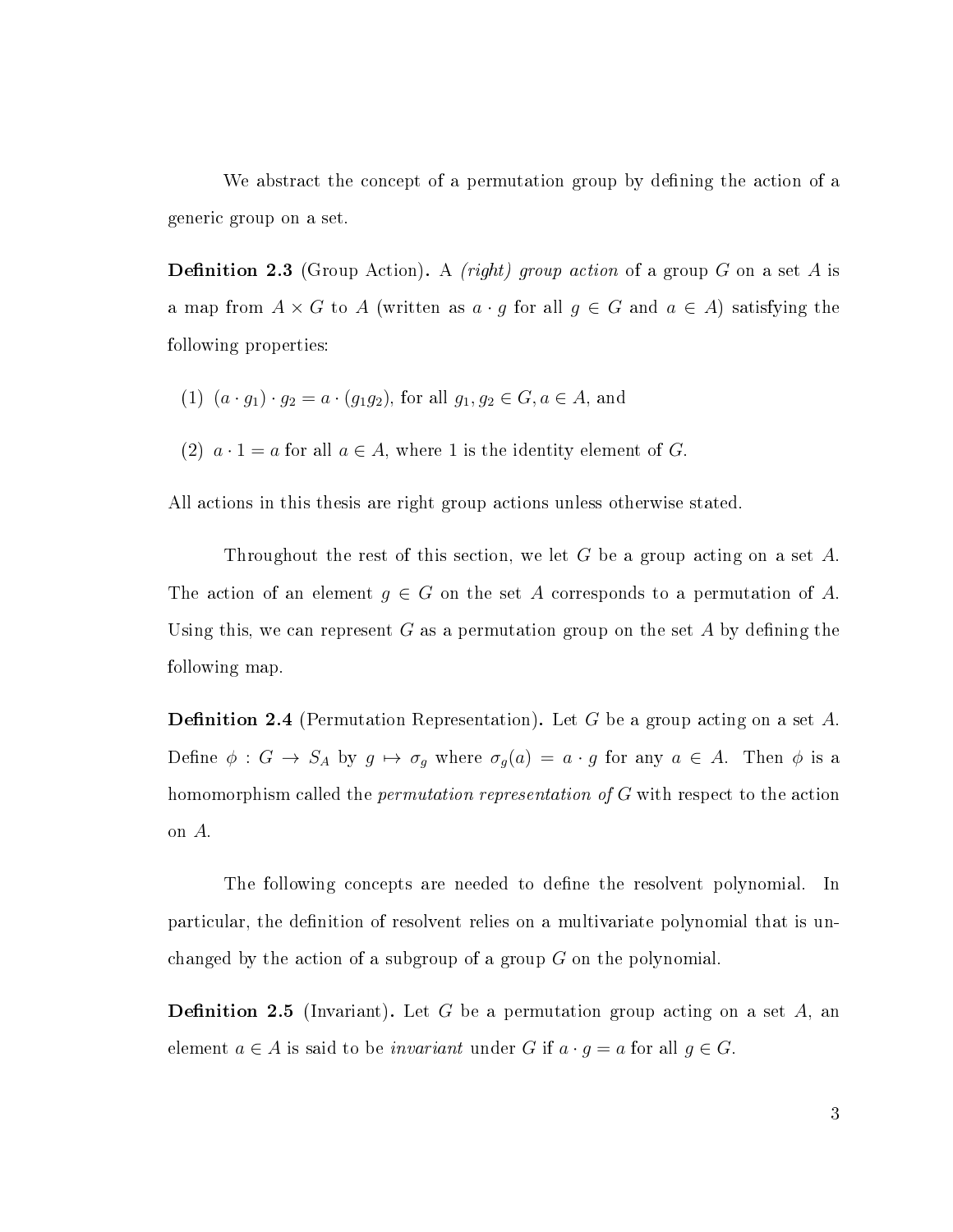The set of all elements in  $G$  that permute a fixed subset of  $A$  is an important concept called a stabilizer. The stabilizer of any subset is always a subgroup of G. For a resolvent to be used effectively, we need the multivariate polynomial referenced above to have a nontrivial stabilizer.

<span id="page-9-0"></span>**Definition 2.6** (Stabilizer). Let G be a permutation group acting on a set A. Let  $B \subseteq A$ . The stabilizer of B in G is  $\text{Stab}_G(B) = \{ \sigma \in G \mid \sigma(b) \in B \text{ for all } b \in B \}.$  $\text{Stab}_G(B) \leq G$  for all  $B \subseteq A$ . If  $B = \{b\}$  for some  $b \in B$ , we write  $\text{Stab}_G(b)$  in place of  $\mathrm{Stab}_G(\{b\})$ .

The image of an element  $a \in A$  under the group G is called its orbit. It is important to note that the set of all orbits forms a partition of  $A$ , and if  $A$  is finite, the sizes of the orbits, called the orbit lengths, form a partition of  $|A|$ .

**Definition 2.7** (Orbit, Transitive). Let G be a group acting on a nonempty set A. The equivalence class  $\{a \cdot g \mid g \in G\}$  is called the *orbit of G containing a*. The action of G on A is called *transitive* if there is only one orbit, i.e., given any two elements  $a, b \in A$ , there is some  $g \in G$  such that  $a = b \cdot g$ .

The action of the wreath products considered in Chapter [IV](#page-30-0) is transitive; however, they do produce a special structure on the set on which they act. This concept is called a block system. A block is a subset of A which is either permuted by  $G$  or is sent completely outside the subset by  $G$ . A block system of  $G$  forms a partition of  $A$ , the set on which  $G$  acts, where each part has the same length. The presence of a block system is the primary tool that we use in many of the theorems in Chapter [V,](#page-42-0) and the block system of a wreath product is used in the proof of Algorithm [4](#page-27-0) (LinResolv) in Chapter [IV.](#page-30-0)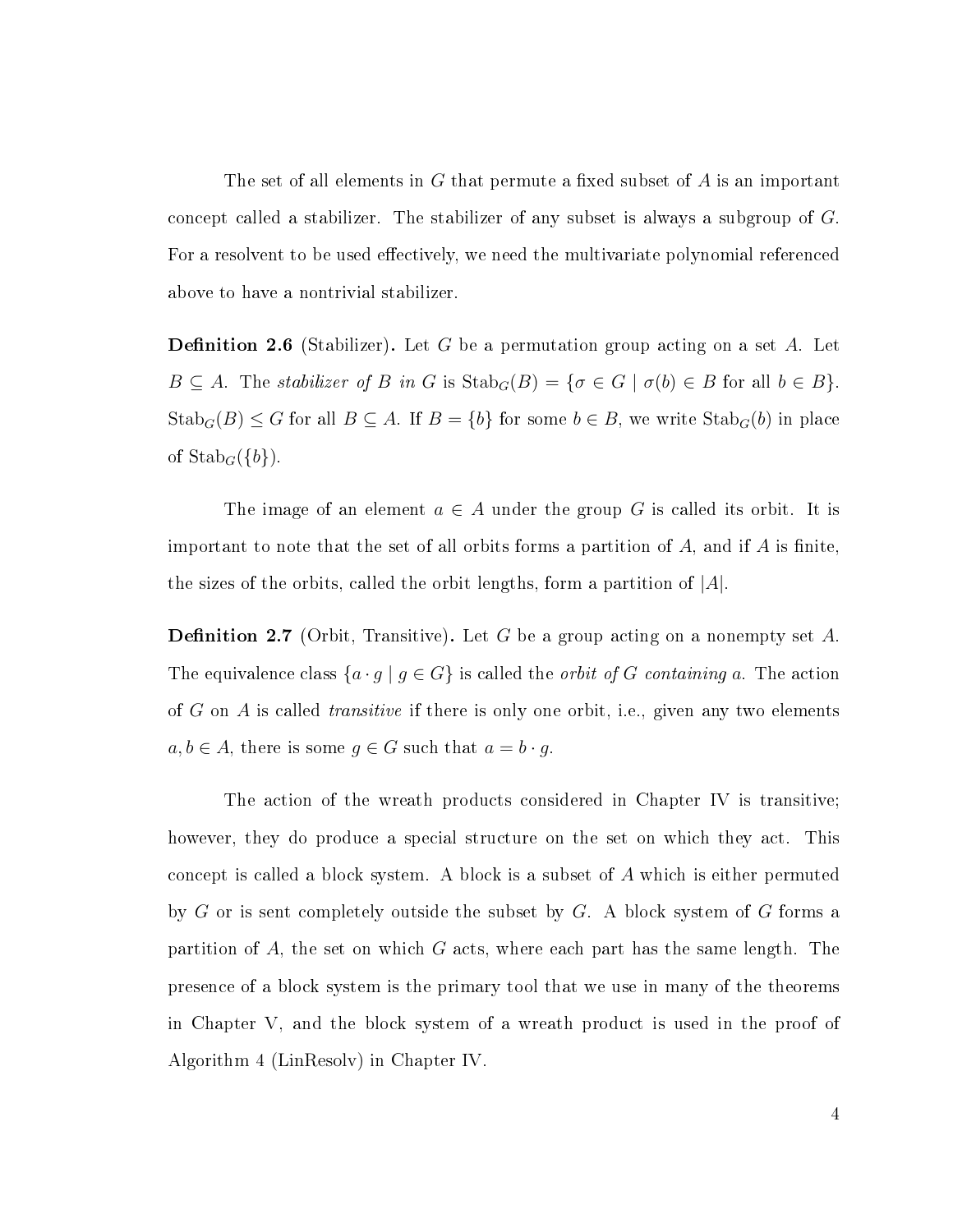<span id="page-10-0"></span>**Definition 2.8** (Block and Block System). Let G be a transitive permutation group acting on a set A.

(1) A subset B of A is called a *block* of G if for all  $g \in G$ , we have:  $B \cdot g = B$  or  $B \cdot g \cap B = \emptyset$ .

The number of elements in a block is called the *length* of the block.

- (2) If  $B_1, \ldots, B_m$  are blocks of G, we call  $\mathfrak{B} = \{B_1, \ldots, B_m\}$  a block system of G if
	- (a)  $\bigcup_{1 \le i \le m} B_i = A$ .
	- (b)  $B_i \cap B_j = \emptyset$  for  $i \neq j$ .
	- (c) All blocks have the same length.

 $\mathfrak{B} = \{A\}$  and  $\mathfrak{B} = \{\{a\} \mid a \in A\}$  are block systems for any transitive group  $(G, A)$ . These are the trivial block systems.

The most important aspect of the wreath products we consider is that they have a nontrivial block system, that is their action is imprimitive.

**Definition 2.9** (Primitive / Imprimitive). The action of the transitive group G is called *primitive* if there is no nontrivial block system. Otherwise, the action of  $G$  is called imprimitive.

When the action of a group on a set has a property such as imprimitive or transitive, we often refer to the group as being imprimitive or transitive, respectively.

**Definition 2.10** (Cosets). Let G be a group. For any  $N \leq G$  and any  $g \in G$  let

$$
gN = \{gn \mid n \in N\} \qquad Ng = \{ng \mid n \in N\}
$$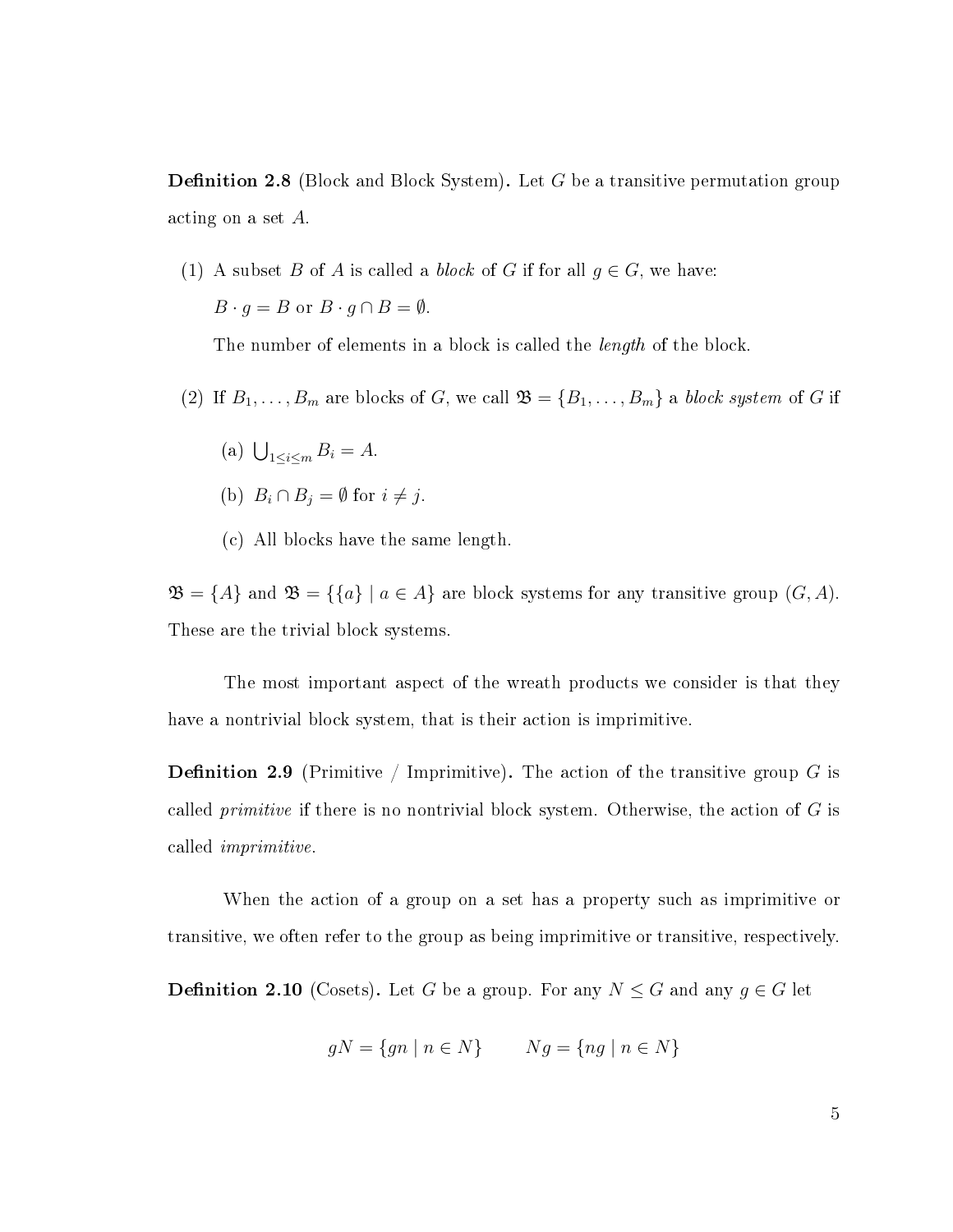called respectively a *left coset* and a right coset of N in G. Any element of a coset is called a representative for the coset.

Usually, the choice of representative of a coset is unimportant. In this case, it is convenient to have a set of representatives, one from each coset.

**Definition 2.11** (Transversal). Let H be a subgroup of a group G. Then a subset S of G is termed a right (left) transversal of H in G if S intersects every right (left) coset of H at exactly one element.

S is also termed a system of right coset representatives of  $H$ . We denote a right transversal of H in G as  $G//H$ .

#### <span id="page-11-0"></span>2.2 Galois Groups

Resolvent polynomials are useful for determining Galois groups of polynomials. In this section we define Galois groups and establish the notation and concepts needed to describe how resolvents are used. Since Galois groups are automorphism groups, we begin our discussion there.

**Definition 2.12** (Automorphism Group). Let G be a group. An isomorphism  $\sigma$  of G with itself is called an automorphism of G. The collection of automorphisms of G is a group denoted  $Aut(G)$ .

Galois groups are particular types of automorphism groups of fields. In order to define this, we first need to define a field extension.

**Definition 2.13** (Field Extension). If L is a field containing the subfield K, then L is said to be an extension field (or simply extension) of K, denoted  $L/K$ . The field K is sometimes called the *base field* of the extension.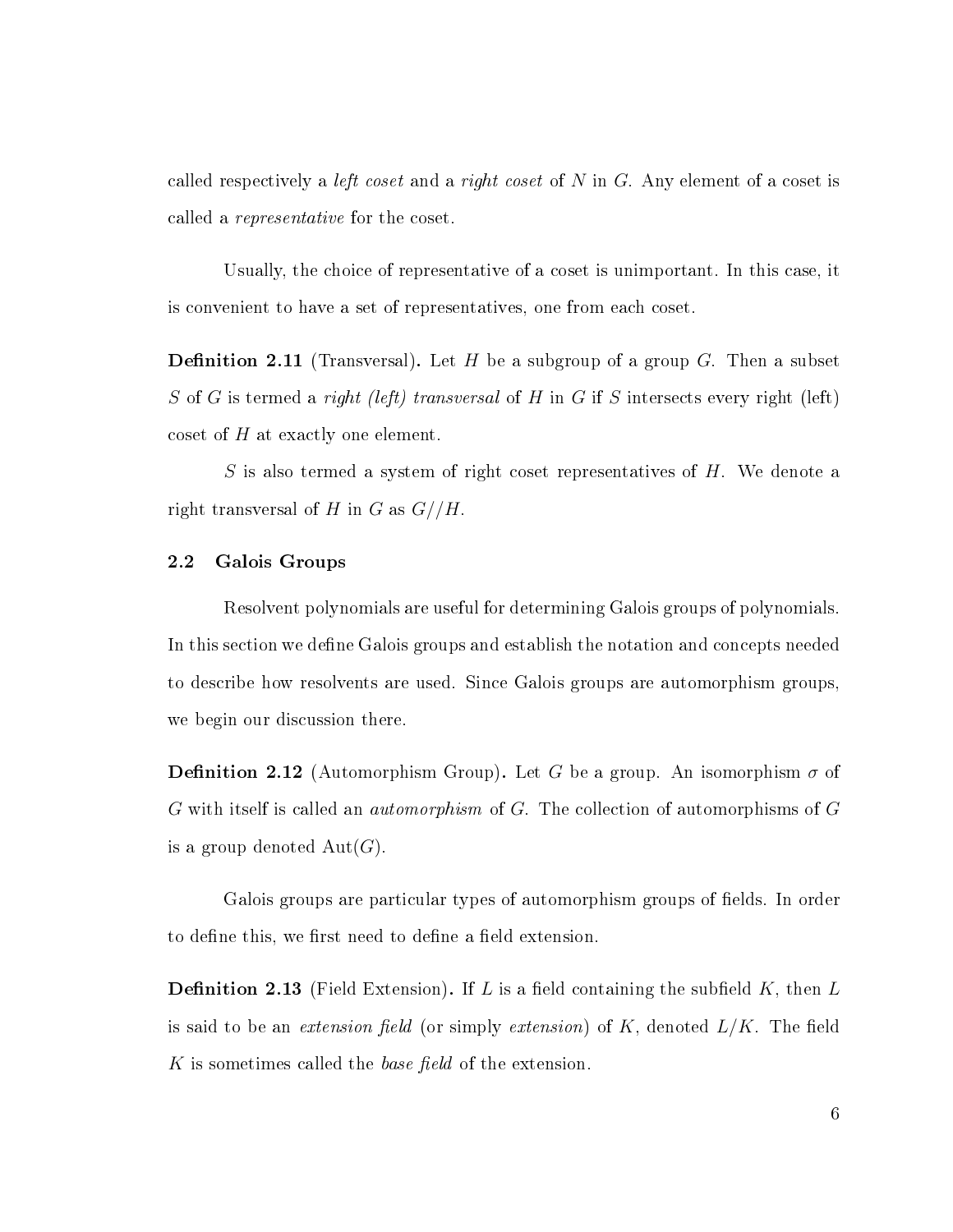**Definition 2.14** (Degree of an Extension). The *degree* of a field extension  $L/K$ . denoted  $[L: K]$ , is the dimension of L as a vector space over K. The extension is said to be finite if  $[L:K]$  is finite and is said to be *infinite* otherwise.

We are primarily concerned with field extensions created by adjoining a root of polynomial to a field, these are called algebraic extensions.

**Definition 2.15** (Algebraic Extension). A field extension  $L/K$  is called *algebraic* if every element of L is a root of some non-zero polynomial with coefficients in  $K$ .

<span id="page-12-0"></span>**Definition 2.16** (Algebraic Closure). The field  $\overline{K}$  is called an *algebraic closure* of K if  $\overline{K}$  is algebraic over K and if every polynomial  $\in K[x]$  splits completely over  $\overline{K}$  (so that  $\overline{K}$  can be said to contain all the elements algebraic over  $K$ ).

Given an irreducible polynomial  $f \in K[x]$ , we create an extension L of K by  $L = K[x]/(f)$ . Then L contains a root of f. We are also interested in the smallest (by inclusion) extension of  $K$  that contains all the roots of  $f$ .

**Definition 2.17** (Splitting Field). The extension field L of K is called a *splitting* field for the polynomial  $f(x) \in K[x]$  if  $f(x)$  factors completely into linear factors (or splits completely) in  $L[x]$  and  $f(x)$  does not factor completely into linear factors over any proper subfield of  $L$  containing  $K$ .

Often we want to use an extension of  $K$  that contains all of the roots for a collection of polynomials.

**Definition 2.18** (Normal Extension). An algebraic field extension  $L/K$  is normal if every irreducible polynomial with coefficients in  $K$  that has at least one root in  $L$ factors completely into linear factors in  $L[x]$ .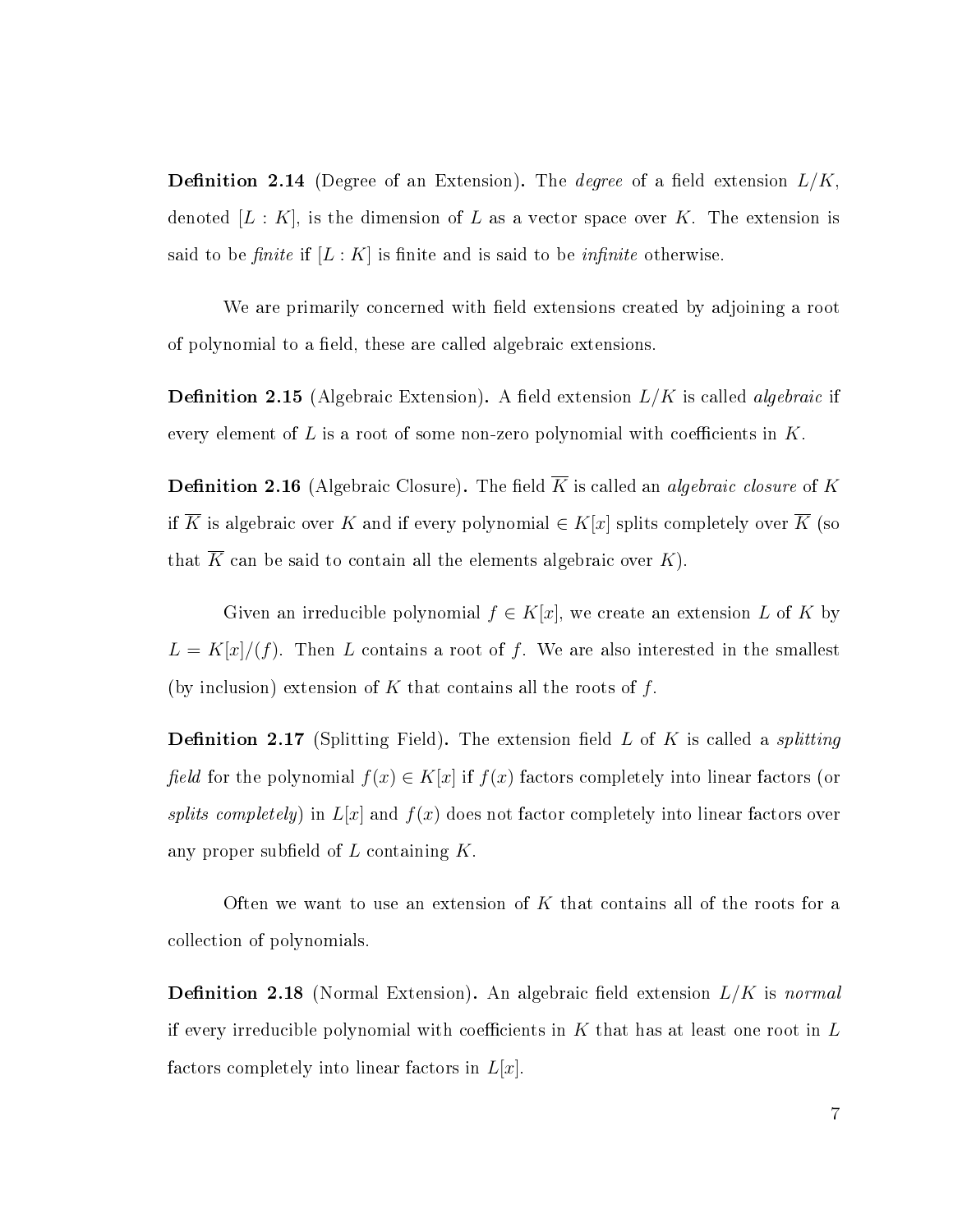**Definition 2.19** (Normal Closure). If K is a field and L is an algebraic extension of K, then there is some algebraic extension M of L such that M is a normal extension of K. A minimal subfield (by inclusion) of M which contains  $L$  and is a normal extension of K is called a *normal closure* of the extension  $L$  over  $K$ .

In this thesis we are only concerned with squarefree polynomials and the extensions that they generate.

**Definition 2.20** (Separable). A polynomial over a field K is called *separable* if it has no multiple roots (i.e., all its roots are distinct). A polynomial which is not separable is called inseparable.

A field L is said to *separable* over K if every element of L is a root of a separable polynomial over  $K$ . A field which is not separable is *inseparable*.

As mentioned before, the Galois group is often thought of as a permutation group on the roots of a polynomial  $f$ . As an automorphism group of a field extension, the Galois group does not change the coefficient field of  $f$ . This is expressed formally in the following definitions.

**Definition 2.21** (Automorphism Group of a Field Extension). Let K be a field, and let  $L/K$  be an extension of fields.

- (1) An automorphism  $\sigma \in Aut(K)$  is said to fix an element  $\alpha \in K$  if  $\sigma(\alpha) = \alpha$ . If F is a subset of K, then an automorphism is said to  $\hat{f}$ x F if it fixes all of the elements of F.
- (2) Aut $(L/K)$  is the collection of automorphisms of L which fix K. Aut $(L/K) \leq$  $Aut(K).$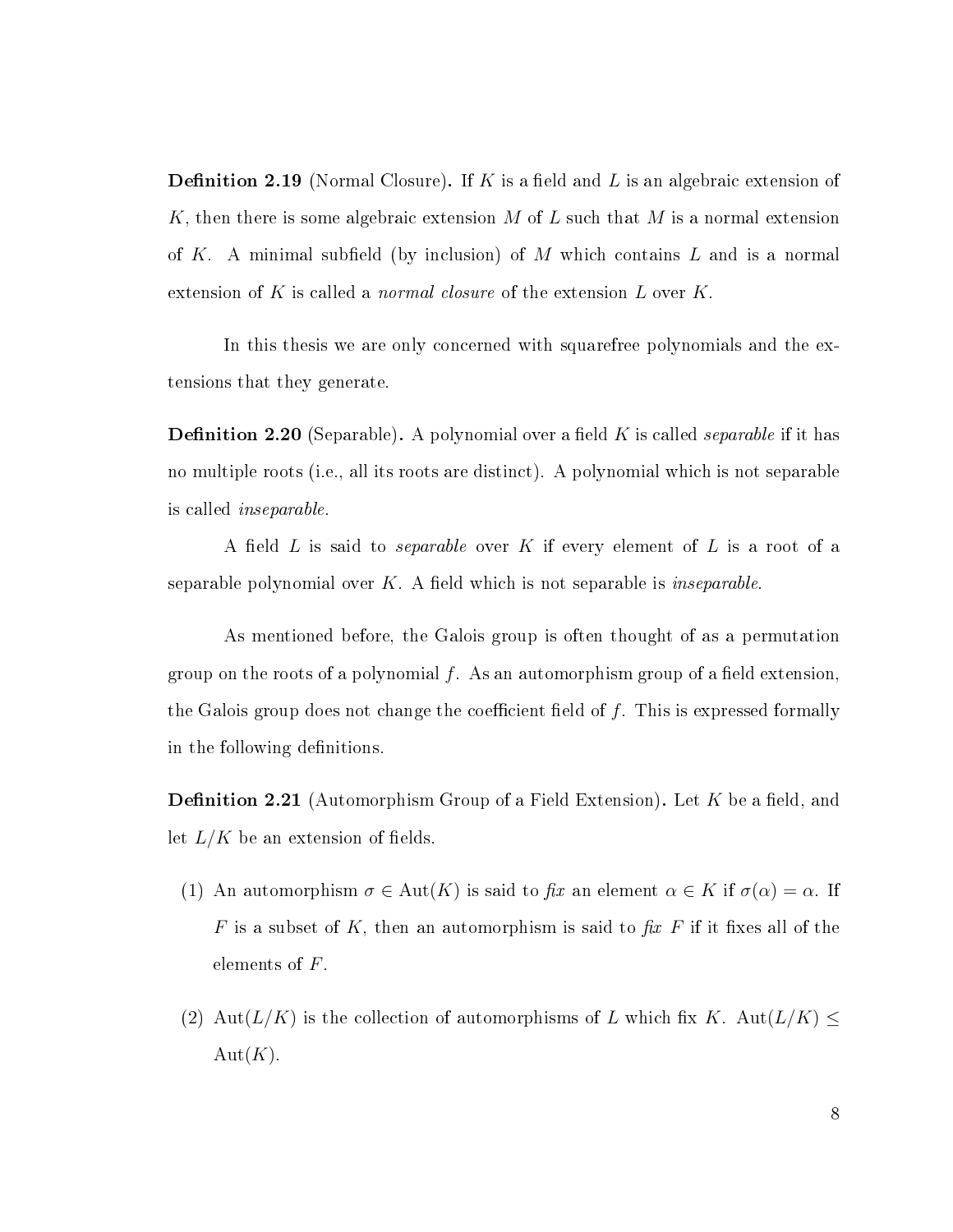**Definition 2.22** (Galois Group). Let  $L/K$  be a finite extension. Then L is said to be Galois over K and  $L/K$  is a Galois extension if  $|\text{Aut}(L/K)| = [L:K]$ . If  $L/K$ is Galois, the group of automorphisms  $Aut(L/K)$  is called the Galois group of  $L/K$ , denoted  $Gal(L/K)$ .

**Definition 2.23** (Galois Group of a Polynomial). If  $f(x)$  is a separable polynomial over K, then the Galois group of  $f(x)$  over K denoted Gal(f) is the Galois group of the splitting field of  $f(x)$  over K.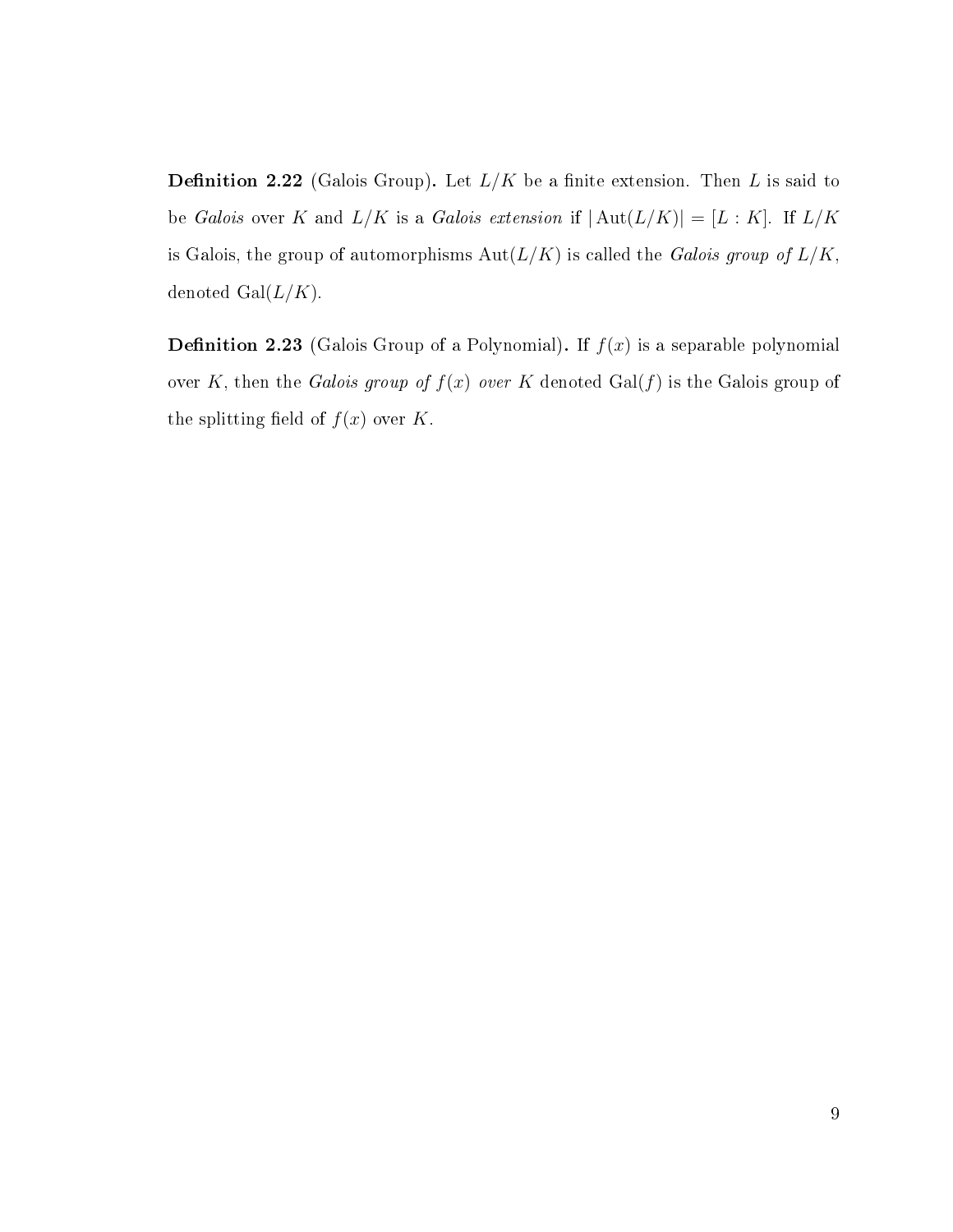#### CHAPTER III

# <span id="page-15-0"></span>ALGORITHMS FOR THE SYMBOLIC COMPUTATION OF ABSOLUTE LINEAR RESOLVENTS

In this chapter we explore the work done by Leonard Soicher in his 1981 thesis [\[Soi81\]](#page-54-4), which has been extended by this thesis. Soicher developed a method to compute linear resolvents without root approximations by using resultants. Throughout the remainder of this thesis K will be a field unless otherwise stated. In our presentation, we often give polynomials in terms of their roots in an algebraic closure  $\overline{K}$  of K (that is, in factored form) (see Definition [2.16\)](#page-12-0). At no point do any of the algorithms given require knowledge of these roots. We only present the polynomials in this form to facilitate understanding. In order to discuss the main algorithm, we need to define three auxiliary functions, MultiplyZeros, SumZeros, and PolyRoot. We denote the output of Algorithm [1](#page-19-0) (MultiplyZeros) given the input f and k by MultiplyZeros $(f, k)$  and use analogous notation for all other algorithms. We begin by defining the resolvent polynomial and then discuss some preliminaries involving multisets and each of the auxiliary functions before discussing the main algorithm, Algorithm [4](#page-27-0) (LinResolv).

#### <span id="page-15-1"></span>3.1 Resolvents and Resultants

The resolvent is a polynomial whose computation relies on two other polynomials. Informally, the roots of a resolvent polynomial are the result of evaluating variations of a multivariate polynomial at the roots of a second polynomial. The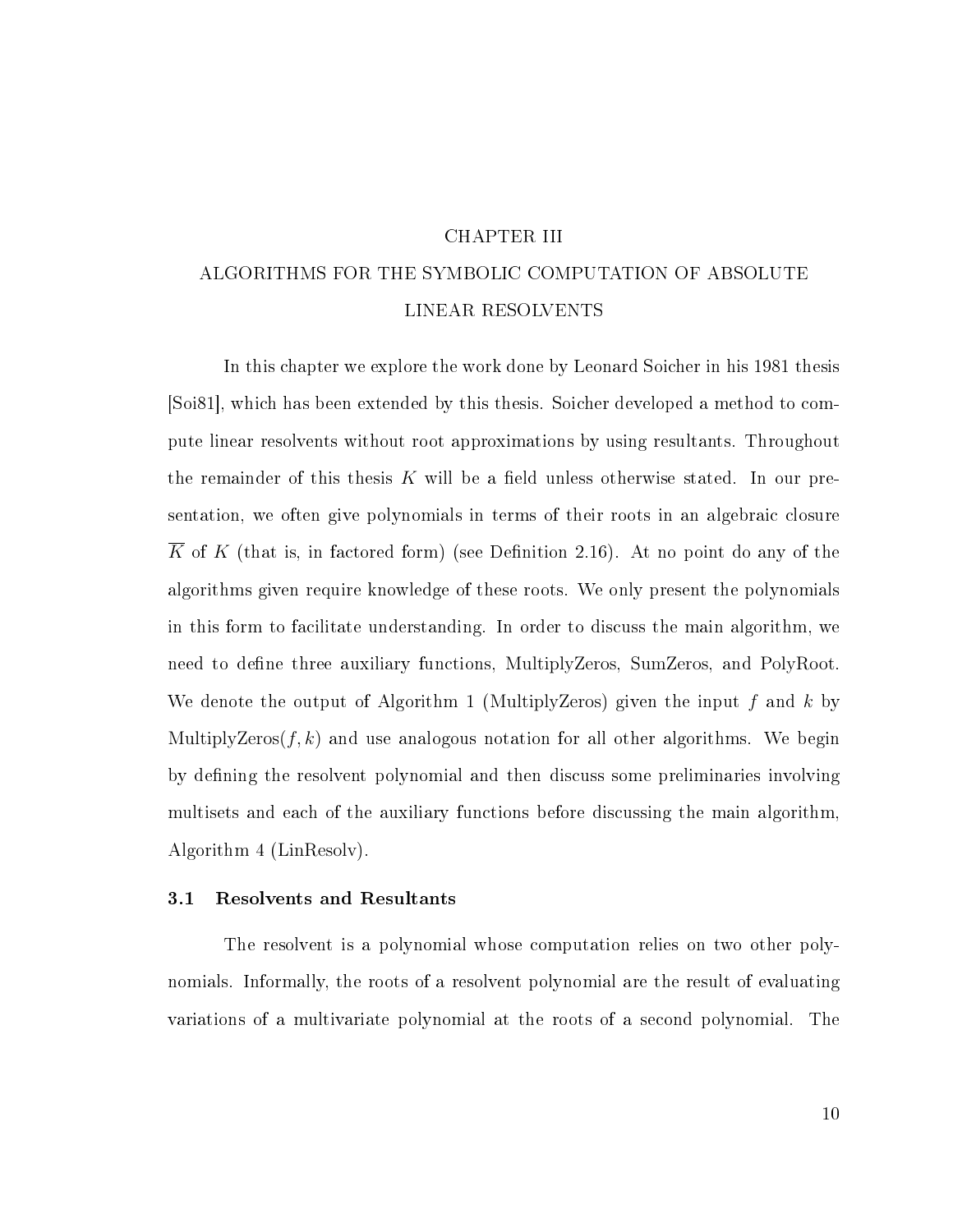variations of the multivariate polynomial are determined by the action of a group G as defined below.

<span id="page-16-0"></span>**Definition 3.1.** Let  $G \leq S_n$  be a permutation group, and let  $\sigma \in G$ .

Let  $F(x_1, \ldots, x_n) \in K[x_1, \ldots, x_n]$  be a multivariate polynomial. There is a right action of G on  $K[x_1, \ldots, x_n]$  defined by

$$
F \cdot \sigma = F^{\sigma}(x_1, x_2, \dots, x_n) = F(x_{\sigma(1)}, x_{\sigma(2)}, \dots, x_{\sigma(n)}).
$$

**Definition 3.2** (G-relative H-invariant Polynomial). Let  $F \in K[x_1, \ldots, x_n]$  be a multivariate polynomial and let  $H < G \leq S_n$  be permutation groups such that  $\text{Stab}_G(F) = H$ . (See Definition [3.1](#page-16-0) and Definition [2.6\)](#page-9-0). The polynomial F is called a G-relative, H-invariant polynomial.

In order to use the invariant and the associated resolvent polynomial to help determine Galois groups, we need  $Gal(f)$  to be a subgroup of the group G.

<span id="page-16-1"></span>**Definition 3.3** (Resolvent Polynomial). Let  $H < G \leq S_n$ , and  $F \in K[x_1, \ldots, x_n]$ , a G-relative, H-invariant polynomial. Let  $f \in K[x]$  of degree n such that the roots of f in an algebraic closure of K are  $\alpha_1, \ldots, \alpha_n$ . Then, the resolvent polynomial  $R(G, H, F, f)$  is

$$
R(G, H, F, f) = \prod_{\sigma \in G//H} (x - F(\alpha_{\sigma(1)}, \dots, \alpha_{\sigma(n)}))
$$

- If  $G = S_n$ , then  $R(G, H, F, f)$  is called an *absolute resolvent*, if G is a proper subgroup of  $S_n$ , then  $R(G, H, F, f)$  is called a *relative resolvent*.
- The resolvent polynomial  $R(G, H, F, f)$  is called a *linear resolvent* if  $F(x_1, \ldots, x_n) =$  $a_1x_1 + \cdots + a_nx_n$  for some  $a_1, \ldots, a_n \in K$ .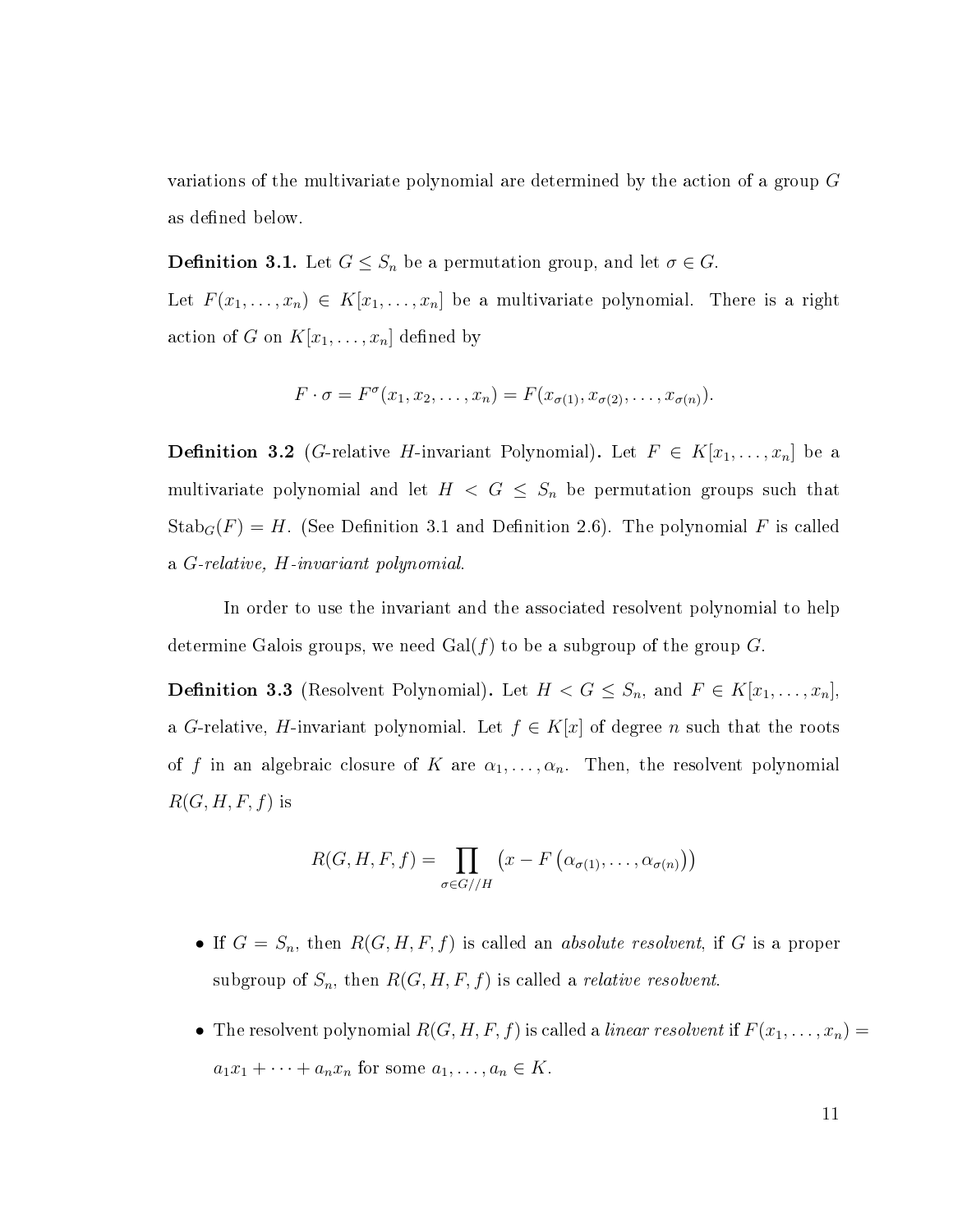In order to compute the resolvent without the need for root approximations, Soicher uses resultants. We now discuss the resultant and its computation.

<span id="page-17-0"></span>**Definition 3.4** (Resultant). Let  $\overline{K}$  be an algebraic closure of K. Let  $f, g \in K[x]$ with  $g \neq f$  and

$$
f(x) = \sum_{i=0}^{m} f_i x^i = f_m \prod_{i=1}^{m} (x - \alpha_i)
$$

for  $\alpha_i \in \overline{K}$ ,  $1 \leq i \leq m$ . Then the resultant of f and g with respect to x is

$$
\text{Res}_x(f,g) = \begin{cases} f_m^{\text{deg } g} \prod_{i=1}^m g(\alpha_i) & \text{if } m \ge 1\\ f_0^{\text{deg } g} & \text{if } m = 0 \end{cases}
$$

The  $x$  in  $\text{Res}_x$  is necessary because we also consider the resultant with respect to multivariate polynomials, in which case the output is a polynomial instead of a value in K.

<span id="page-17-1"></span>**Example 3.5.** Let  $f, g \in K[x]$  be monic polynomials with  $f(x) = \prod^{m}$  $i=1$  $(x - \alpha_i)$  and  $g(x) = \prod^n$  $i=1$  $(x - \beta_i)$  as in Definition [3.4](#page-17-0) and consider

$$
Res_y(f(y), g(x - y)) = \prod_{i=1}^{m} g(x - \alpha_i) = \prod_{j=1}^{n} \prod_{i=1}^{m} (x - (\alpha_i + \beta_j))
$$

So that  $\text{Res}_y(f(y), g(x-y))$  is a polynomial in x of degree mn. This example is important for the auxiliary functions that we discuss in the next section.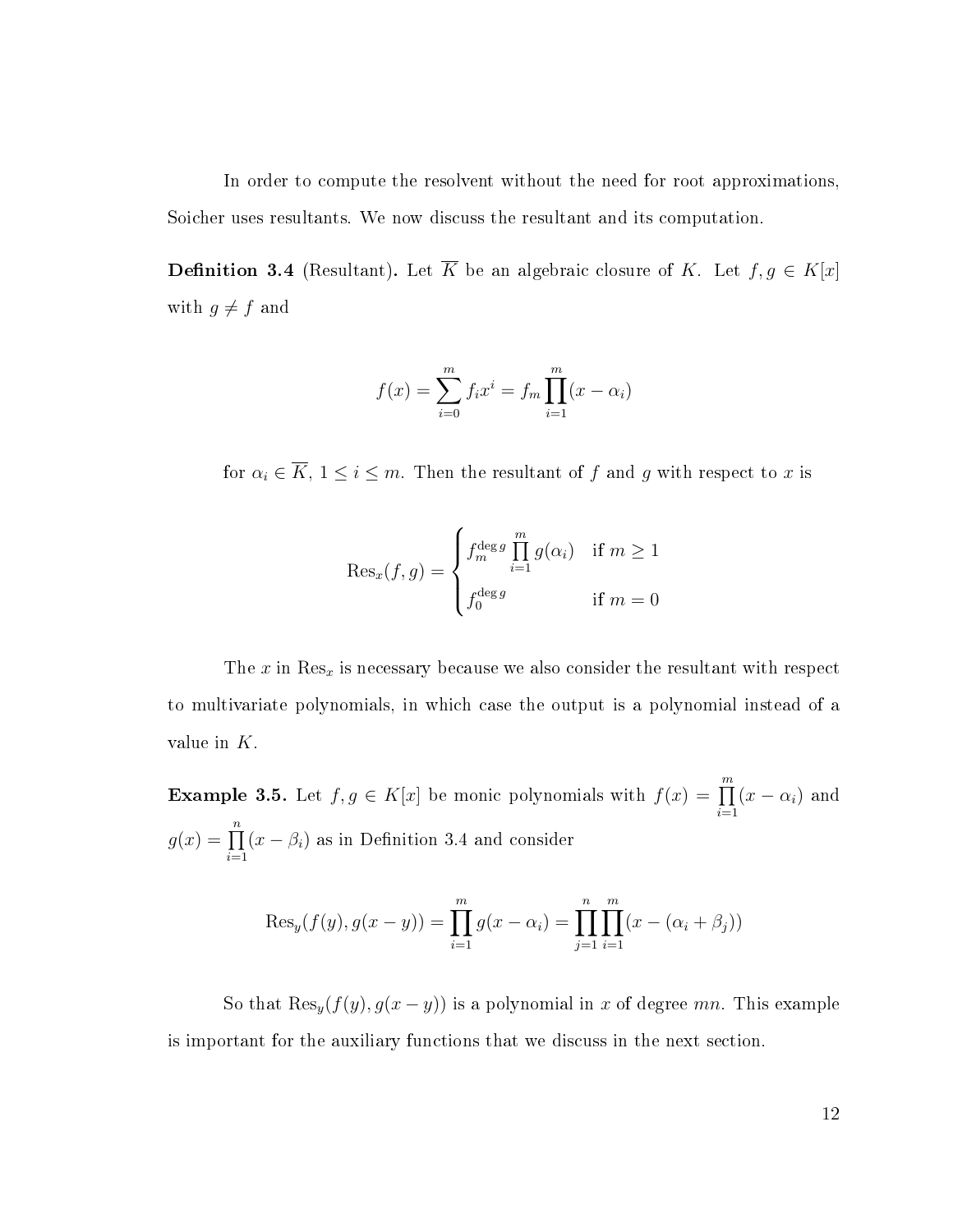In order to compute the resultant without the use of root approximations, we refer to the following proposition. A proof can be found in [\[Coh93\]](#page-54-5).

**Proposition 3.6.** Let  $f, g \in K[x]$  with  $f(x) = \sum^{m}$  $i=0$  $f_ix^i$  and  $g(x) = \sum^n$  $i=0$  $g_ix^i$  then  $\text{Res}_x(f,g) = \det(\text{Syl}(f,g))$ .  $\text{Syl}(f,g)$  is the Sylvester matrix of f and g given by

|       |                |                           |  | $f_m$ $f_{m-1}$ $f_{m-2}$ $f_1$ $f_0$ 0 0  0 |  |                          |  |
|-------|----------------|---------------------------|--|----------------------------------------------|--|--------------------------|--|
|       | 0 $f_m$        |                           |  | $f_{m-1}$ $f_{m-2}$ $f_1$ $f_0$ 0            |  | $\overline{\phantom{0}}$ |  |
|       |                |                           |  | 0 0 $f_m$ $f_{m-1}$ $f_{m-2}$ $f_1$ $f_0$ 0  |  |                          |  |
|       |                |                           |  | 电电电压 化二硫化物 医心包 化二硫化物                         |  |                          |  |
|       |                |                           |  | 0 0  0 $f_m$ $f_{m-1}$ $f_{m-2}$ $f_1$ $f_0$ |  |                          |  |
| $g_n$ |                |                           |  | $g_{n-1}$ $g_2$ $g_1$ $g_0$ 0 0  0           |  |                          |  |
|       | $0 \qquad g_n$ |                           |  | $g_{n-1}$ $g_2$ $g_1$ $g_0$ 0  0             |  |                          |  |
|       |                |                           |  | 0 0 $g_n$ $g_{n-1}$ $g_2$ $g_1$ $g_0$        |  | $\overline{\phantom{0}}$ |  |
|       |                | <b>1000 年 1000 年 1000</b> |  | $\alpha_1=\alpha_2=\alpha_1$ .               |  |                          |  |
|       |                |                           |  | 0 0  0 $g_n$ $g_{n-1}$ $g_2$ $g_1$ $g_0$     |  |                          |  |

where the coefficients of f are repeated on  $n = \deg(g)$  rows and the coefficients of g are repeated on  $m = \deg(f)$  rows.

This shows that we do not need root approximations to compute the resultant and this allows the computation of the absolute resolvent without root approximations as well.

#### <span id="page-18-0"></span>3.2 Auxiliary Functions

Three auxiliary functions are used in the computation of the absolute resolvent. Algorithm [1](#page-19-0) (MultiplyZeros) and Algorithm [2](#page-20-0) (SumZeros) create new polynomials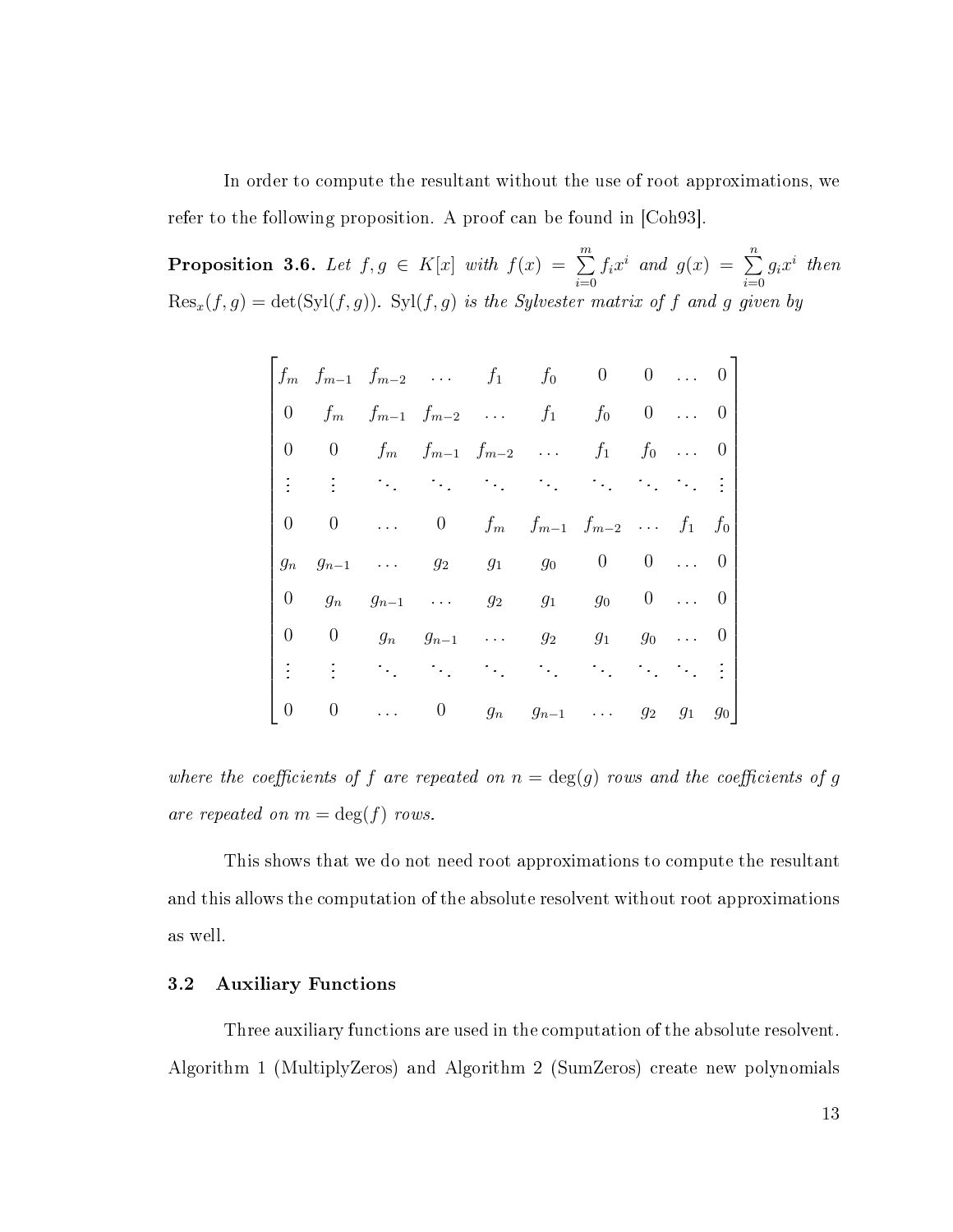from input polynomials. Algorithm [1](#page-19-0) (MultiplyZeros) takes as input a polynomial and a scalar in the base field and returns the polynomial whose roots are the roots of the input polynomial multiplied by the scalar. Algorithm [2](#page-20-0) (SumZeros) takes two polynomials as input and returns the polynomial whose roots are the sums of the roots of the input polynomials by using resultants (see Definition [3.4](#page-17-0) and Example [3.5\)](#page-17-1). Algorithm [3](#page-21-1) (PolyRoot) is used to decrease the multiplicity of the roots of a polynomial so that the resolvent has the correct degree. In particular, Algorithm [3](#page-21-1) (PolyRoot) is used when the same coefficient in the  $G$ -relative  $H$ -invariant polynomial.  $F$ , is repeated for multiple variables, which causes Algorithm [4](#page-27-0) (LinResolv) to include multiple copies of roots in the computation of the resolvent that need to be removed.

<span id="page-19-0"></span>Algorithm 1. (MultiplyZeros). Returns a polynomial whose roots are the roots of the input polynomial scaled by the second input.

Input: 
$$
f(x) = a \prod_{i=1}^{n} (x - \alpha_i) \in K[x], r \in K
$$
.  
\nOutput:  $g(x) = a \prod_{i=1}^{n} (x - r\alpha_i) \in K[x]$ .  
\n(1) return  $r^n f\left(\frac{x}{r}\right)$ .

The use of resultants in Algorithm [2](#page-20-0) (SumZeros) causes additional roots to be calculated in Algorithm [4](#page-27-0) (LinResolv) that are not part of the desired resolvent polynomial. These additional roots are divided out through the computation of additional resolvent polynomials, which also uses Algorithm [2](#page-20-0) (SumZeros).

Algorithm [3](#page-21-1) (PolyRoot) computes a polynomial f given a polynomial  $u$  and a  $k \in \mathbb{N}$  such that  $u = f^k$ . First, the algorithm constructs the polynomial which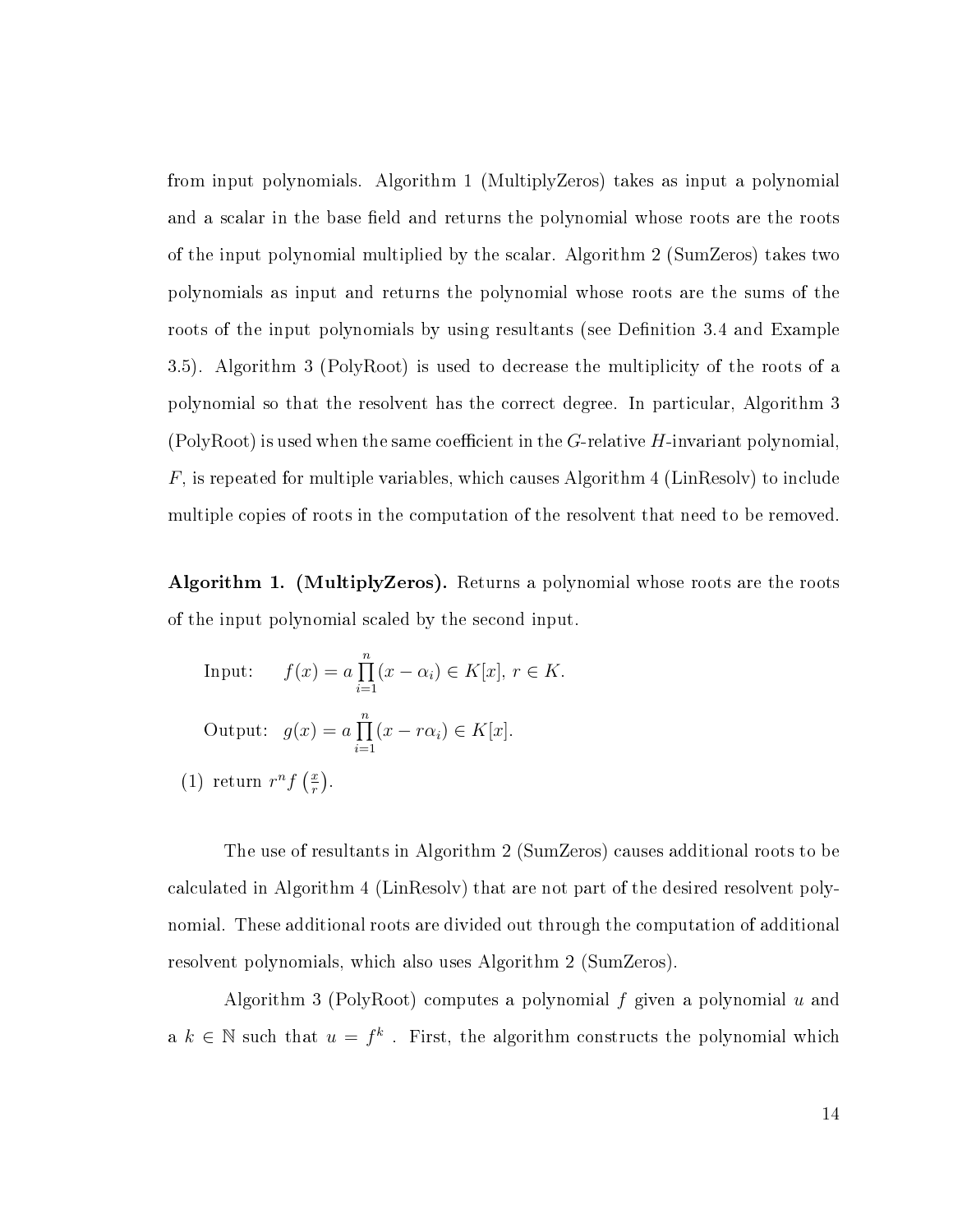contains each root of f exactly once by dividing  $u = f^k$  by the greatest common divisor of  $u$  and its derivative. Then the algorithm builds up the polynomial until it reaches the required degree.

<span id="page-20-0"></span>Algorithm 2. (SumZeros). Returns the polynomial whose roots are the sums of the roots of the input polynomials.

Input: 
$$
f(x) = a \prod_{i=1}^{n} (x - \alpha_i) \in K[x], g(x) = b \prod_{i=1}^{m} (x - \beta_i) \in K[x].
$$
  
Output: 
$$
s(x) = a^m b^n \prod_{i=1}^{n} \prod_{j=1}^{m} (x - (\alpha_i + \beta_j)) \in K[x].
$$
  
(1) return 
$$
Res_y(f(y), g(x - y)).
$$

**Example 3.7.** We compute  $PolyRoot((x-1)^{4}(x-2)^{2}, 2)$ .

Note that  $u(x) = (x-1)^4(x-2)^2$  is given here in factored form for demonstration only. The algorithm never requires the input in factored form.

Input:  $u(x) = (x-1)^4(x-2)^2$ ,  $k = 2$ 

- (1)  $k = 2$  so proceed.
- (2)  $t(x) \leftarrow u(x)/\gcd(u, u') = (x 1)(x 2)$
- (3)  $r(x) \leftarrow t(x) = (x 1)(x 2)$  $s(x) \leftarrow u(x) = (x-1)^4(x-2)^2$
- (4) deg $(r) = 2 < 3 = (\deg(u))/k$  so enter the loop.

(a) 
$$
s(x) \leftarrow s(x)/t(x)^k = ((x-1)^4(x-2)^2)/((x-1)(x-2))^2 = (x-1)^2
$$
  
\n(b)  $t(x) \leftarrow \gcd(s,t) = (x-1)$   
\n(c)  $r(x) \leftarrow t(x)r(x) = (x-1)((x-1)(x-2)) = (x-1)^2(x-2)$ 

- (4) deg(r) =  $3 \nless 3 = (\deg(u))/k$  so do not enter the loop.
- (5) return  $r(x) = (x-1)^2(x-2)$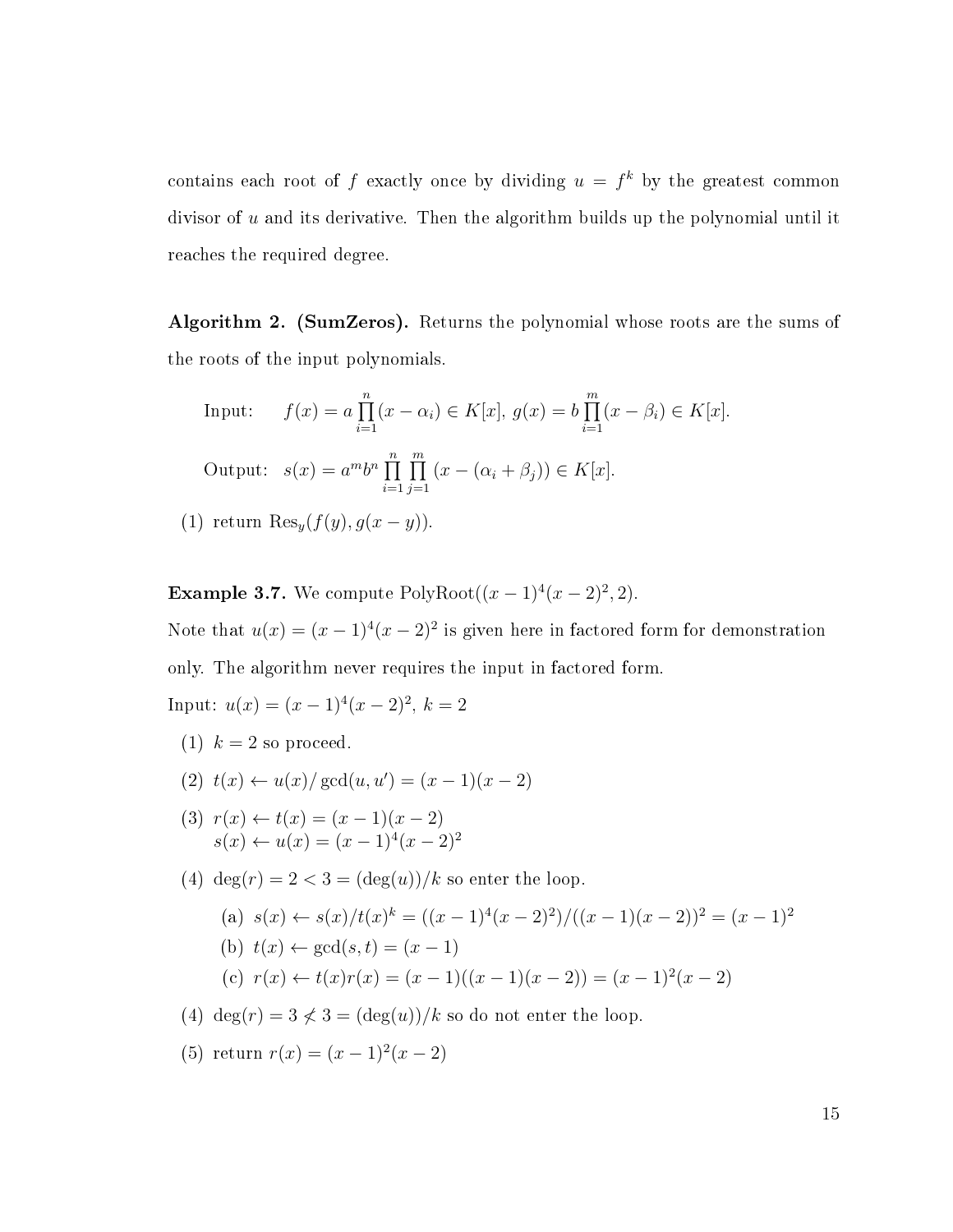<span id="page-21-1"></span>Algorithm 3. (PolyRoot). Returns the polynomial f such that  $u = f^k$  given a polynomial u and  $k \in \mathbb{N}$ .

Input:  $u(x) \in K[x]$  and  $k \in \mathbb{N}$ , such that  $u(x) = f(x)^k$  for some  $f(x) \in K[x]$ . Output:  $f(x) \in K[x]$ .

- (1) if  $k = 1$  then return  $u(x)$ .
- $(2)$   $t(x) \leftarrow u(x)/\gcd(u, u')$ (Note:  $u'(x)$  is the formal derivative of  $u(x)$  and the zeros of  $t(x)$  are precisely the distinct zeros of  $u(x)$ .)
- $(3)$   $r(x) \leftarrow t(x)$  $s(x) \leftarrow u(x)$
- (4) while  $\deg(r) < (\deg(u))/k$ 
	- (a)  $s(x) \leftarrow s(x)/t(x)^k$ (b)  $t(x) \leftarrow \gcd(s, t)$
	- (c)  $r(x) \leftarrow t(x)r(x)$
- $(5)$  return  $r(x)$

#### <span id="page-21-0"></span>3.3 Multiset Operations

We describe the coefficients of the multivariate polynomial used for the resolvent as a multiset. Informally, a multiset is a generalization of a set where the elements of the set may be repeated. The number of occurrences of an element in a multiset is called the multiplicity of the element.

**Definition 3.8** (Multiset). A *multiset* is a pair  $(A, m)$  consisting of a set A and a function  $m: A \to \mathbb{N}_{\geq 1} = \{1, 2, 3, \dots\}$ . For an element  $x \notin A$ , we set  $m(x) = 0$ . The set A is called the underlying set of elements. For each  $a_i$  in A the multiplicity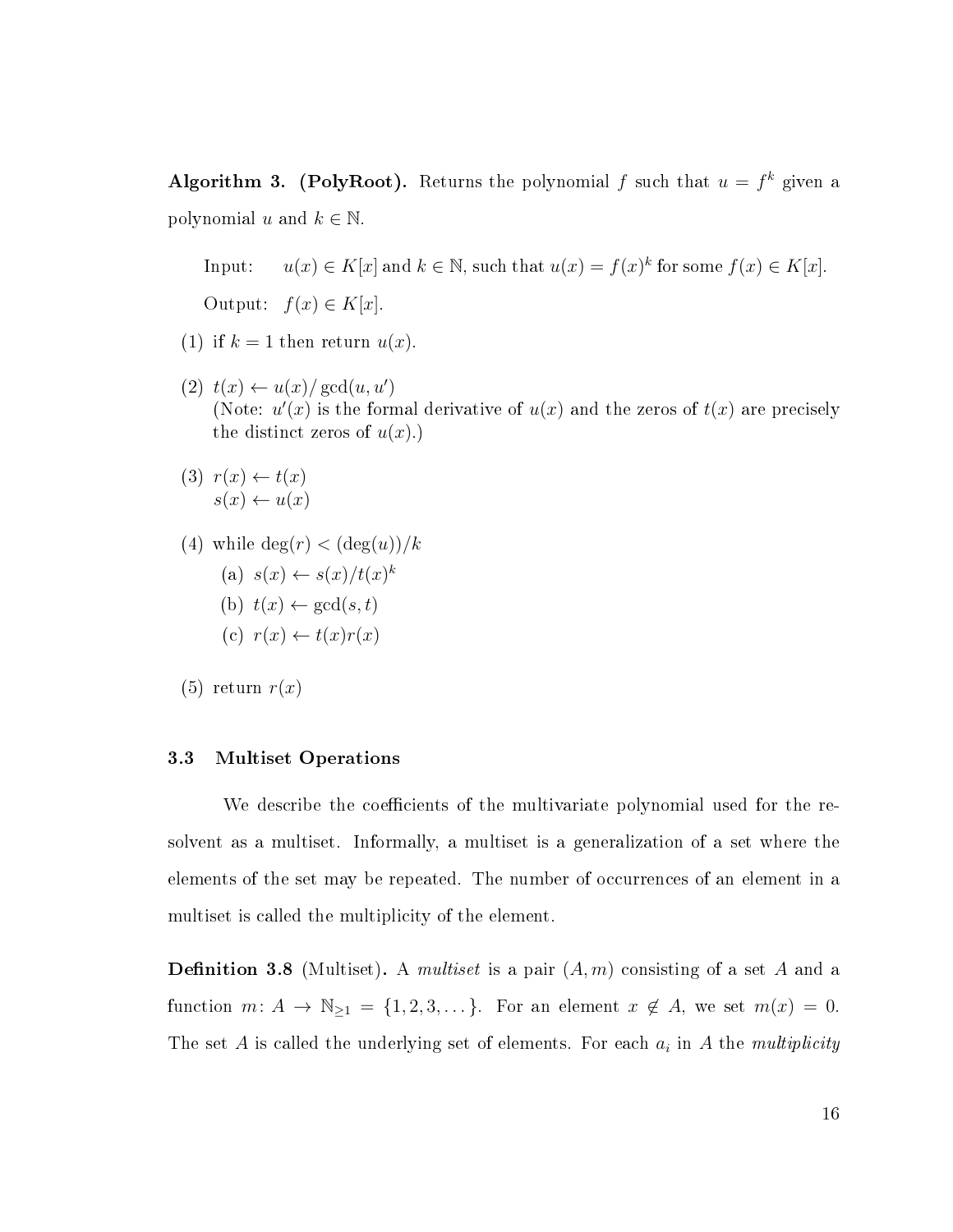of  $a_i$  is the number  $m(a_i) = m_i$ . We denote  $(A, m)$  by  $\{a_1^{\times m_1}, \ldots, a_n^{\times m_n}\}$  where  $A = \{a_1, \ldots, a_n\}.$ 

**Definition 3.9.** Given a multiset  $\mathcal{L} = (A, m)$  and  $a \in A$ , define mult $(a, \mathcal{L}) = m(a)$ . So that mult $(a, \mathcal{L})$  is the multiplicity of a in the multiset  $(A, m) = \mathcal{L}$ . If  $a \notin A$ , then  $mult(a, \mathcal{L}) = 0.$ 

We define the operations  $+$  and  $-$  on multisets as follows.

<span id="page-22-1"></span>**Definition 3.10** (Multiset Sum). For multisets  $(A, m)$  and  $(B, n)$  define  $(A, m)$  +  $(B, n)$  as follows. Let  $A \cup B = C = \{c_1, \ldots, c_k\}$ . Then

$$
(A,m) + (B,n) = \{c_1^{\times (m(c_1) + n(c_1))}, \dots, c_k^{\times (m(c_k) + n(c_k))}\}.
$$

<span id="page-22-2"></span>**Definition 3.11** (Multiset Difference). For multisets  $(A, m)$  and  $(B, n)$  define  $(A, m)$ –  $(B, n)$  as follows. Let  $A = \{a_1, \ldots, a_k\}.$ 

$$
(A,m)-(B,n)=\{a_1^{\times \max(m(a_1)-n(a_1),0)},\ldots,a_k^{\times \max(m(a_k)-n(a_k),0)}\}
$$

If  $\max(m(a_i) - n(a_i), 0) = 0$  then  $a_i$  is not an element of  $(A, m) - (B, n)$ .

**Definition 3.12** (Size of a Multiset). Let  $(A,m) = \{a_1^{\times m_1}, \ldots, a_k^{\times m_k}\}$  be a multiset and define  $\#(A,m)=\sum\limits_{k=1}^k\frac{1}{k}$  $i=1$  $m_i$  to be the size of  $(A, m)$ .

#### <span id="page-22-0"></span>3.4 LinResolv Algorithm

Algorithm [4](#page-27-0) (LinResolv) computes the absolute linear resolvent,  $R(G, H, F, f)$ as in Definition [3.3,](#page-16-1) where  $G = S_n$  and  $H = \text{Stab}_G(F)$ . We first describe how  $\operatorname{Stab}_{S_n}(F)$  can be determined by the coefficients of  $F$  for any  $F$  of the form  $F(x_1,\ldots,x_n)=$  $c_1x_1 + \ldots + c_nx_n$ .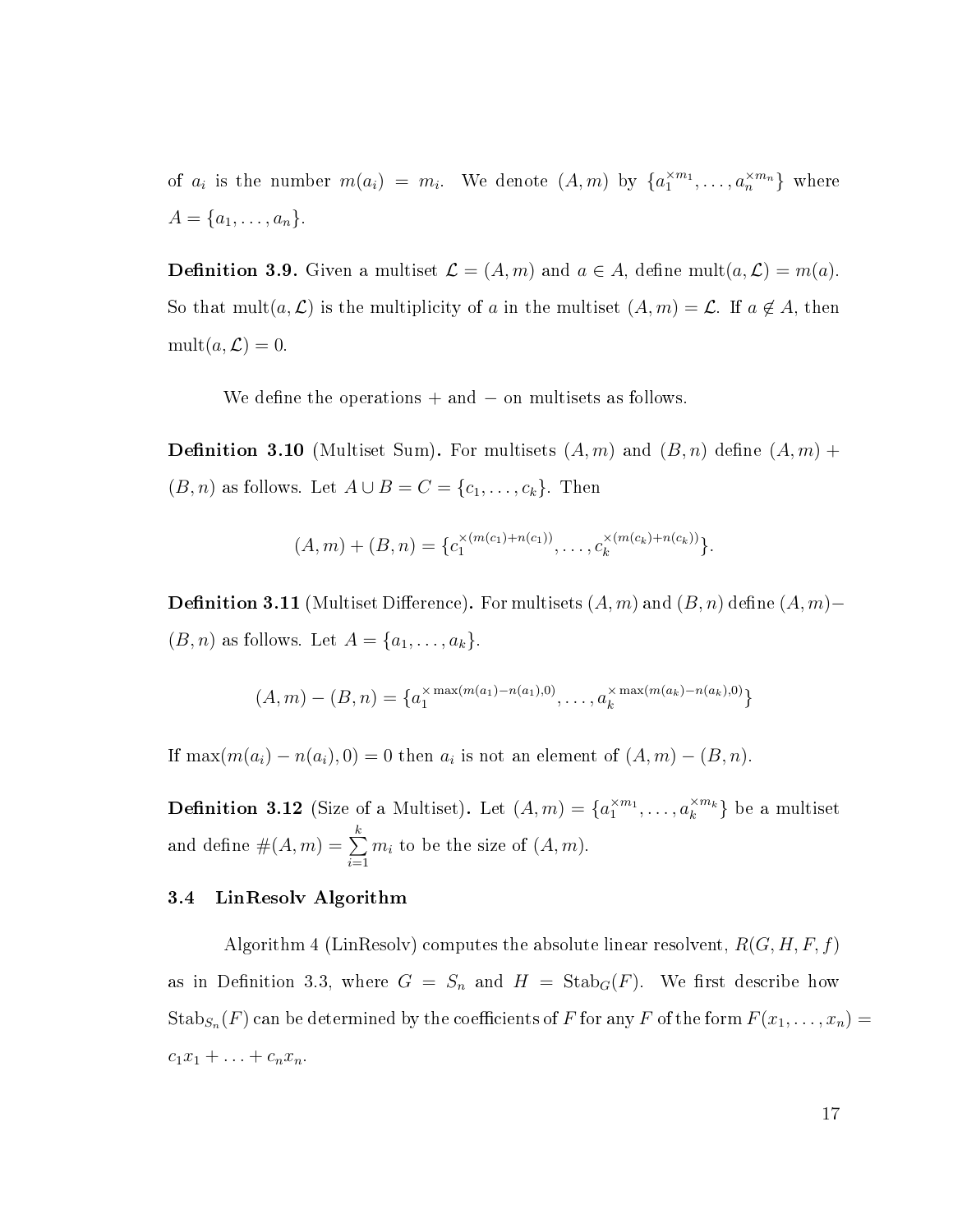<span id="page-23-2"></span>**Proposition 3.13.** Let F be a multivariate polynomial such that  $F(x_1, \ldots, x_n)$  =  $c_1x_1 + \ldots + c_nx_n$  with coefficients  $c_i \in K$  for  $1 \leq i \leq n$ . Let  $\{a_1, \ldots, a_k\} \subset K$  be the set of distinct coefficients of F and let  $\{a_1^{\times m_1}, \ldots, a_k^{\times m_k}\}$  be the multiset representation of the coefficients of F. Then  $\text{Stab}_{S_n}(F) \cong S_{m_1} \times \cdots \times S_{m_k}$ .

*Proof.* This follows directly from the definition of the action of  $S_n$  on  $K[x_1, \ldots, x_n]$ described in Definition [3.1.](#page-16-0)  $\Box$ 

Algorithm [4](#page-27-0) (LinResolv) computes the resolvent polynomial recursively on the number of coefficients in the invariant multivariate polynomial. The algorithm computes the resolvent by using resultants to create polynomials and dividing out extra factors by computing other resolvents. For a proof of the algorithm see [\[Soi81\]](#page-54-4).

#### <span id="page-23-0"></span>3.5 Example using Algorithm [4](#page-27-0) (LinResolv)

Although the algorithm does not use root approximations for the computations, showing what is happening in terms of the roots is instructive. Let  $f \in K[x]$ such that  $f(x) = \prod_{n=1}^n$  $i=1$  $(x - \alpha_i)$  and  $F \in K[x_1, \ldots, x_n]$  such that  $F(x_1, \ldots, x_n)$  $x_1+x_2+2x_3+0x_4+\cdots+0x_n$ . Then  $\mathcal{M} = \{1^{\times 2}, 2^{\times 1}\}$  is the multiset representing F. In Example [3.14](#page-23-1) we compute  $R(S_n, S_2 \times S_1 \times S_{n-3}, F, f)$  by computing LinResolv $(\mathcal{M}, f)$ using Algorithm [4](#page-27-0) (LinResolv).

<span id="page-23-1"></span>Example 3.14. We compute  $R(S_n, S_2 \times S_1 \times S_{n-3}, F, f)$  using Algorithm [4\(](#page-27-0)LinResolv). The numbered steps indicate the level of the recursion and match the numbers in Algorithm [4.](#page-27-0)

Input: 
$$
\mathcal{M} = \{1^{\times 2}, 2^{\times 1}\}, f(x) = \prod_{i=1}^{n} (x - \alpha_i)
$$

 $(1)$  # $\mathcal{M} = 3$  so proceed.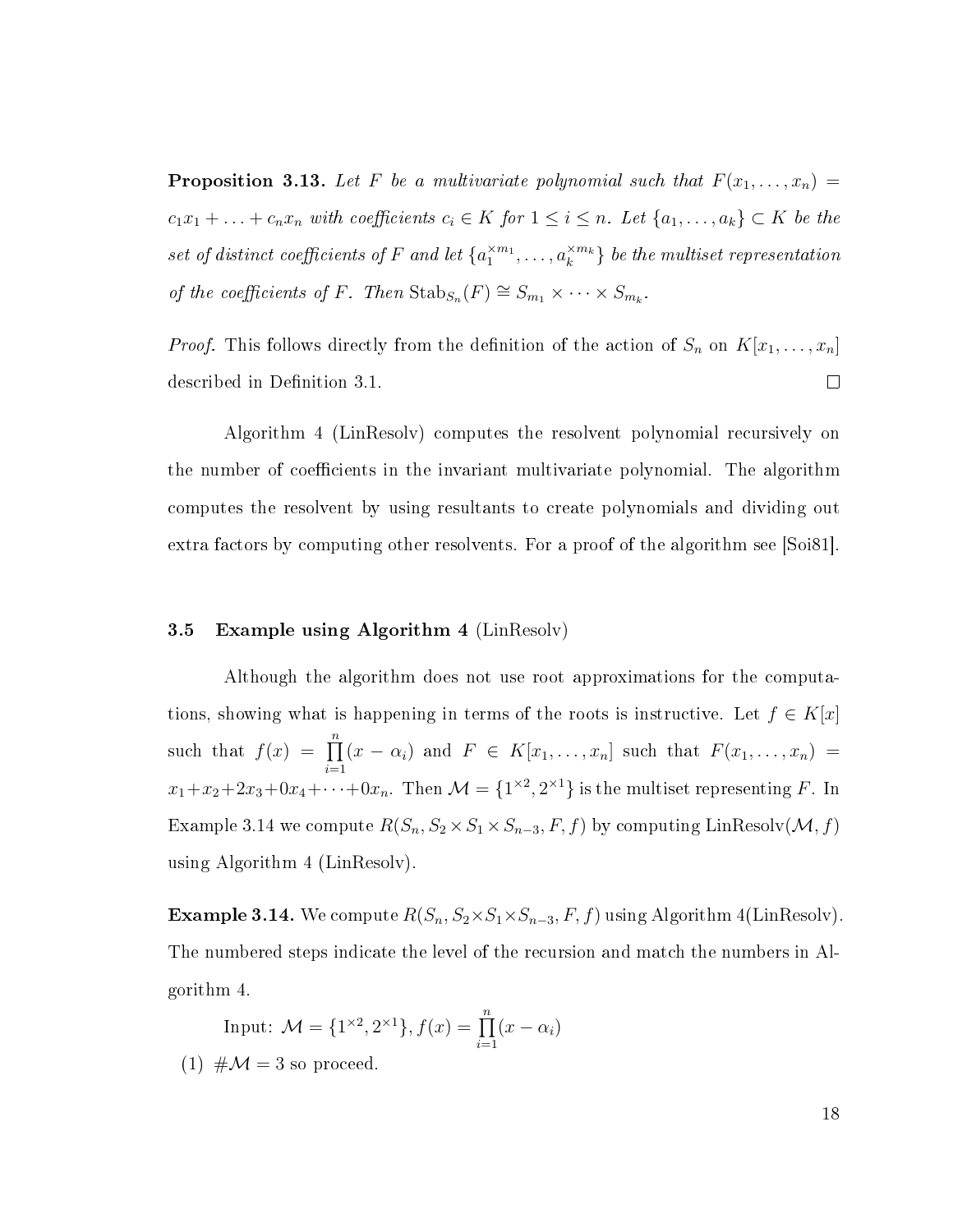$(2)$   $\overline{\mathcal{M}} \leftarrow \{1^{\times 2}\}\$ 

(3) 
$$
u(x) \leftarrow \text{LinResolv}(\lbrace 1^{\times 2} \rbrace, f)
$$

Computation of LinResolv $({1^{\times 2}}, f)$ :

- $(3.1)$  # $\mathcal{M} = 2$  so proceed.
- $(3.2) \overline{\mathcal{M}} \leftarrow \{1^{\times 1}\}$
- $(3.3)$   $u(x) \leftarrow$  LinResolv $(\overline{\mathcal{M}} = \{1^{\times 1}\}, f)$

Computation of LinResolv $({1<sup>{\times} 1</sup>}, f)$ :

- $(3.3.1)$   $\#\mathcal{M}=1$  so return MultiplyZeros $(1, f) = \prod_{n=1}^{n}$  $i=1$  $(x - \alpha_i)$
- (3.3) Now we have  $u(x) = \prod_{n=1}^n$  $i=1$  $(x - \alpha_i)$
- $(3.4)$   $s(x) \leftarrow (\text{LinResolv}(\mathcal{M}_1 = \{(1+1)^{\times 1}\}, f))^1$

Computation of LinResolv $({2^{\times 1}}, f)$ :

- $(3.4.1)$   $\#\mathcal{M}=1$  so return MultiplyZeros $(2, f) = \prod_{n=1}^{n}$  $i=1$  $(x-2\alpha_i)$
- (3.4) Now we have  $s(x) = \prod_{n=1}^{\infty}$  $\frac{i=1}{i}$  $(x-2\alpha_i)$

$$
(3.5) d \leftarrow \text{mult}(1, \mathcal{M} = \{1^{\times 2}\}) = 2
$$

- (3.6)  $g(x) \leftarrow \text{MultiplyZeros}(1, f) = \prod^{n}$  $i=1$  $(x - \alpha_i)$
- (3.7) Computation of  $t(x)$ :

$$
t(x) \leftarrow \text{SumZeros}(u(x), g(x))/s(x)
$$
  
= Res<sub>y</sub>(u(y), g(x - y))/s(x) =  $\left(\prod_{i=1}^{n} g(x - \alpha_i)\right) / \left(\prod_{i=1}^{n} (x - 2\alpha_i)\right)$   
=  $\left(\prod_{1 \le i \le n} \prod_{1 \le j \le n} (x - (\alpha_i + \alpha_j))\right) / \left(\prod_{i=1}^{n} (x - 2\alpha_i)\right)$   
=  $\prod_{\substack{1 \le i,j \le n \\ i \ne j}} (x - (\alpha_i + \alpha_j))$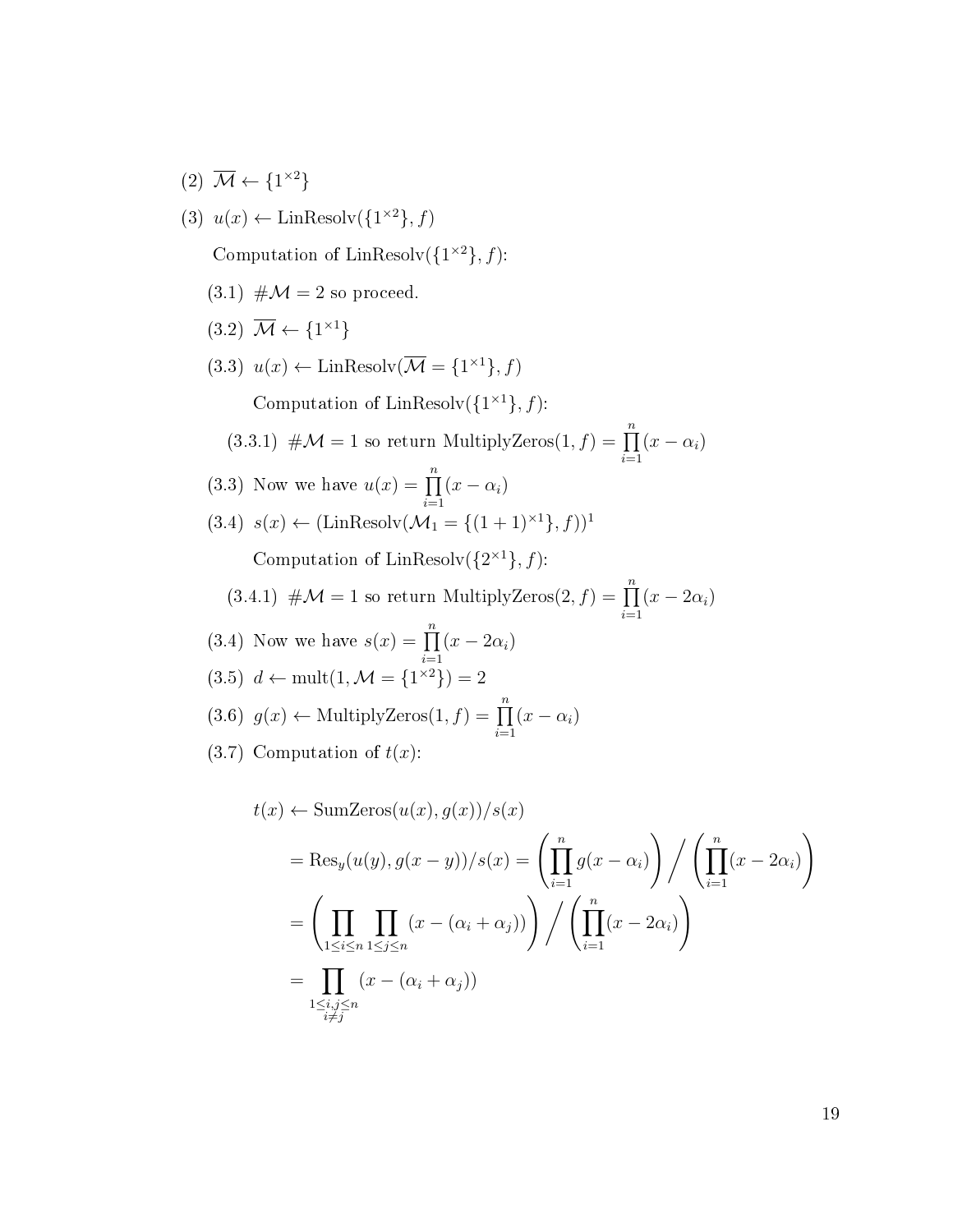$(3.8)$  return PolyRoot $(t(x), d)$ 

$$
= PolyRoot\left(\prod_{\substack{1\le i,j\le n\\i\neq j}}(x-(\alpha_i+\alpha_j)),2\right)
$$

$$
=\sqrt{\prod_{\substack{1\le i,j\le n\\i\neq j}}(x-(\alpha_i+\alpha_j))}
$$

$$
=\prod_{1\le i
$$

(3) Now we have 
$$
u(x) = \prod_{1 \le i < j \le n} (x - (\alpha_i + \alpha_j))
$$
  
(4)  $s(x) \leftarrow (\text{LinResolv}(\{1^{\times 1}, (1+2)^{\times 1}\}, f))^1$ 

Computation of LinResolv $((\{1^{\times 1}, 3^{\times 1}\}, f)$ :

- $(4.1)$  # $\mathcal{M} = 2$  so proceed
- $(4.2) \overline{\mathcal{M}} \leftarrow \{1^{\times 1}\}$  $(4.3)$   $u(x) \leftarrow \text{LinResolv}(\{1^{\times 1}\}, f) = \prod^{n}$  $i=1$  $(x - \alpha_i)$  $(4.4)$   $s(x) \leftarrow (\text{LinResolv}(\{(1+3)^{x1}\}, f)^1 = \prod^n$  $i=1$  $(x-4\alpha_i)$  $(4.5)$   $d \leftarrow \text{mult}(3, \{1^{\times 1}, 3^{\times 1}\}) = 1$  $(4.6)$   $g(x) \leftarrow$  MultiplyZeros $(3, f) = \prod_{n=1}^n$  $i=1$  $(x-3\alpha_i)$ (4.7) Computation of  $t(x)$ :

$$
t(x) \leftarrow \text{SumZeros}(u(x), g(x))/s(x)
$$
  
= Res<sub>y</sub>(u(y), g(x - y))/s(x) =  $\left(\prod_{i=1}^{n} g(x - \alpha_i)\right) / \left(\prod_{i=1}^{n} (x - 4\alpha_i)\right)$   
=  $\left(\prod_{1 \le i \le n} \prod_{1 \le j \le n} (x - (\alpha_i + 3\alpha_j))\right) / \left(\prod_{i=1}^{n} (x - 4\alpha_i)\right)$   
=  $\prod_{\substack{1 \le i,j \le n \\ i \ne j}} (x - (\alpha_i + 3\alpha_j))$ 

 $(4.8)$  return PolyRoot $(t(x), 1) = \prod$  $1\leq i,j\leq n$  $i \neq j$  $(x - (\alpha_i + 3\alpha_j))$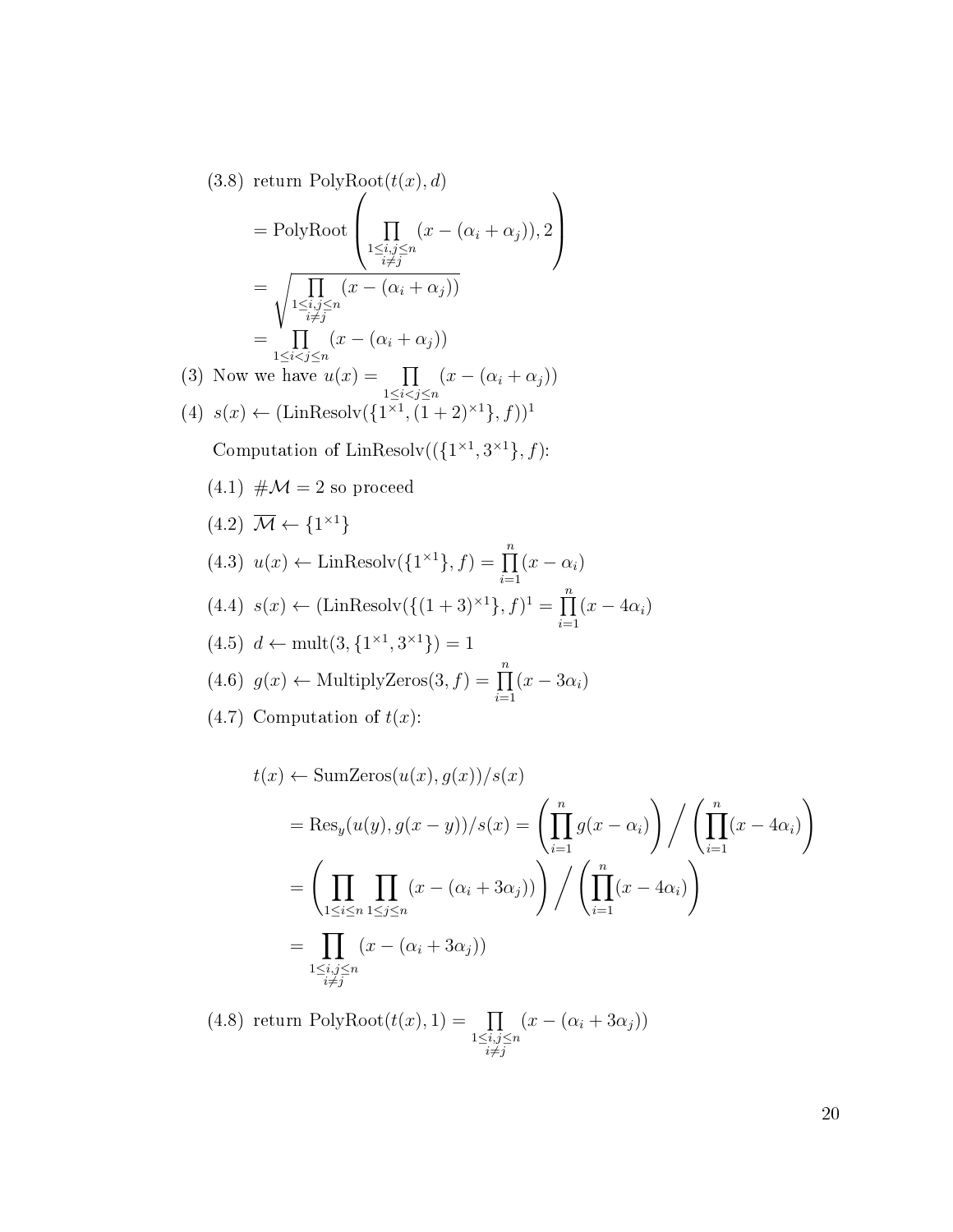\n- (4) Now we have 
$$
s(x) = \prod_{\substack{1 \leq i,j \leq n \\ i \neq j}} (x - (\alpha_i + 3\alpha_j))
$$
\n- (5)  $d \leftarrow \text{mult}(2, \{1^{\times 2}, 2^{\times 1}\}) = 1$
\n- (6)  $g(x) \leftarrow \text{MultiplyZeros}(2, f) = \prod_{i=1}^{n} (x - 2\alpha_i)$
\n- (7) Computation of  $t(x)$ :
\n

$$
t(x) \leftarrow \text{SumZeros}(u(x), g(x))/s(x)
$$
  
= Res<sub>y</sub>(u(y), g(x - y))/s(x)  
= 
$$
\left(\prod_{1 \le i < j \le n} g(x - (\alpha_i + \alpha_j))\right) / \left(\prod_{1 \le i, j \le n} (x - (\alpha_i + 3\alpha_j))\right)
$$
  
= 
$$
\left(\prod_{\substack{1 \le i < j \le n \\ 1 \le k \le n}} (x - (2\alpha_k + \alpha_i + \alpha_j))\right) / \left(\prod_{\substack{1 \le i, j \le n \\ i \ne j}} (x - (\alpha_i + 3\alpha_j))\right)
$$
  
= 
$$
\prod_{\substack{1 \le i < j \le n \\ 1 \le k \le n \\ k \ne i,j}} (x - (2\alpha_k + \alpha_i + \alpha_j))
$$

(8) return PolyRoot $(t(x), 1) = \prod$  $1 \leq i < j \leq n$  $\frac{1}{k\neq i,j}$  $(x - (2\alpha_k + \alpha_i + \alpha_j))$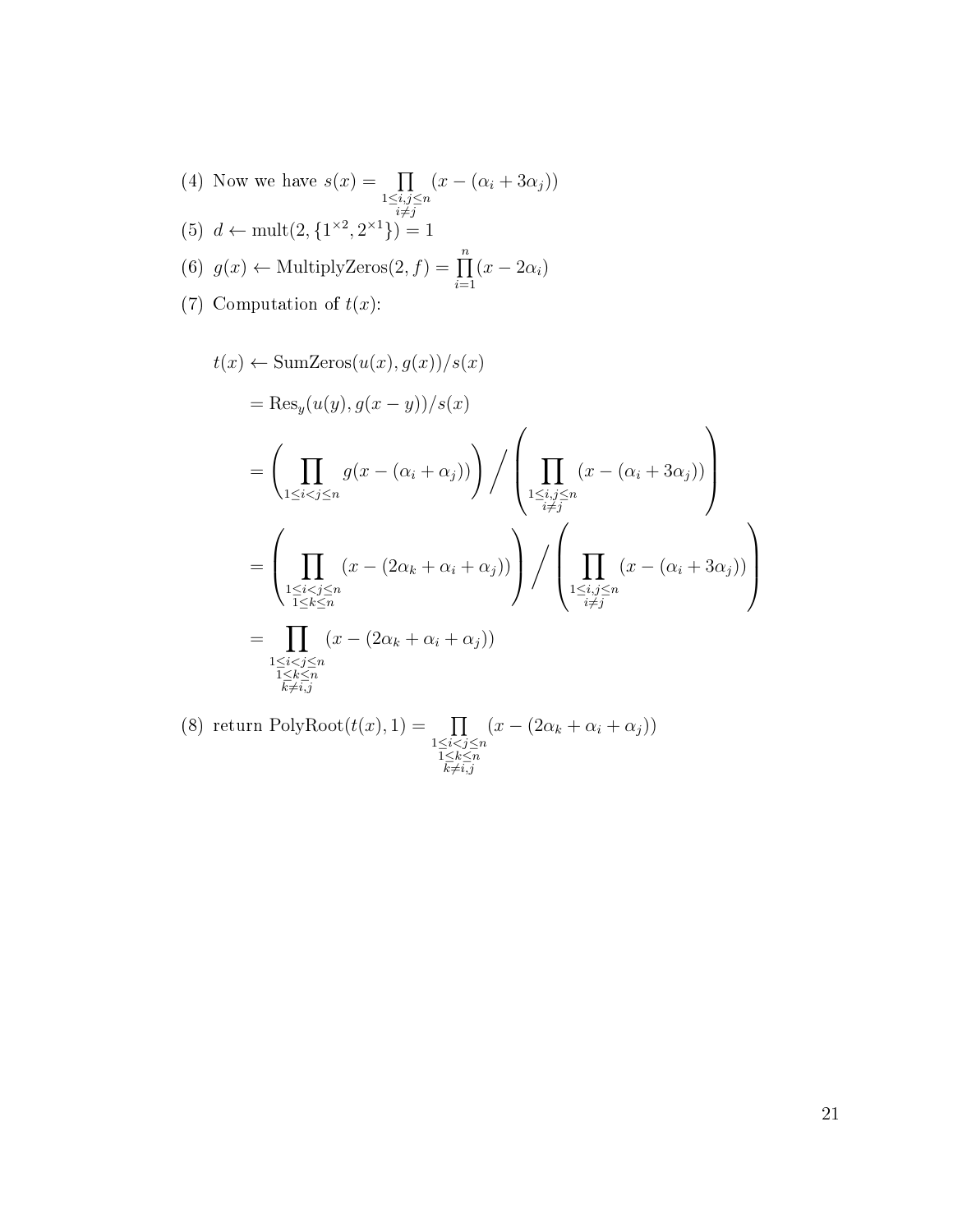<span id="page-27-0"></span>**Algorithm 4.** (LinResolv). Returns the absolute linear resolvent  $R(G, H, F, f)$ where  $G = S_n$  and  $H = \text{Stab}_{S_n}(F)$ .

Input: A polynomial  $f \in K[x]$  of degree n, and a multiset  $\mathcal{M} = (A, m)$  ${a_1^{\times m_1}, \ldots, a_k^{\times m_k}}$ , which is the multiset representation of the sequence  $[c_1, \ldots, c_r]$  whose entries are the nonzero coefficients of F, a multivariate polynomial of the form

$$
F(x_1, \ldots, x_n) = c_1 x_1 + \ldots + c_r x_r + 0 x_{r+1} + \ldots + 0 x_n
$$

with  $r \leq n$  and  $c_i \in K$  and  $c_i \neq 0$  for  $1 \leq i \leq r$ .

Output: The resolvent  $R(S_n, \text{Stab}_{S_n}(F), F, f)$  with F as defined in the input.

- (1) If  $\#\mathcal{M}=1$ , then return MultiplyZeros $(a_1, f)$ . (Stop condition for the recursion: there is only one nonzero coefficient in  $F$ .)
- $(2)$   $\overline{\mathcal{M}} \leftarrow \mathcal{M} \{a_k^{\times 1}\}$  $\{k^{\times 1}\} = (B, h) = \{b_1^{\times h_1}, \dots, b_j^{\times h_j}\}$ (Remove the last coefficient from  $F$ .)
- (3)  $u(x) \leftarrow \text{LinResolv}(\overline{\mathcal{M}}, f)$ (Recursively call this algorithm with  $F$  having one fewer coefficient.)
- $(4) s(x) \leftarrow \prod$ j  $\frac{i=1}{i}$ Lin $\mathrm{Resolv}(\mathcal{M}_i,f)^{\mathrm{mult}(b_i+a_k,\mathcal{M}_i)},$ where  $\mathcal{M}_i = (\overline{\mathcal{M}} - \{b_i^{\times 1}$  $_{i}^{\times 1}\}) + \{(b_{i} + a_{k})^{\times 1}\}.$ See Definition [3.10](#page-22-1) and Definition [3.11.](#page-22-2) (Compute the extra factors that occur from the use of the resultant.)
- $(5)$  d  $\leftarrow$  mult $(a_k, \mathcal{M})$ (Compute the number of extra factors resulting from the multiplicity of the last coefficient of  $F$ .)
- (6)  $g(x) \leftarrow$  MultiplyZeros $(a_k, f)$ (Compute the new polynomial to be included using the last coefficient of  $F$ .)
- (7)  $t(x) \leftarrow \text{SumZeros}(u(x), q(x))/s(x)$ (Compute the new polynomial by "summing" the roots of the new factor with the recursive result and dividing out the extra factors.)
- (8) return  $PolyRoot(t(x), d)$ (Remove the extra multiplicities of roots.)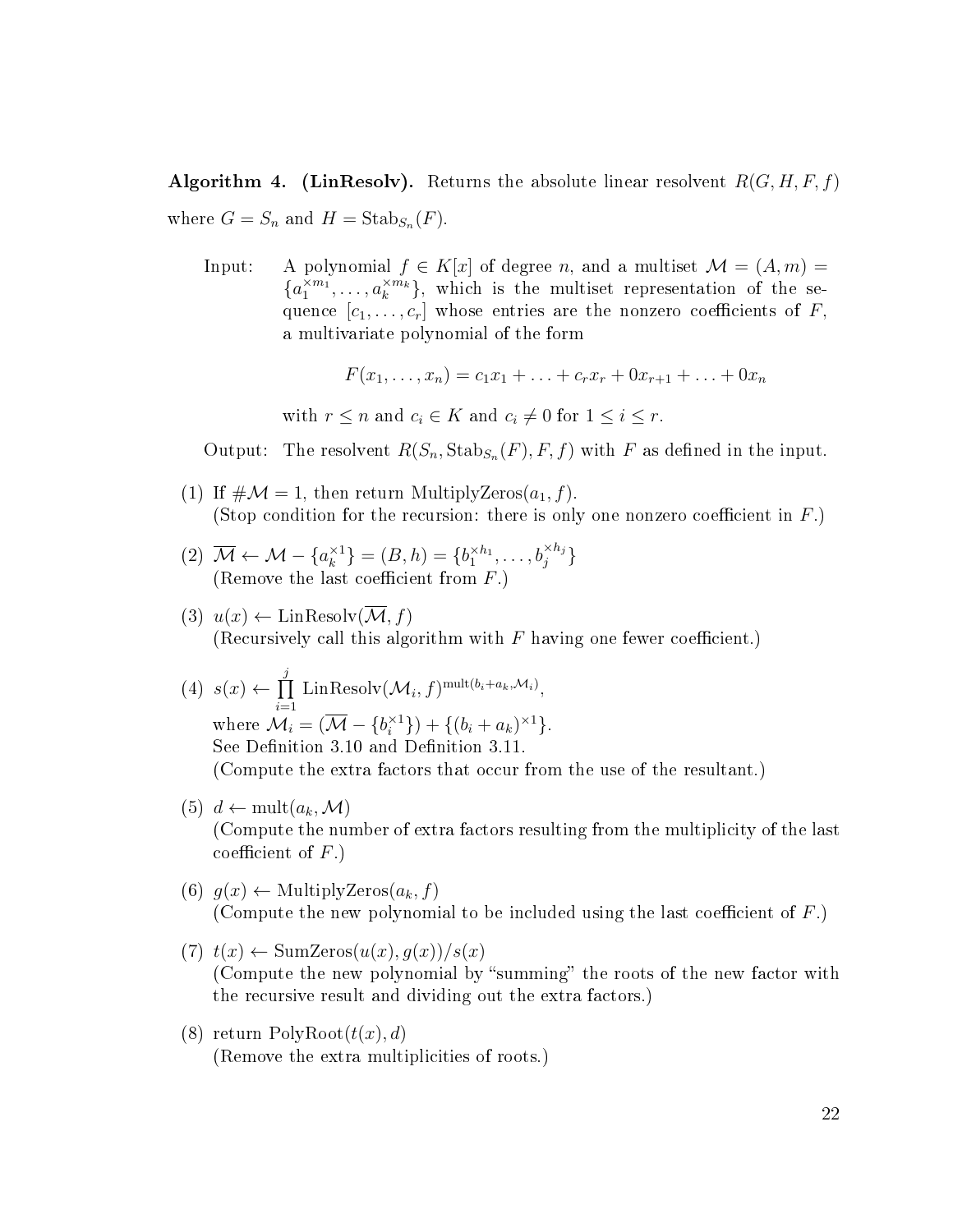#### <span id="page-28-0"></span>3.6 Implementation Extensions and Computational Example

**Example 3.15.** Let  $\mathcal{M} = \{1^{\times 2}\}\$ be the multiset representation of the multivariate invariant polynomial, and let  $f(x) = x^5 + 2x + 7$ . Then

$$
LinResolv(\mathcal{M}, f) = x^{10} - 6x^6 - 77x^5 - 16x^2 + 56x - 49.
$$

We extend Algorithm [2](#page-20-0) (SumZeros) in a natural way to successively compute the desired resultant for a sequence of inputs in Algorithm [5](#page-28-1) (SumZerosExt).

<span id="page-28-1"></span>Algorithm 5. (SumZerosExt). Successively calls Algorithm [2](#page-20-0) (SumZeros) on a sequence of polynomials.

- Input: A sequence  $[f_1, \ldots, f_n]$  of polynomials  $f_i \in K[x]$
- Output: A polynomial  $g \in K[x]$  such that the roots of g are the sums of the roots of the polynomials in the sequence
- (1)  $g \leftarrow f_1$
- (2) for  $i = 2$  to n do
	- (a)  $q \leftarrow \text{SumZeros}(q, f_i)$
- $(3)$  return q

Using this extended algorithm, we can change the recursion to alter the order and number of operations. Considering steps (3), (4), (6) and (7) of Algorithm [4](#page-27-0) (LinResolv), we can compute the entire numerator and denominator of step (7) before the division instead of computing the division at each recursive step. This approach has not been implemented at this time, since it is unclear if it would be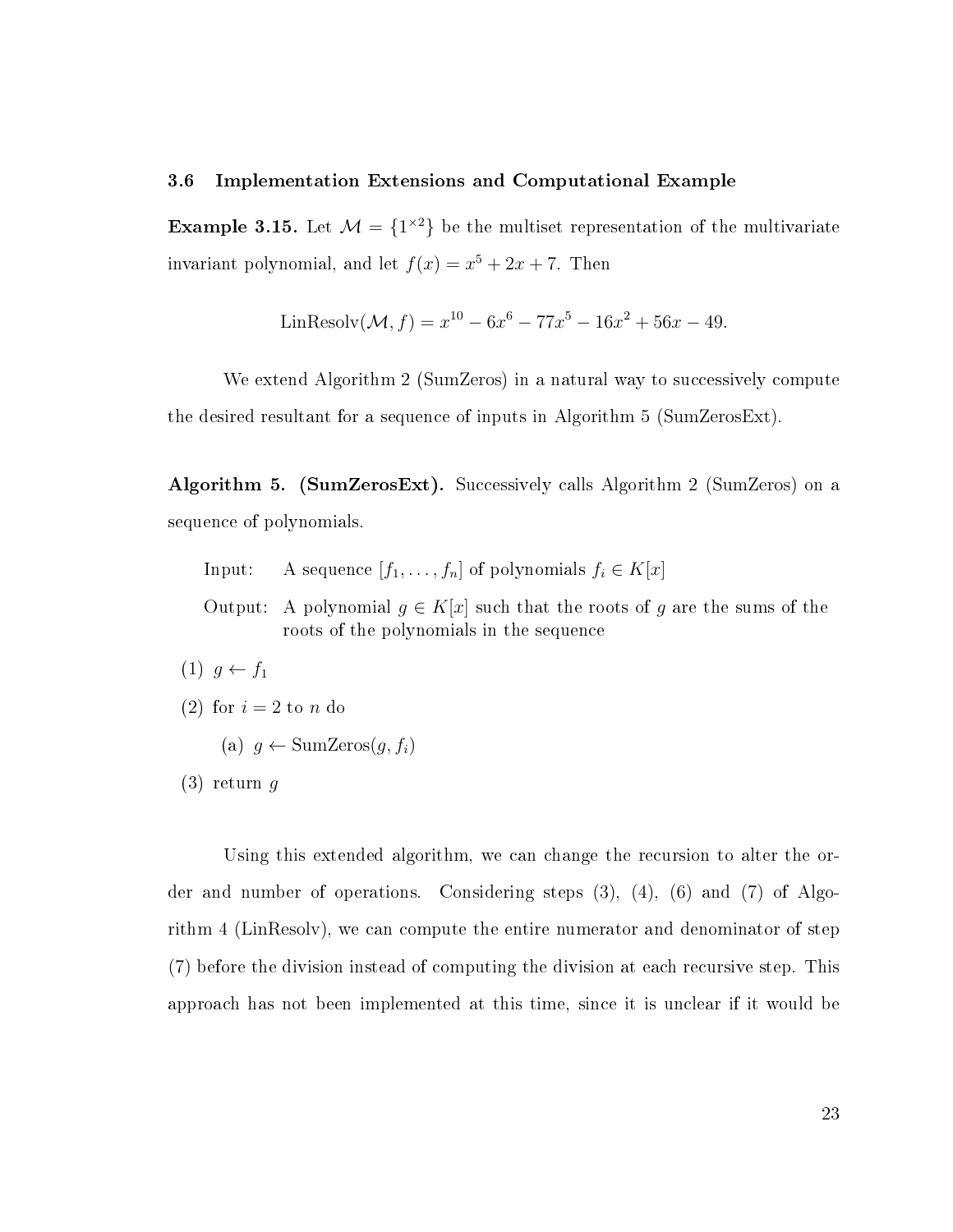a computational improvement as the degrees of the polynomials being divided could become extremely large.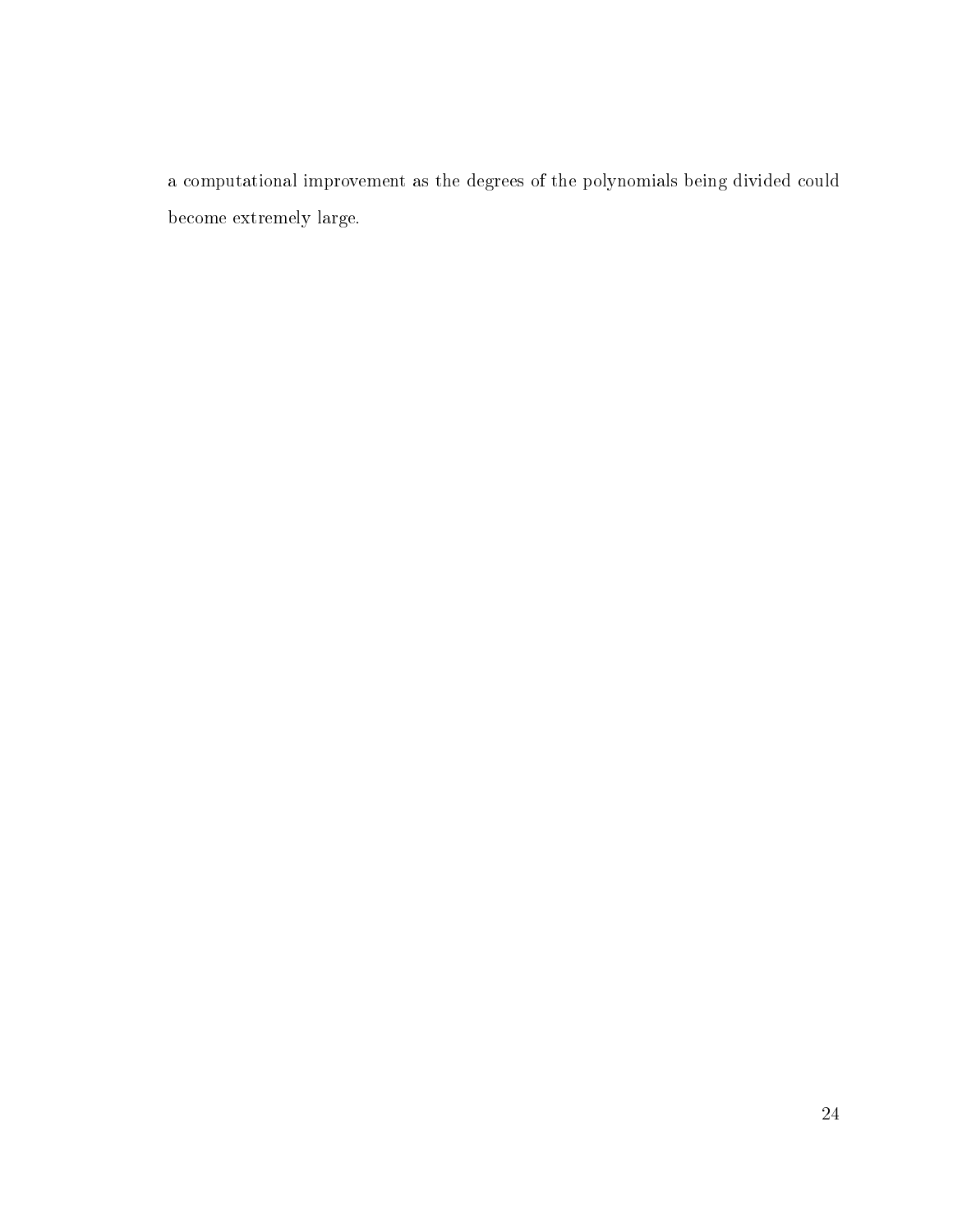#### CHAPTER IV

# <span id="page-30-0"></span>ALGORITHM FOR THE SYMBOLIC COMPUTATION OF RELATIVE LINEAR RESOLVENTS

In this chapter we explain an algorithm to compute relative linear resolvents,  $R(G, H, F, f)$ , where  $G = S_m \wr S_l$ , the wreath product of  $S_m$  and  $S_l$ , and  $H =$  $\operatorname{Stab}_G(F)$ . We first define and discuss wreath products of groups, a type of semidirect product. We continue to use right group actions in this chapter.

#### <span id="page-30-1"></span>4.1 Wreath Products

**Definition 4.1** (Semidirect Product). Let G and H be groups and let  $\varphi$  be a homomorphism from H into Aut(G). Then the *semidirect product of G and H* denoted  $G \rtimes_{\varphi} H$  is a group with respect to the following operation

$$
(g_1, h_1)(g_2, h_2) = (g_1(\varphi(h_1)(g_2)), h_1 h_2)
$$

on ordered pairs of elements of G and H.

A wreath product  $G \wr H$  of two permutation groups  $(G, X)$  and  $(H, Y)$  is itself a permutation group on the set  $X \times Y$ . The action of the wreath product on  $X \times Y$ can best be described if we consider  $X \times Y$  as  $\bigcup_{y \in Y} X \times \{y\}$ . So that, loosely, an element of the wreath product can be thought of as first permuting the element of Y as the group H does and then permuting the copy of X in  $X \times \{y\}$  in the way that the group G does. In fact,  $\{X \times \{y\} \mid y \in Y\}$  is a block system for  $G \wr H$  (see Definition [2.8\)](#page-10-0).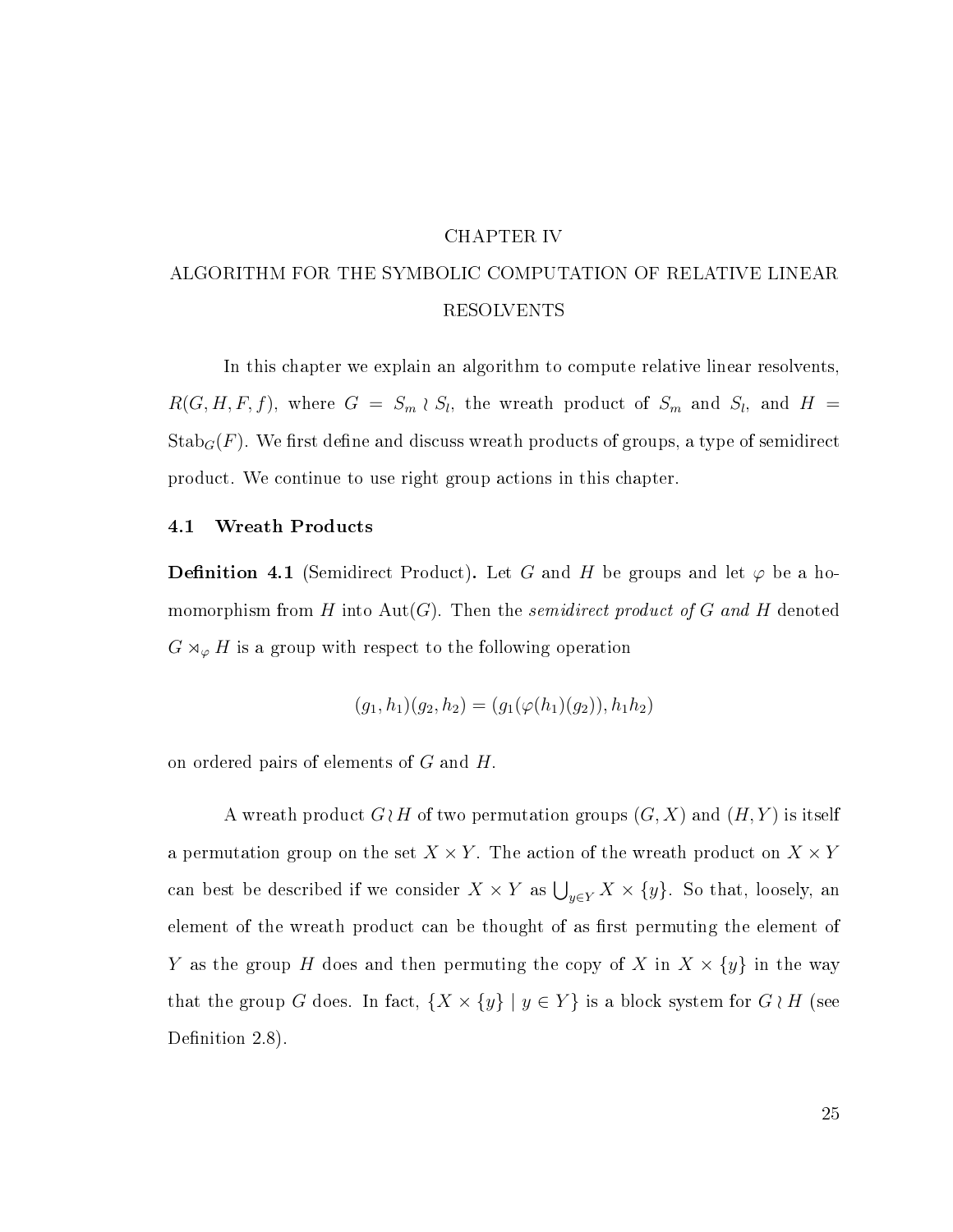In order to properly define a wreath product as a semidirect product, some concepts are needed in advance of the wreath product definition. We are only defining wreath products for permutation groups on finite sets. For a more thorough discussion, see [\[Mel95\]](#page-54-6).

Let  $(G, X)$  and  $(H, Y)$  be permutation groups on finite sets X and Y, and let  $G<sup>Y</sup>$  be the set of all maps from Y to G. Then  $G<sup>Y</sup>$  is a group with respect to the following operation. Let  $f, g \in G^Y$ ,  $fg \in G^Y$  is defined by  $(fg)(y) = f(y)g(y)$ . We define an action of H on  $G<sup>Y</sup>$  as follows. Let  $f \in G<sup>Y</sup>$  and note that  $f(y) \in G$  for all  $y \in Y$ . Then  $h \in H$  acts on  $G<sup>Y</sup>$  by

$$
(f \cdot h)(y) = f^h(y) = f(yh^{-1})
$$

Since  $h \in H$ ,  $yh^{-1} \in Y$ . For each  $h \in H$ , we define  $\psi^h \in \text{Aut}(G^Y)$  by  $f \mapsto f^h$ .

**Definition 4.2** (Wreath Product). Let  $(G, X)$  and  $(H, Y)$  be permutation groups with X and Y finite sets. Let  $\varphi: H \to \text{Aut}(G^Y)$  be defined by  $\varphi(h) = \psi^h$  as defined above. Then the *(permutational)* wreath product of G and H denoted by  $G \wr H$  is the semidirect product,  $G^Y \rtimes_{\varphi} H$ .

<span id="page-31-0"></span>**Definition 4.3** (Imprimitive Action of  $G \nmid H$ ). Let  $(G, X)$  and  $(H, Y)$  be permutation groups with X and Y finite sets. G  $\wr$  H acts imprimitively on  $X \times Y$  as follows

$$
(x, y) \cdot (f, h) = (xf^{h}(y), yh) = (xf(yh^{-1}), yh)
$$
 for  $f \in G^{Y}, h \in H$ .

 $\{X \times \{y\} \mid y \in Y\}$  is a block system of the permutation group  $(G \wr H, X \times Y)$ .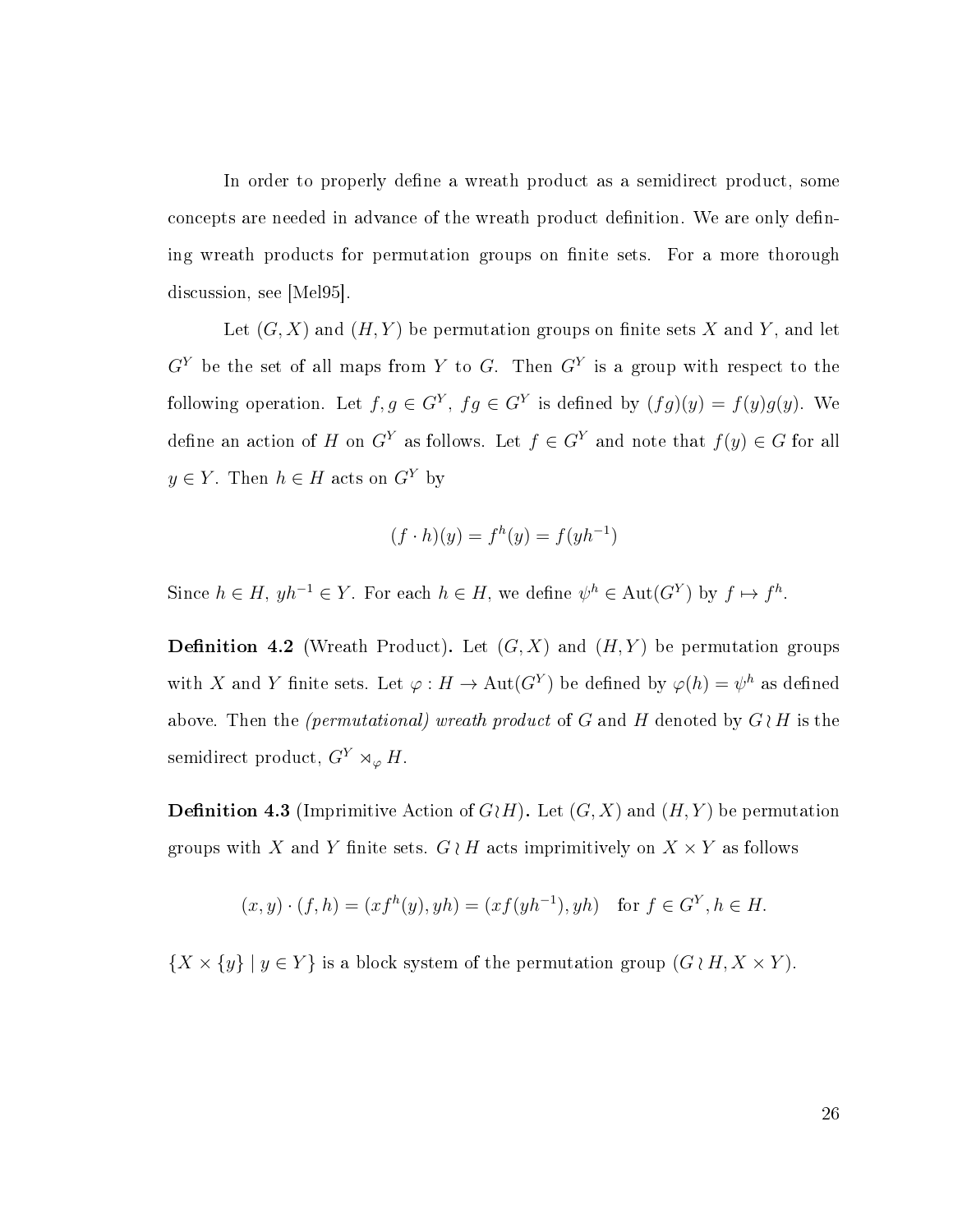#### <span id="page-32-0"></span>4.2 Computation of  $\text{Stab}_G(F)$

Just as with the computation of absolute linear resolvents, the subgroup  $H =$  $\operatorname{Stab}_G(F)$  can be completely determined just by examining F for the computation of relative linear resolvents. We are only computing relative resolvents with respect to wreath products; however, the computation of the stabilizer discussed in this section is relevant for computing relative resolvents with respect to any group  $G$ . First, note the following remark.

Remark. Let  $G \leq S_n$ . Then  $\text{Stab}_G(F) \cong G \cap \text{Stab}_{S_n}(F)$ .

In the computation of the absolute linear resolvent, the ordering of the coefficients does not affect the stabilizer of  $F$ . However, when computing the relative resolvent, the ordering of the coefficients does affect the computation of the resolvent and the subgroup H. In order to correctly compute  $\operatorname{Stab}_G(F)$ , the direct product in Proposition [3.13](#page-23-2) must be correctly embedded in  $S_n$ , where *n* is the degree of f. Of course the ordering of the coefficients of the G-relative H-invariant polynomial  $F$  and the ordering of the roots of the polynomial f should be considered in tandem. So any embedding of the stabilizer used for the computation of a relative resolvent should take into account the ordering of the roots of the polynomial f as well.

Let  $\text{Stab}_G(F) \cong S_{k_1} \times \cdots \times S_{k_m} =: H$ . In order to correctly compute this embedding, we must construct a homomorphism  $\phi : H \to S_n$  by mapping the standard generators of the direct product to permutations determined by the indices of the variables associated with the respective coefficients.

**Example 4.4.** We construct the stabilizer  $\text{Stab}_{S_{16}}(F)$  of  $F(x_1, \ldots, x_{16}) = x_1 + x_5 + 2x_6 + 2x_7 + x_8 + x_{10} + 2x_{11} + 3x_{14} + 3x_{16}$ By Proposition [3.13,](#page-23-2)  $\text{Stab}_{S_{16}}(F) \cong S_4 \times S_3 \times S_2 \times S_7 =: H$ .

27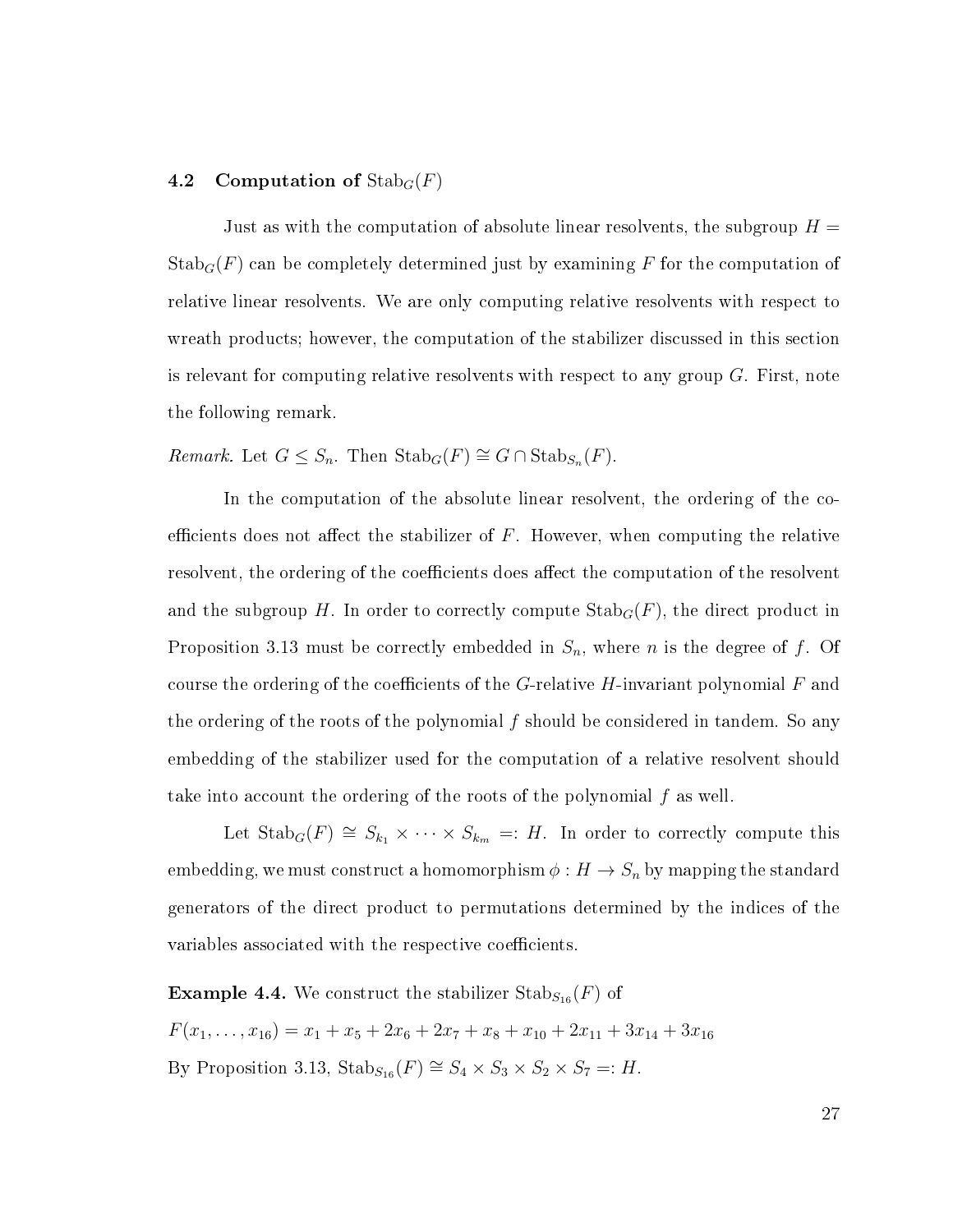Define  $\phi: H \to S_{16}$  by

| $S_4$ $(1\;2)$ $\mapsto$ $(1\;5)$ |  | $(1\ 2\ 3\ 4) \rightarrow (1\ 5\ 8\ 10)$                                          |
|-----------------------------------|--|-----------------------------------------------------------------------------------|
| $S_3$ (56) $\mapsto$ (67)         |  | $(5 6 7) \rightarrow (6 7 11)$                                                    |
| $S_2$ (89) $\mapsto$ (14 16)      |  |                                                                                   |
|                                   |  | $S_7$ (10 11) $\mapsto$ (2 3) (10 11 12 13 14 15 16) $\mapsto$ (2 3 4 9 12 13 15) |

The correct embedding of  $\mathrm{Stab}_{S_{16}}(F)$  is  $\phi(H)$ .

For the purpose of quickly and easily computing this embedding, a function was written to determine this group directly from the sequence of coefficients of  $F$ . The constructed group could then be intersected with the desired group G.

#### <span id="page-33-0"></span>4.3 RLRSetup and RelLinResolv Algorithms

Algorithm [7](#page-35-0) (RelLinResolv) computes the relative linear resolvent for a separable, irreducible polynomial  $f \in K[x]$  by using a factorization of f in a normal extension  $T$  of  $K$ . We assume that  $f$  factors into  $l$  distinct factors each of degree  $m$ in T (Proposition [5.1](#page-42-2) in Chapter [V](#page-42-0) shows that this indeed is the case). Given these conditions, Algorithm [7](#page-35-0) (RelLinResolv) computes the relative resolvent with respect to  $G = S_m \wr S_l$ . The algorithm computes the absolute resolvents of each factor of f using Algorithm [4](#page-27-0) (LinResolv) and produces the polynomial whose roots are the sums of the roots of these resolvents using Algorithm [2](#page-20-0) (SumZeros). Unlike the computation of the absolute resolvent, no extra factors are produced from the use of the resultant in this step because the factors of  $f$  do not share any roots.

Algorithm [7](#page-35-0) (RelLinResolv) requires some setup to modify the sequence of coefficients of the multivariate polynomial  $F$ ; so, we first describe Algorithm [6](#page-34-0) (RLRSetup), which prepares the multiset required as the input for Algorithm [7](#page-35-0) (RelLinResolv).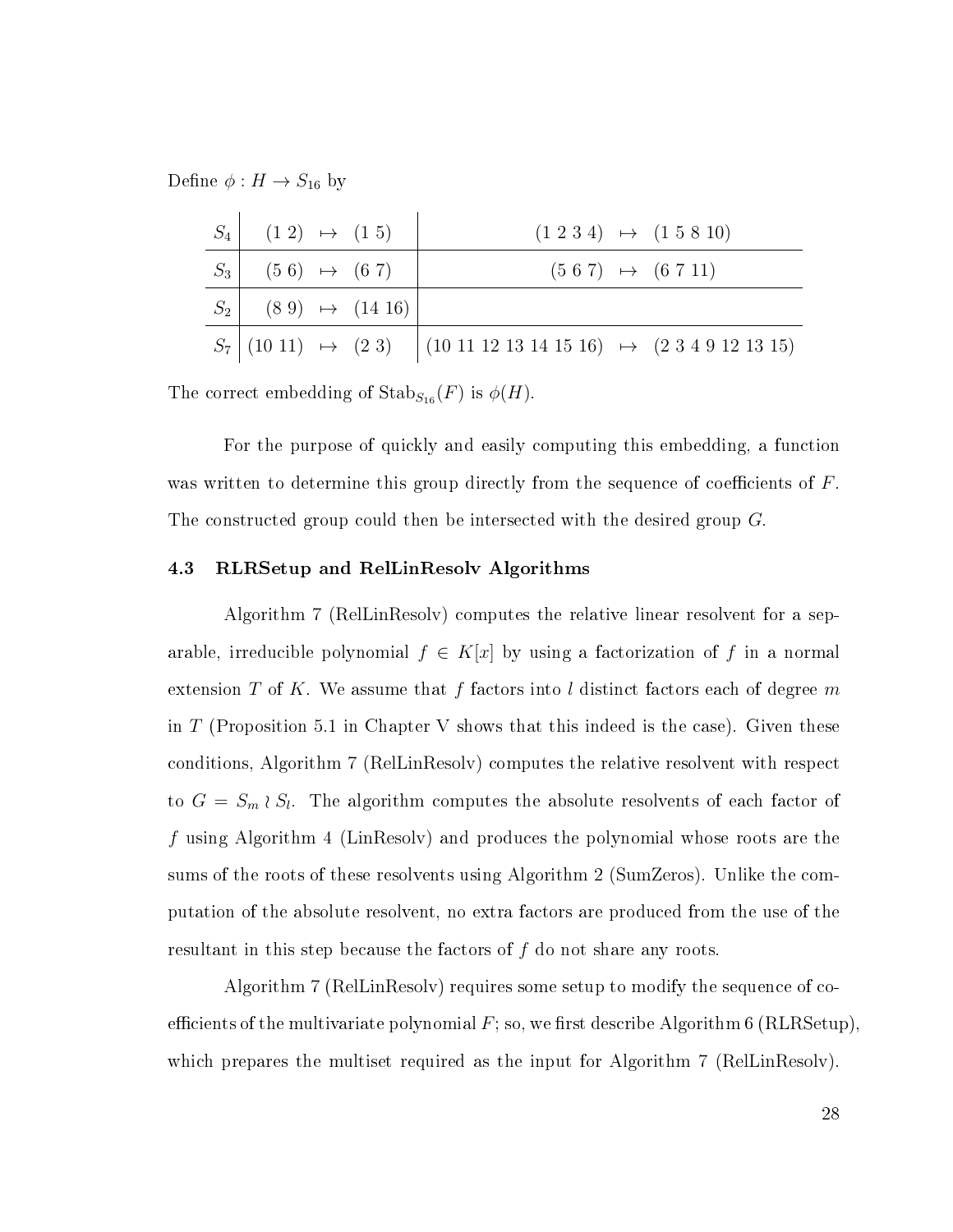Algorithm [6](#page-34-0) (RLRSetup) partitions the sequence of coefficients by the degree of the factors of f in T and then removes any zeros which served as place holders in the invariant F. Lastly, Algorithm [6](#page-34-0) (RLRSetup) returns the multiset representation of this partition which can be sent to Algorithm [7](#page-35-0) (RelLinResolv).

<span id="page-34-0"></span>Algorithm 6. (RLRSetup). Sets up the input for Algorithm [7](#page-35-0) (RelLinResolv) and returns a multiset  $\mathcal M$  to be sent to Algorithm [7](#page-35-0) (RelLinResolv).

- Input: A sequence  $C = [c_1, \ldots, c_s]$  whose entries are the coefficients of F, a multivariate polynomial of the form  $F(x_1, \ldots, x_n) = c_1x_1 + \ldots$  $c_s x_s + 0 x_{s+1} + \cdots + 0 x_n$  with  $s \leq n$  and  $c_i \in K$  for  $1 \leq i \leq s$  and a positive integer  $m$  representing the size of the partitions of  $C$  that form the multisets.
- Output: A multiset  $\mathcal M$  whose elements are multisets each representing a partition of C.
- (1)  $P \leftarrow [c_1, \ldots, c_m | c_{m+1}, \ldots, c_{2m} | \ldots | c_{qm+1}, \ldots, c_s] = [C_1 | C_2 | \ldots | C_p]$ where  $C_i$  is the *i*<sup>th</sup> part of the partition  $P$ . (Partition C into q parts of size m and one part of size r where  $s = q \cdot m + r$ .)
- $(2) K \leftarrow [M_1, M_2, \ldots, M_p]$ where  $M_i$  is the multiset representation of  $C_i$ . (Construct a sequence of multisets from P.)
- (3)  $K \leftarrow [M_1 \{0^{\times} \text{mult}(0, M_1)\}, \dots, M_p \{0^{\times} \text{mult}(0, M_p)\}]$ (Remove the zeros from each  $M_i$ ,  $1 \leq i \leq p$ , any empty multisets are removed from  $K$  in this step.)
- (4)  $\mathcal{M} \leftarrow$  multiset representation of K. (Construct the multiset representation of K so that M is a multiset of multisets.)

 $(5)$  return  $\mathcal{M}$ .

The multiset  $M$  returned by Algorithm [6](#page-34-0) (RLRSetup) is the required input for Algorithm [7](#page-35-0) (RelLinResolv) since this algorithm is presented in recursive format.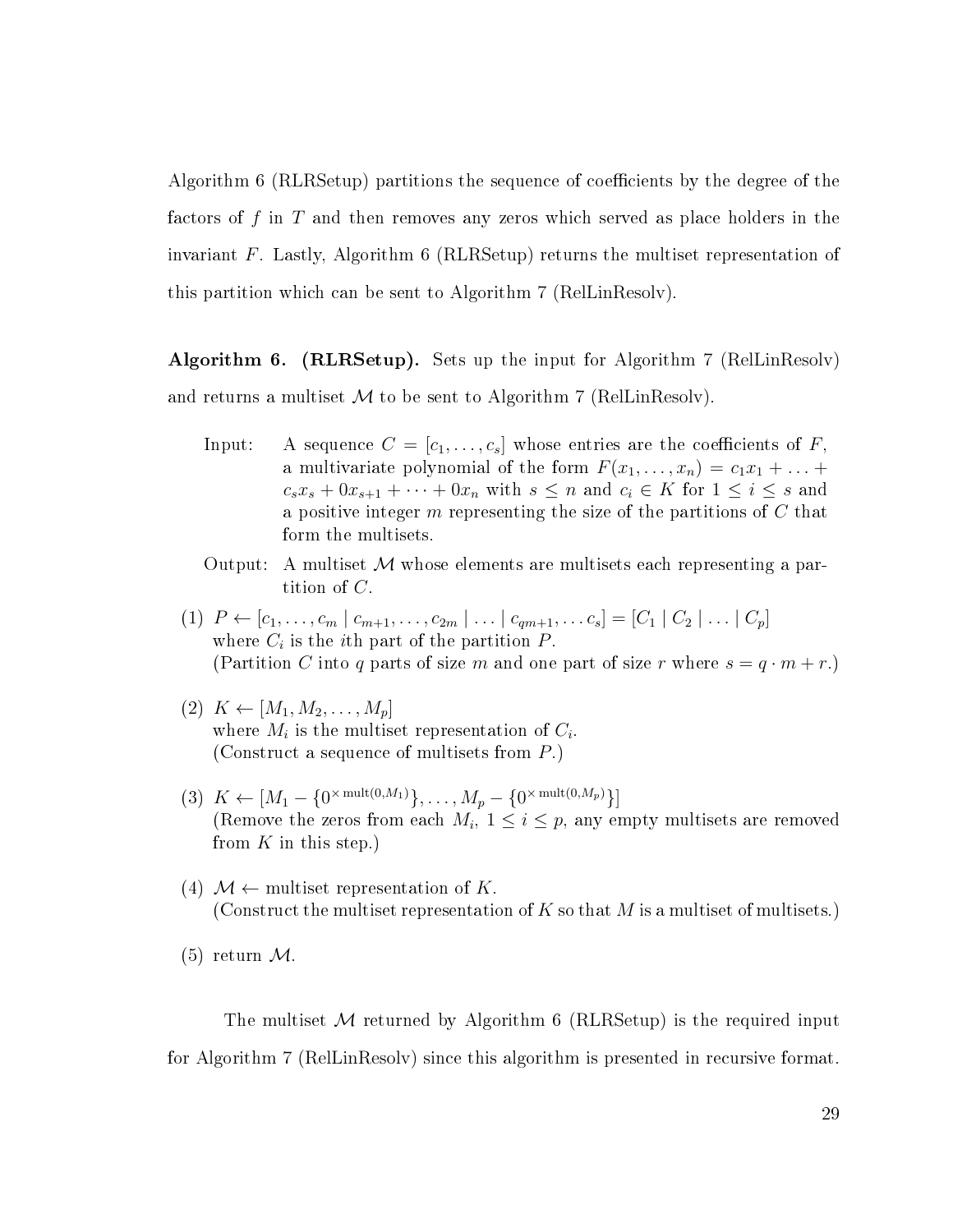<span id="page-35-0"></span>**Algorithm 7. (RelLinResolv).** Returns the relative linear resolvent  $R(G, H, F, f)$ where  $G = S_m \wr S_l$  and  $H = \text{Stab}_G(F)$ .

Input: A sequence of polynomials,  $\Phi = [f_1, \ldots, f_l]$  where  $\deg(f_i) = m$  for  $1 \leq i \leq l$ , such that  $\{\alpha_i^{(j)}\}$  $\binom{[j]}{i}$   $| 1 \leq j \leq m$  are the roots of  $f_i$  in  $\overline{K}$  and  $\{\{\alpha_i^{(1)}\}$  $\alpha_i^{(1)}, \ldots, \alpha_i^{(m)}$  $\{S_m^{(m)}\}$  |  $1 \leq i \leq l$ } is a block system of  $S_m$  $\wr$   $S_l$  and a multi- $\mathrm{set} \ \mathcal{M} = \{M_1^{\times m_1}, \ldots, M_k^{\times m_k}\} \ \mathrm{of} \ \mathrm{multisets} \ \mathrm{representing} \ \mathrm{the} \ \mathrm{partitions}$ of the sequence  $[c_1, \ldots, c_s]$  created by RLRSetup( $[c_1, \ldots, c_s]$ , m). The entries of the sequence are the coefficients of  $F$ , a multivariate polynomial of the form

$$
F(x_1, ..., x_n) = c_1 x_1 + ... + c_s x_s + 0 x_{s+1} + ... + 0 x_n
$$

with  $s \leq n$  and  $c_i \in K$  for  $1 \leq i \leq s$ .

Output: The resolvent 
$$
R(G, H, F, f)
$$
 where  $G = S_m \wr S_l$ ,  $H = \text{Stab}_G(F)$ ,  $F$  is defined as in the input, and  $\prod_{i=1}^{l} f_i = f \in K[x]$  of degree  $lm = n$ 

- (1) If  $\#\mathcal{M}=1$ , then return  $\prod_{i=1}^{l}$  $i=1$  $\text{LinResolv}(M_1, f_i)$ (Stop condition for the recursion: there is only one partition of coefficients of
- $F$ ; i.e.,  $F$  has fewer than  $m$  coefficients.) (2)  $\overline{\mathcal{M}} = \mathcal{M} - \{M_k^{\times 1}\}$

(Remove one partition of the coefficients of  $F$ .)

- $(3)$   $R \leftarrow \prod^{l}$  $i=1$  $SumZeros(RelLinResolv(M, \Phi_i), LinResolv(M_k, f_i))$ where  $\Phi_i = [f_1, \ldots, f_{i-1}, f_{i+1}, \ldots, f_l].$ (Recursively call algorithm with one fewer partition of coefficients and compute the new polynomial by "summing" the roots of the new factor with the recursive result.)
- (4)  $c \leftarrow \text{mult}(M_k, \mathcal{M}) = m_k$ (Compute the number of extra factors resulting from the multiplicity of the last partition of coefficients of  $F$ .)
- (5) return  $PolyRoot(R, c)$ (Remove the extra multiplicities of roots and return the result.)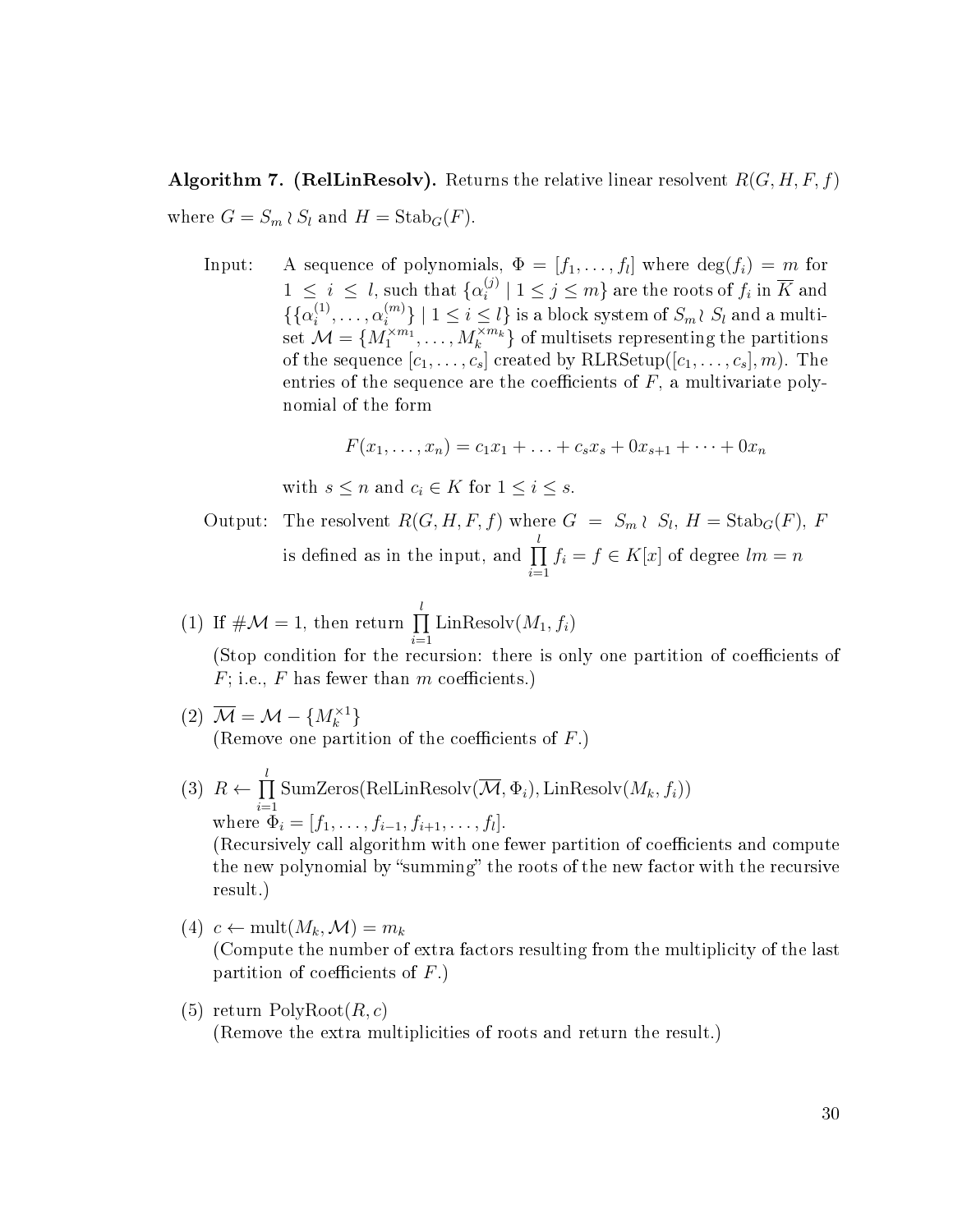#### <span id="page-36-0"></span>4.4 Proof of Algorithm [7](#page-35-0) (RelLinResolv )

In this section we prove that Algorithm [7](#page-35-0) (RelLinResolv) constructs the relative linear resolvent as stated. We begin by clearly detailing the situation required for computing relative linear resolvents in the statement of Theorem [4.5.](#page-36-1) In Chapter [V](#page-42-0) we show that the required inputs for the algorithm are attainable. In particular, we prove in Theorem [5.1](#page-42-2) that we obtain equal degree factors of the polynomial  $f$  in the statement of Theorem [4.5.](#page-36-1)

<span id="page-36-1"></span>**Theorem 4.5.** Let  $K ⊂ L$  be a tower of field extensions and let  $L ≅ K[x]/(f)$  for an irreducible, separable polynomial  $f \in K[x]$ . Let T be a normal extension of K such that f factors as  $\prod_{}^l$  $i=1$  $f_i$  over  $T[x]$ , with  $\deg(f_i) = m$  for  $1 \leq i \leq l$ , and denote by  $\alpha_i^{(1)}$  $\alpha_i^{(1)}, \ldots, \alpha_i^{(m)}$  $\mathcal{E}_i^{(m)}$  the roots of  $f_i$  in an algebraic closure K of K. Let  $\Phi = [f_1, \ldots, f_l],$ and let  $F(x_1, ..., x_n) = c_1x_1 + c_2x_2 + \cdots + c_sx_s + 0x_{s+1} + \cdots + 0x_n$  be a multivariate polynomial and C the sequence of coefficients,  $[c_1, \ldots, c_s]$ . Let M be the multiset constructed by RLRSetup(C, m). Let  $G = S_m \wr S_l$  and  $H = \text{Stab}_G(F)$ . Let the roots of the factors of f be ordered such that  $\{\alpha_i^{(1)}\}$  $\alpha_i^{(1)}, \ldots, \alpha_i^{(m)}$  $\{a^{(m)}\}\mid 1\leq i\leq l\}$  forms a block system for G under the action of G on the indices analogous to Definition [3.1.](#page-16-0) Then  $\text{RellinResolv}(\mathcal{M}, \Phi)$  computed by Algorithm [7](#page-35-0) (RelLinResolv) constructs the relative linear resolvent  $R(G, H, F, f)$ .

*Proof.* Let  $\alpha_1, \ldots, \alpha_n$  denote the roots of f in  $\overline{K}$ . We reindex the set  $\{\alpha_1, \ldots, \alpha_n\}$  as  $\{\alpha_{(1,1)},\ldots,\alpha_{(m,l)}\}\$  where  $\alpha_{(i,j)}=\alpha_j^{(i)}$  $j^{(i)}_j$  is a root of  $f_j$ . Note that since we are computing an absolute resolvent for each  $f_j$ , the root ordering in each polynomial  $f_j$  does not affect the computation; however, we can take  $i = \lceil \frac{m}{m} \rceil$  $\frac{n}{m}$ . For clarity, we denote  $\alpha_{(i,j)}$  as  $\alpha_j^{(i)}$  where appropriate so that the action of the group is always on the lower index, as defined in Definition [3.1.](#page-16-0)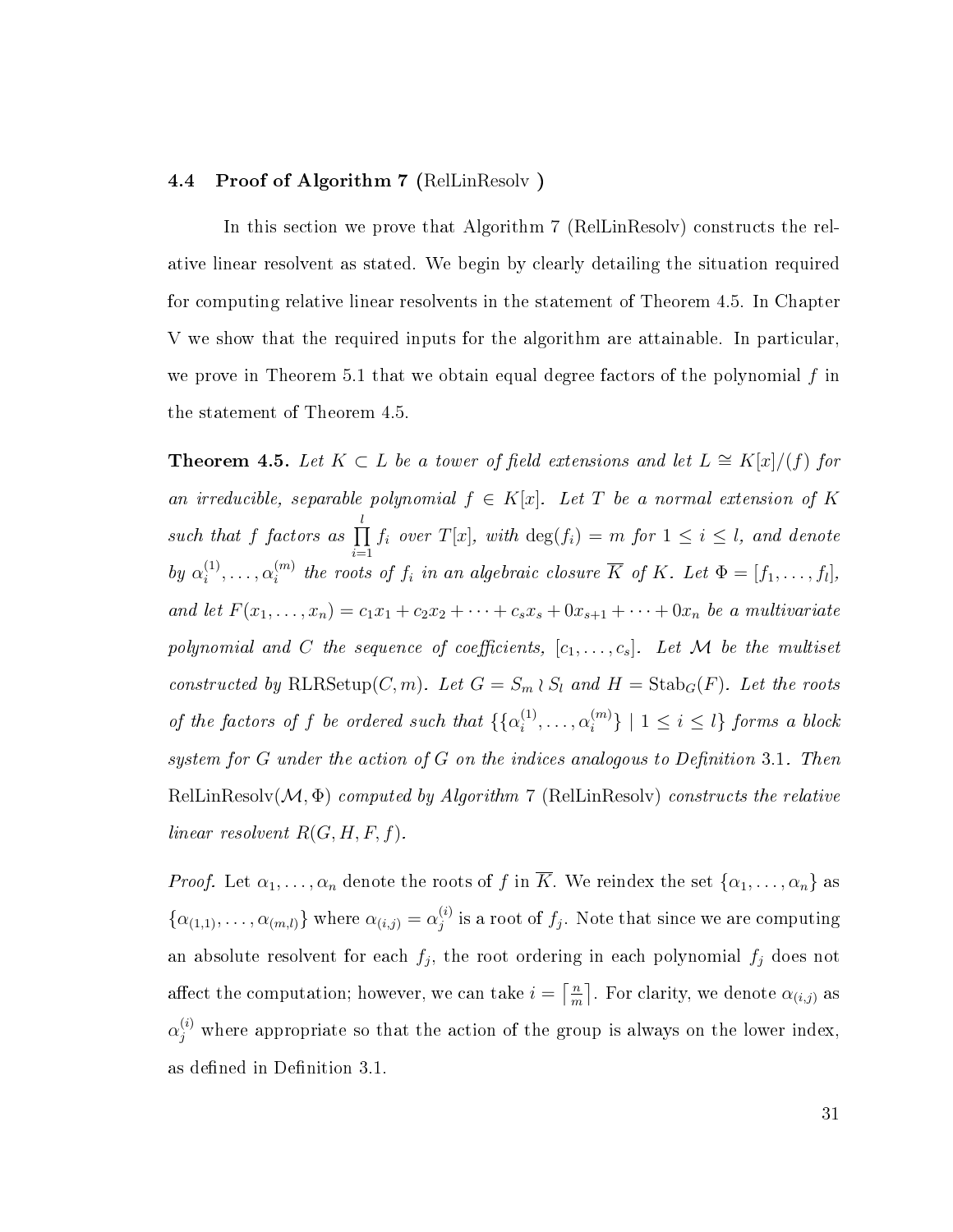We proceed by induction on the size of  $M$ .

Base case:  $\#\mathcal{M}=1$ .

If  $\#\mathcal{M} = 1$ , then RelLinResolv $(\mathcal{M}, \Phi)$  returns  $\prod^l$  $i=1$ Lin $\text{Resolv}(M_1, f_i)$ . We want to show that this is  $R(G, H, F, f)$ . Let  $M_1 = \{a_1^{\times m_1}, \dots, a_k^{\times m_k}\}$ . Since  $\#\mathcal{M} = 1$ , without loss of generality, we assume that the coefficients of  $x_{m+1}$  through  $x_n$  in F are all zero. Since  $c_i$  is the coefficient of  $x_i$  in  $F$ , let

$$
F_1(x_1,...,x_m) = \sum_{i=1}^m c_i x_i
$$

In other words,  $F_1(x_1, \ldots, x_m) \equiv F(x_1, \ldots, x_n)$  under equivalence of functions. Recalling that  $G = S_m \wr S_l$  has block system  $\{\{1, \ldots, m\} \times \{i\} \mid i \in \{1, \ldots, l\}\}\$ (see Definition [4.3\)](#page-31-0), we have

$$
\text{RelLinResolv}(\Phi, \mathcal{M}) = \prod_{i=1}^{l} \text{LinResolv}(M_1, f_i)
$$
\n
$$
= \prod_{i=1}^{l} \prod_{\tau \in S_m // H \cap S_m} (x - F_1^{\tau}(\alpha_1^{(i)}, \dots, \alpha_m^{(i)}))
$$
\n
$$
= \prod_{i=1}^{l} \prod_{\substack{\sigma \in S_m \wr S_L // H \\ \sigma \in \text{Stab}_G(i)}} (x - F^{\sigma}(\alpha_{(1,i)}, \dots, \alpha_{(m,i)}, 0, \dots, 0))
$$
\n
$$
= \prod_{\sigma \in S_m \wr S_L // H} (x - F^{\sigma}(\alpha_{(1,1)}, \dots, \alpha_{(m,l)}))
$$
\n
$$
= R(G, H, F, f)
$$

This proves the base case.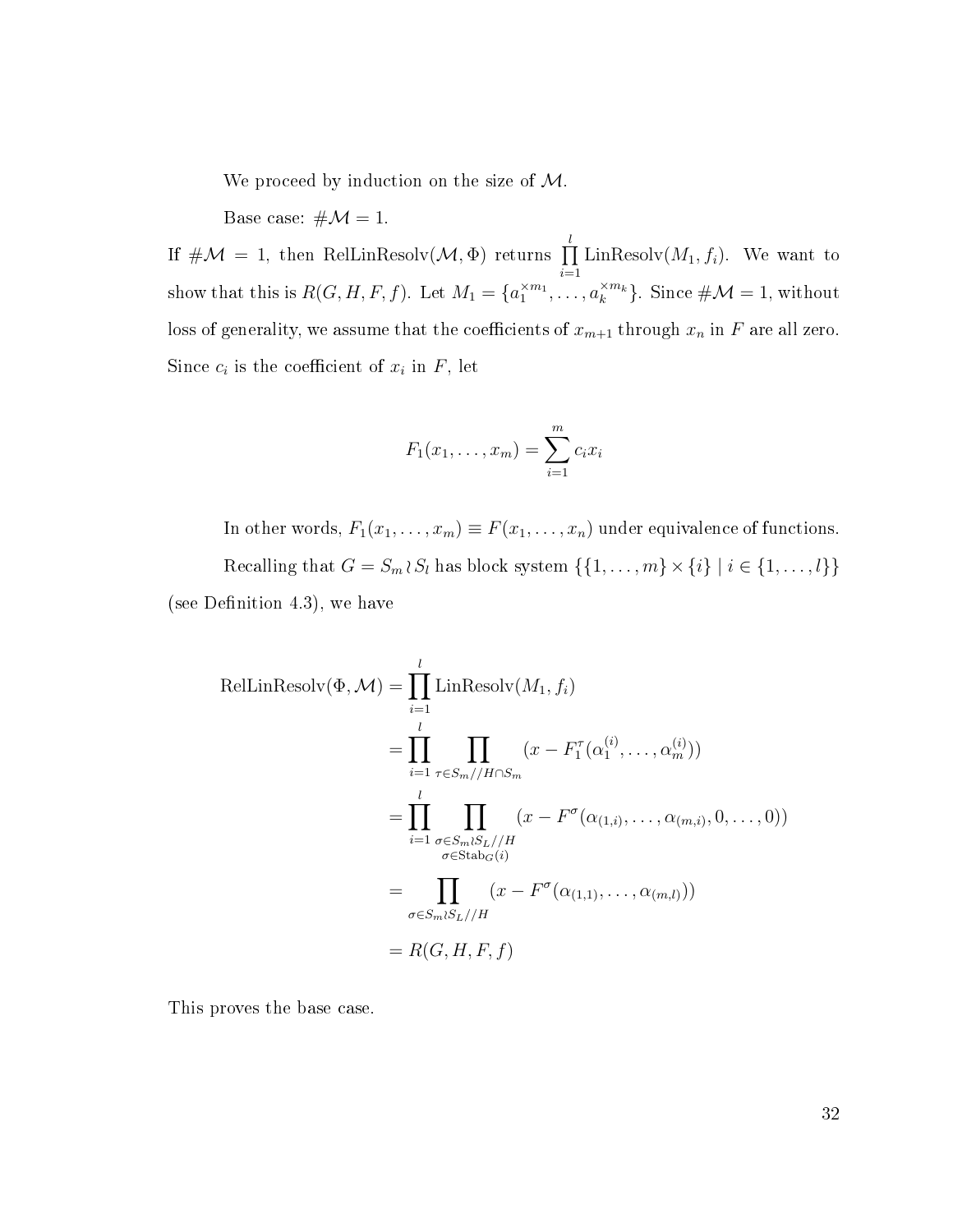Inductive step: Assume that RelLinResolv $(\mathcal{M}, \Phi) = R(G, H, F, f)$  when  $\# \mathcal{M} =$ t. We need to show that RelLinResolv $(M, \Phi) = R(G, H, F, f)$  when  $\# \mathcal{M} = t + 1$ .

Let  $\mathcal{M} = \{M_1^{\times m_1}, \ldots, M_k^{\times m_k}\}.$  Note that the polynomial F determines  $\mathcal{M}$  in Algorithm [6](#page-34-0) (RLRSetup) and we can assume that the coefficients of  $x_{n-tm+1}, \ldots, x_{n-tm+m}$ in F correspond to the multiset  $M_k$  in  $\mathcal{M}$ .

We define two multivariate polynomials  $\overline{F} = F(x_1, \ldots, x_{n-t_m}, 0, \ldots, 0)$  and  $F_{t+1} = F(0, \ldots, 0, x_{n-tm+1}, \ldots, x_{n-tm+m}, 0 \ldots, 0)$ . As before, since  $\#\mathcal{M} = t + 1$ , we know that

$$
F(x_1, ..., x_n) = F(x_1, ..., x_{n-tm+m}, 0, ..., 0)
$$
  
=  $F(x_1, ..., x_{n-tm}, 0, ..., 0) + F(0, ..., 0, x_{n-tm+1}, ..., x_{n-tm+m}, 0, ..., 0)$   
=  $\overline{F} + F_{t+1}$ 

We also know that  $R(G, H, F_{t+1}, f) = \prod_{i=1}^{l}$  $i=1$  $\text{LinResolv}(M_k, f_i)$  by our definition of  $f$ and  $F_{t+1}$ . By our inductive assumption, we have that RelLinResolv $(\overline{\mathcal{M}}, \Phi_i)$  computes the desired resolvent for  $1 \leq i \leq l$ , where  $\Phi_i = [f_1, \ldots, f_{i-1}, f_{i+1}, \ldots, f_l]$  as in Algorithm [7](#page-35-0) (RelLinResolv). Then we have the following.

$$
\text{RelLinResolv}(\Phi, \mathcal{M})
$$
\n
$$
= \prod_{i=1}^{l} \text{SumZeros}(\text{RelLinResolv}(\Phi_i, \overline{M}), \text{LinResolv}(M_k, f_i))
$$
\n
$$
= \prod_{i=1}^{l} \text{SumZeros} \left( \prod_{\substack{\sigma \in S_m \wr S_L // H \\ \sigma \in \text{Stab}_G(i)}} (x - \overline{F}^{\sigma}(\alpha_{(1,1)}, \dots, \alpha_{(m,i-1)}, 0, \dots, 0, \alpha_{(1,i+1)}, \dots, \alpha_{(m,l)})),
$$
\n
$$
\prod_{\substack{\sigma \in S_m \wr S_L // H \\ \sigma \in \text{Stab}_G(i)}} (x - F^{\sigma}_{t+1}(0, \dots, 0, \alpha_{(i,1)}, \dots, \alpha_{(i,m)}, 0, \dots, 0)) \right)
$$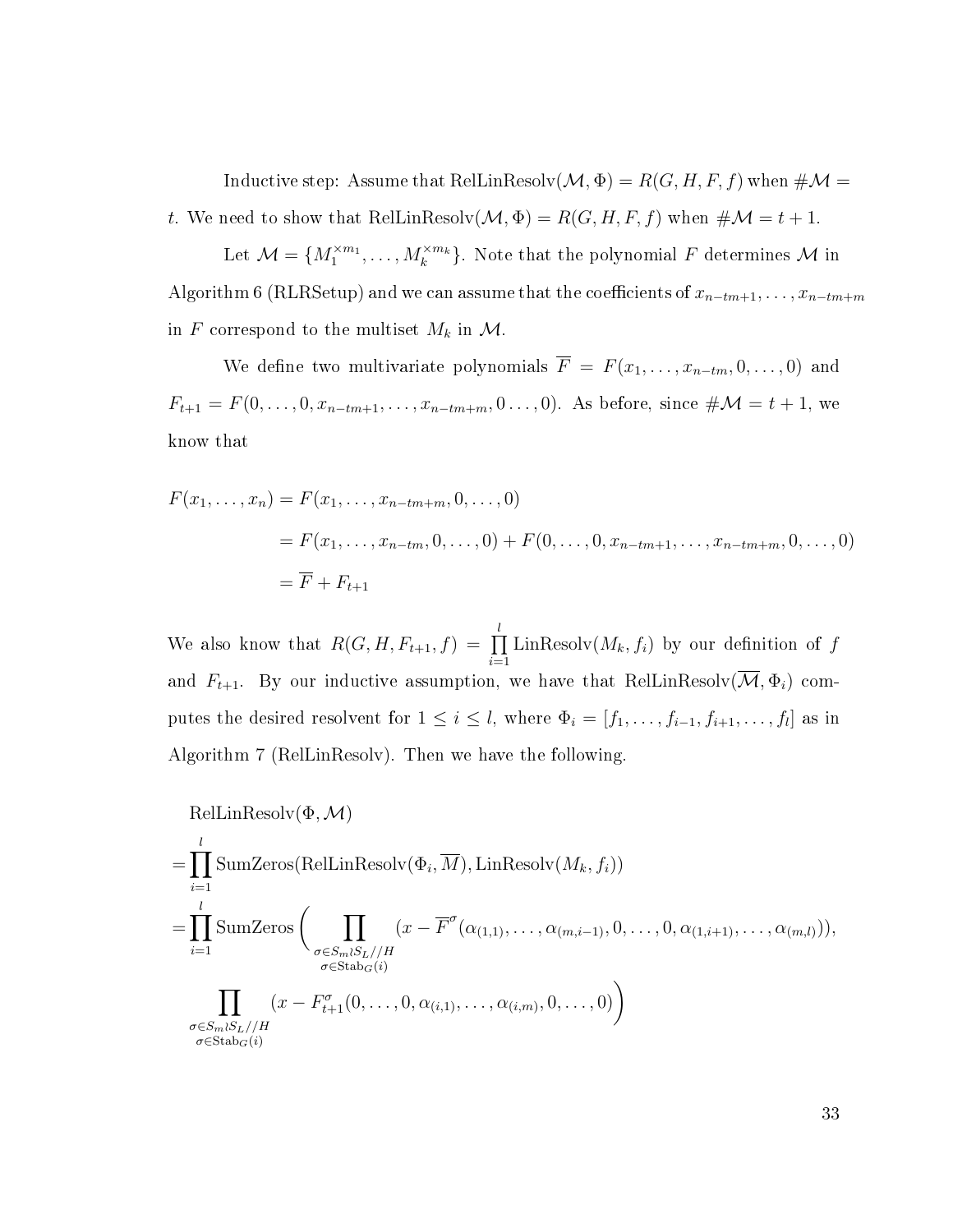These lines follow from recalling that  $\{\{\alpha_{(i,1)}, \ldots, \alpha_{(i,m)}\} \times \{i\} \mid 1 \leq i \leq l\}$  is a block system of G where  $G = S_m \wr S_l$ . Now, proceeding by using Alorithm [2](#page-20-0)(SumZeros), we have the following equivalences

$$
\text{RelLinResolv}(\Phi, \mathcal{M})
$$
\n
$$
= \prod_{i=1}^{l} \left( \prod_{\substack{\sigma \in S_m \setminus S_L // H \\ \sigma \in \text{Stab}_{G}(i)}} (x - (\overline{F}^{\sigma}(\alpha_{(1,1)}, \dots, \alpha_{(m,i-1)}, 0, \dots, 0, \alpha_{(1,i+1)}, \dots, \alpha_{(m,l)}) )\n+ F_{t+1}^{\sigma}(0, \dots, 0, \alpha_{(i,1)}, \dots, \alpha_{(i,m)}, 0, \dots, 0)) \right)
$$
\n
$$
= \prod_{i=1}^{l} \left( \prod_{\substack{\sigma \in S_m \setminus S_L // H \\ \sigma \in \text{Stab}_{G}(i)}} (x - F^{\sigma}(\alpha_{(1,1)}, \dots, \alpha_{(m,l)})) \right)
$$
\n
$$
= \prod_{\sigma \in S_m \setminus S_L // H} (x - F^{\sigma}(\alpha_{(1,1)}, \dots, \alpha_{(m,l)}))
$$
\n
$$
= R(G, H, F, f)^{c} = R
$$

where  $c = \text{mult}(M_k, \mathcal{M})$ . So that PolyRoot $(R, c)$  yields  $R(G, H, F, f)$  as desired and Algorithm [7](#page-35-0) (RelLinResolv) returns  $R(G, H, F, f)$ .  $\Box$ 

#### <span id="page-39-0"></span>4.5 Implementation and Extensions

In order to construct the resolvent efficiently, the multiset constructed in Algorithm [6](#page-34-0) (RLRSetup) should be sorted in order of decreasing multiplicities to ensure that the degree is kept as small as possible for as long as possible in the resultants. However, in practice, it is much more efficient to compute all resultants before any multiplication takes place instead of the recursive algorithm given here. It is also possible to remove the need for the PolyRoot algorithm in Algorithm [7](#page-35-0) (RelLinResolv) if the loop is constructed appropriately.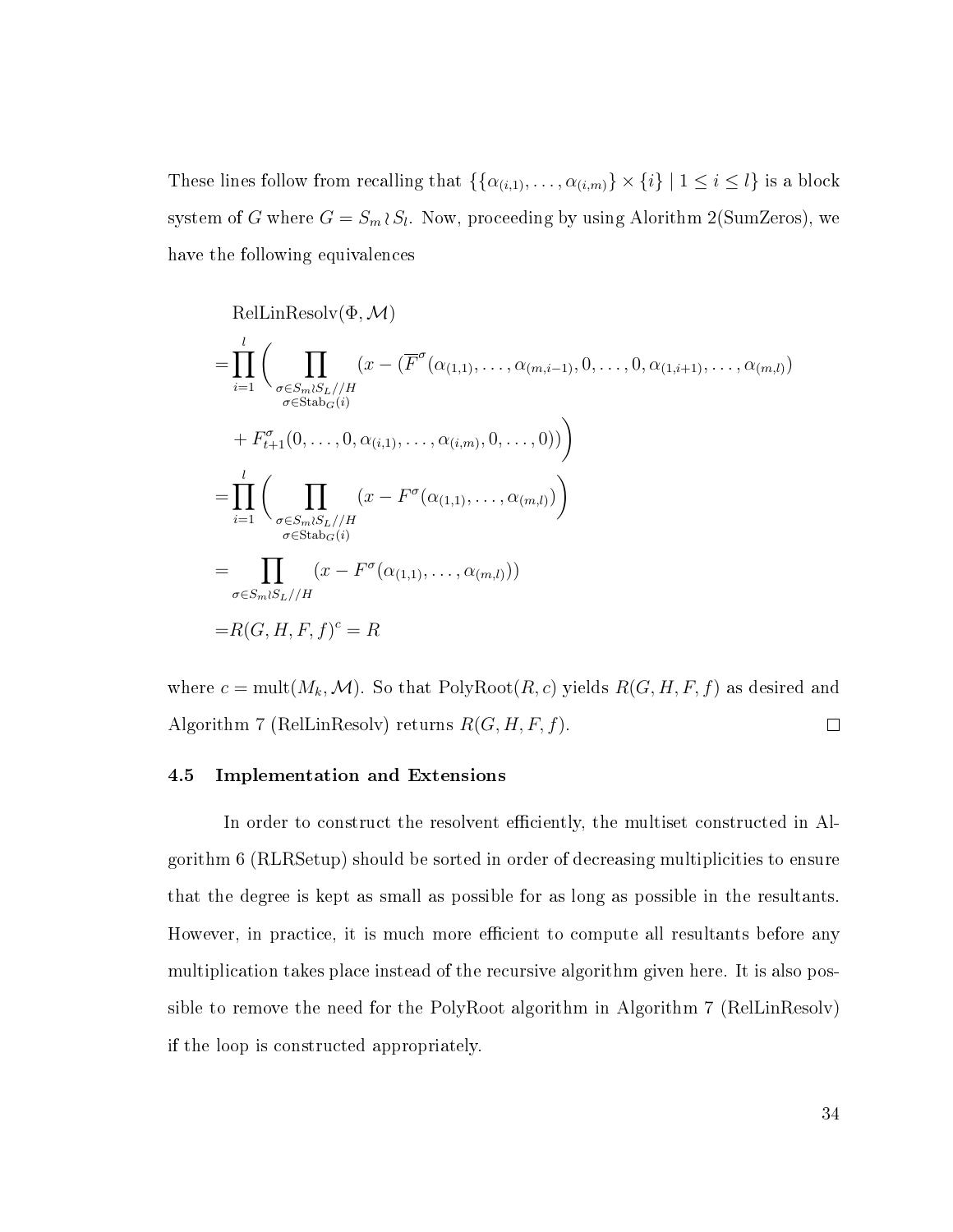It should be noted that given a carefully constructed loop, we can actually compute the resolvent with respect to  $S_m \nvert G$  for any transitive group G. Using Algorithm [5](#page-28-1) (SumZerosExt) we can easily write the loop that computes the relative resolvent  $R(S_m \wr G, H, F, f)$  where  $H = \text{Stab}_{S_m \wr G}(F)$ .

<span id="page-40-0"></span>**Proposition 4.6.** Let  $G \leq S_l$  be a transitive permutation group. Let C be the sequence of coefficients of a multivariate polynomial  $F$ , let  $\Phi$  and  $f$  be as described in Algorithm [7](#page-35-0) (RelLinResolv) and let  $\mathcal{M} = \{M_1^{\times 1}, \ldots, M_k^{\times 1}\}\$ be the multiset constructed in Algorithm [6](#page-34-0) (RLRSetup). Let SumZerosExt as in Algorithm [5.](#page-28-1) Then the relative linear resolvent with respect to  $S_m \wr G$  is

$$
\prod_{\sigma \in G} \text{SumZerosExt}([ \text{LinResolv}(M_1, f_{\sigma(1)}), \dots, \text{LinResolv}(M_k, f_{\sigma(k)})])
$$

For multisets of arbitrary multiplicity, let  $\mathcal{M} = \{M_1^{\times m_1}, \ldots, M_k^{\times m_k}\}\$ . Let the sequence  $[N_1, N_2, \ldots, N_j]$  be a sequence representation of M with  $j = \# \mathcal{M}$  and  $N_1 =$ ... =  $N_{m_1} = M_1$ ,  $N_{m_1+1} = ... = N_{m_1+m_2} = M_2$  and so on. For simplicity of numbering, let  $L_i$  be the index of the first N corresponding to  $M_i$  and let  $J_i = L_i +$  $m_i-1$ , the index of the last N corresponding to  $M_i$  for  $1 \leq i \leq k$ . Then the relative linear resolvent with respect to  $S_m \wr G$  is

$$
\prod_{\sigma \in G} \prod_{i=1}^{k} \text{PolyRoot}(\text{SumZerosExt}([\text{LinResolv}(N_{L_i}, f_{\sigma(L_i)}), \dots, \text{LinResolv}(N_{J_i}, f_{\sigma(J_i)})]), m_i)
$$

*Proof.* The proof of this is the same as the proof of Theorem [4.5.](#page-36-1) The use of Algorithm [5](#page-28-1) (SumZerosExt) changes the recursion to a loop and we may easily substitute the action of G for the loop that goes through every permutation because the action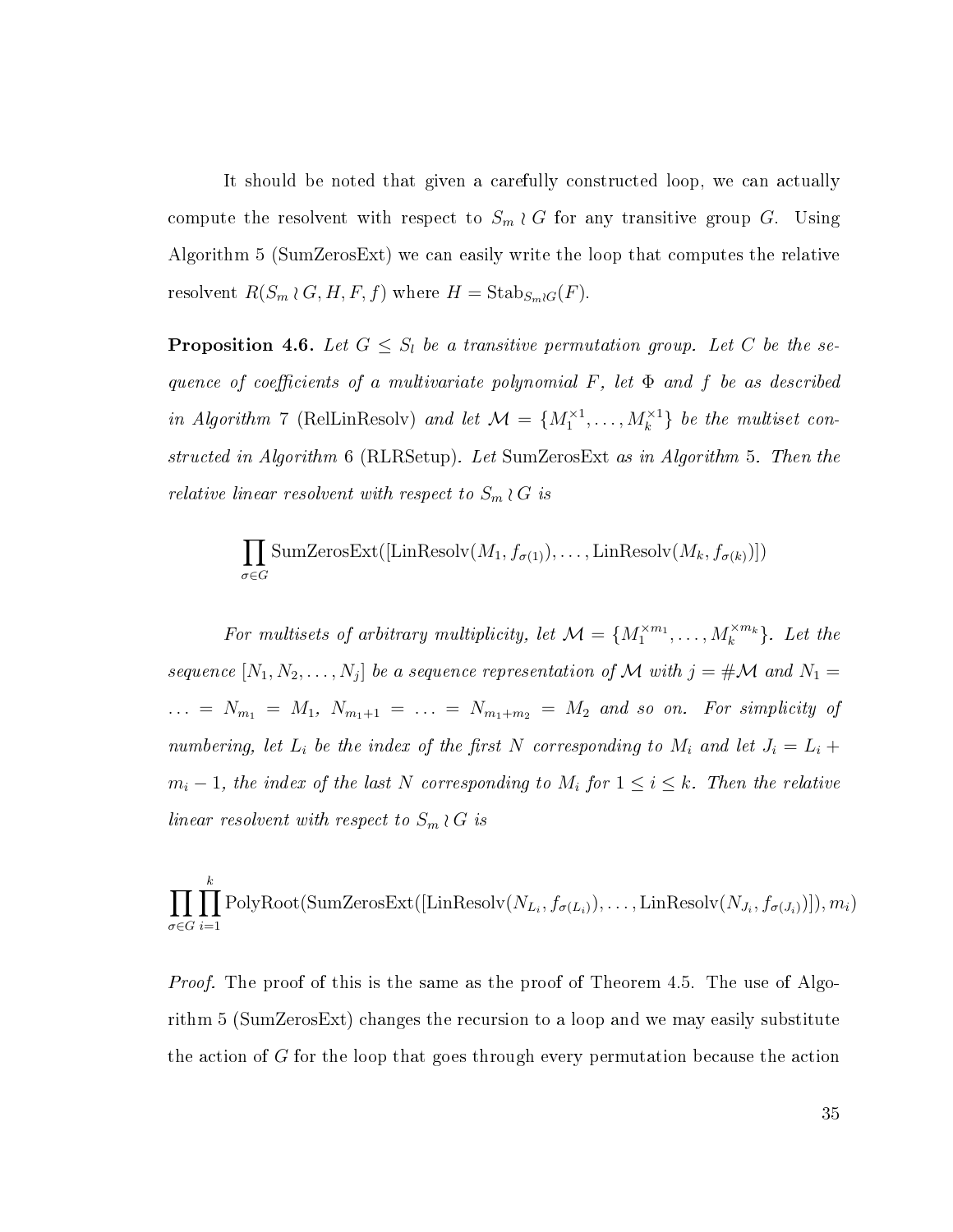of  $S_m \wr G$  on each block of the block system  $\{\{1, \ldots, m\} \times \{a\} \mid a \in \{1, \ldots, l\}\}\$ is determined by the group  $G$ .  $\Box$ 

In a similar way, we can also compute the relative resolvent with respect to  $S_m \in H \in J$ . If we let G in Proposition [4.6](#page-40-0) be  $H \in J$ , then reindexing the set  $\Phi$  as ordered pairs as determined by the block system of  $H \wr J$  yields the desired result.

While the algorithm is relevant for any field, some loss of precision that occurs in the computation of the resultants and the greatest common divisor occasionally causes incorrect results in  $p$ -adic fields. Ways to compensate for these issues are currently being pursued, including the modified computation discussed in Section [3.6.](#page-28-0)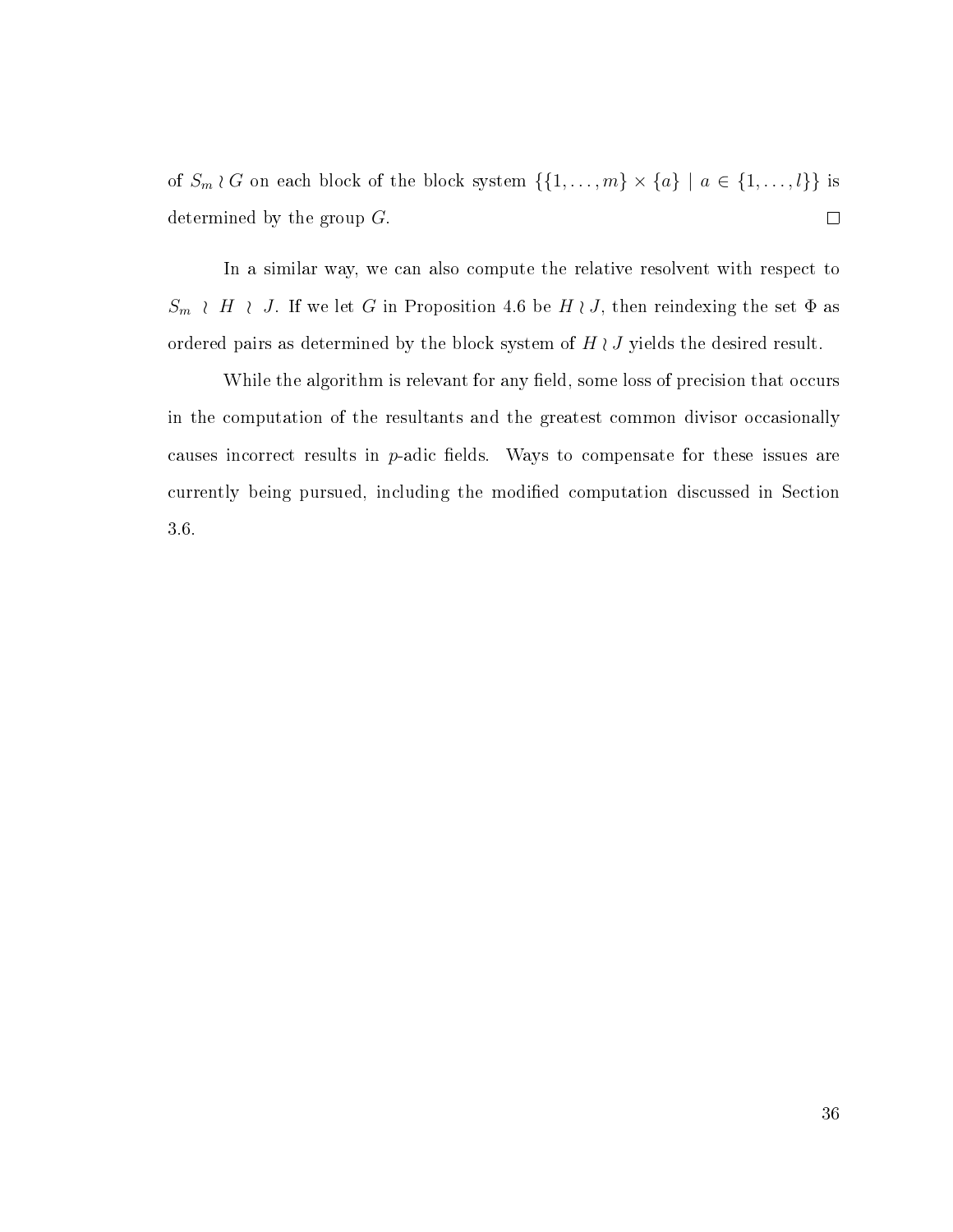#### CHAPTER V

#### <span id="page-42-0"></span>USING RESOLVENTS TO COMPUTE GALOIS GROUPS

In this chapter we discuss the theorems outlining how the resolvent is used in the computation of Galois groups and then show some examples with partial results. In particular, we show the tenability of the requirements of Algorithm [7](#page-35-0) (RelLinResolv) and the relevance of computing the relative resolvent with respect to the wreath product of groups. We then detail the properties of the resolvent that make it useful for differentiating candidate Galois groups of a polynomial.

#### <span id="page-42-1"></span>5.1 Theorems

#### 5.1.1 Requirements of Algorithm [7](#page-35-0) (RelLinResolv)

The computation in Algorithm [7](#page-35-0) (RelLinResolv) requires factors of the polyno-mial f in a normal extension of K that meet the criteria in Theorem [4.5.](#page-36-1) Proposition [5.1](#page-42-2) guarantees that the conditions required by Theorem [4.5](#page-36-1) can be attained. This proposition and proof appear in [\[Mil17\]](#page-54-7).

<span id="page-42-2"></span>**Proposition 5.1.** Let  $f \in K[x]$  be irreducible and separable of degree n. Let N denote the splitting field of f. If  $T/K$  is a normal subextension of  $N/K$ , then f factors over T as a product of distinct irreducible polynomials of the same degree.

*Proof.* Let  $\alpha^{(1)}, \ldots, \alpha^{(n)}$  denote the roots of f in N. As f is squarefree, all factors of f are distinct. For each root  $\alpha^{(i)}$  of f we denote by  $f_{j(i)}$  the irreducible factor of f, over T, for which  $\alpha^{(i)}$  is a root.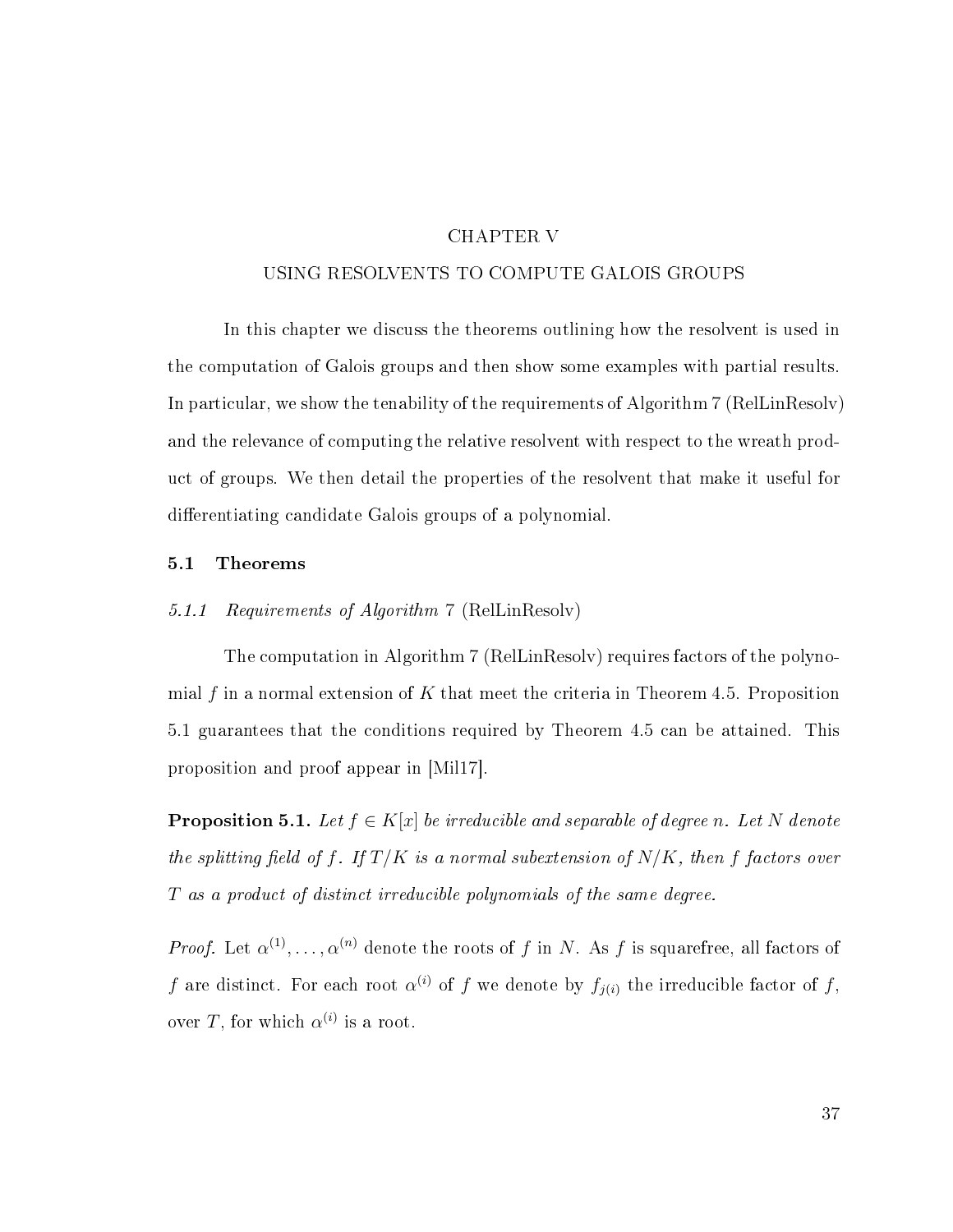Let  $L = K[x]/(f)$ , and let  $L_1 = T \cap L$ . For  $1 \leq i \leq n$ , the conjugates of L are  $L^{(i)} = K(\alpha^{(i)}) = L_1(\alpha^{(i)})$ . Similarly, the conjugates of  $L_1$  are  $L_1^{(i)} = L^{(i)} \cap T$ . Since  $K(\alpha^{(i)})$  is always the same up to isomorphism, we have the following diagram for  $1 \leq i \leq n$ :

$$
L^{(i)} \subseteq TL^{(i)}
$$
\n
$$
L^{(i)} \cap T = L_1^{(i)} \subseteq T
$$
\n
$$
K
$$
\n
$$
K
$$

where both  $L^{(i)}/L_1^{(i)}$  and  $TL^{(i)}/T$  have degree  $\deg(f_{j(i)})$ . Thus, each  $\alpha^{(i)}$  is a root of an irreducible factor of  $f$  over  $T$  of degree

$$
\frac{[L^{(i)}:K]}{[L^{(i)} \cap T:K]}
$$

.

 $\Box$ 

#### 5.1.2 Embedding in the Wreath Product

In this section we show that once we have the conditions necessary for Algorithm [7](#page-35-0) (RelLinResolv), that the Galois group embeds in the wreath product for which the algorithm is computing the resolvent. Theorem [5.2](#page-44-0) from [\[GK00\]](#page-54-8) shows that the Galois group has the necessary block system. The proof appears in [\[Mil17\]](#page-54-7).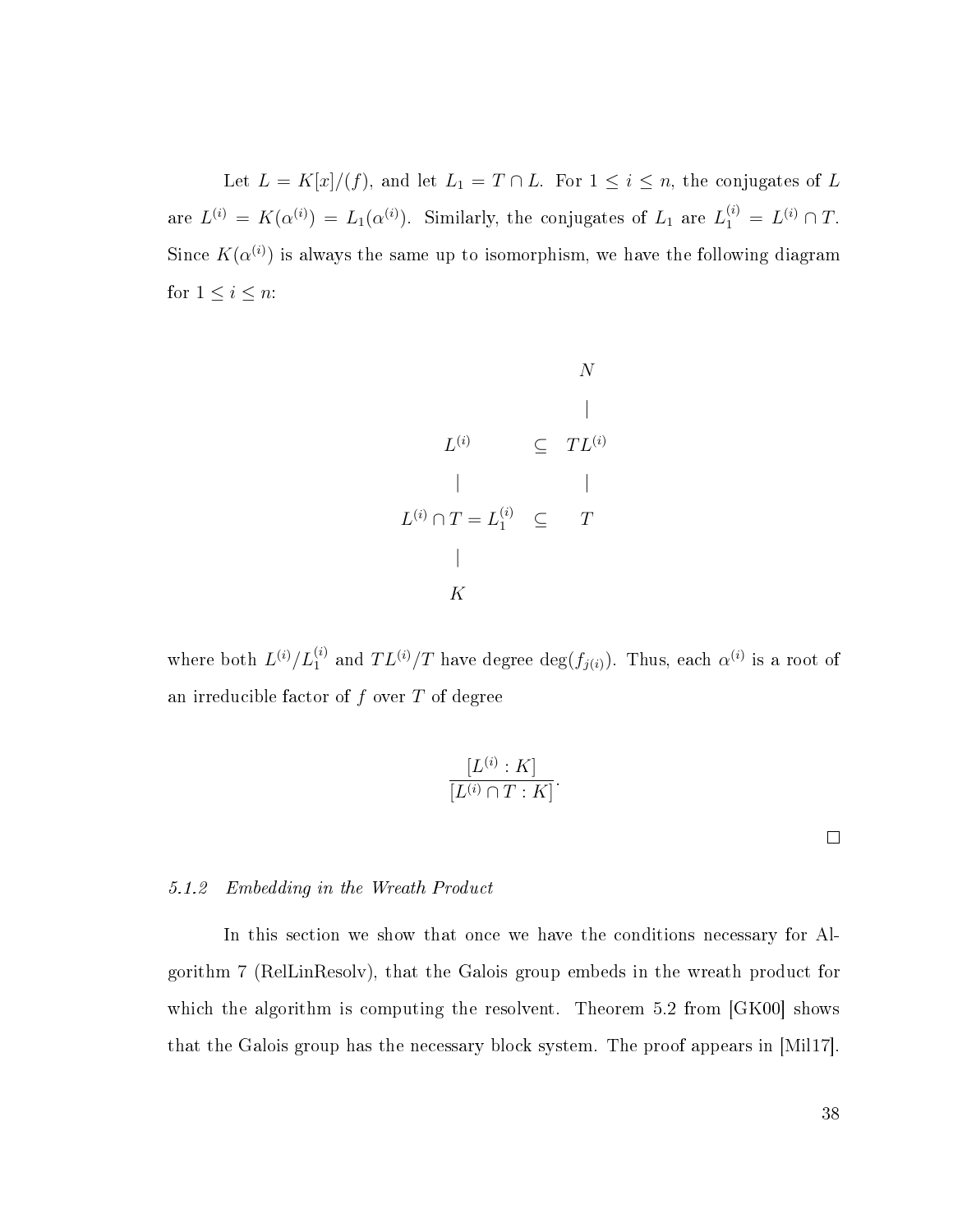The roots in Theorem [4.5](#page-36-1) can be reordered if necessary to match the block system in Theorem [5.2.](#page-44-0)

<span id="page-44-0"></span>**Theorem 5.2.** Let  $E_1 = K(\beta)$ ,  $E_2 = K(\alpha)$  be algebraic extensions of K with  $K \subseteq$  $E_1 \subseteq E_2$  and g,  $f \in K[x]$  be the minimal polynomials of  $\beta$  and  $\alpha$ , respectively. Let h  $\in K[x]$  be the embedding polynomial with  $h(\alpha) = \beta$ . Denote the conjugates of  $\alpha$  and  $\beta$  in some algebraic closure with  $\alpha_1, \ldots, \alpha_n$  and  $\beta_1, \ldots, \beta_m$ , respectively. Defining  $B_i = {\alpha_j \mid h(\alpha_j) = \beta_i}$  it follows that  $B_1, \ldots, B_m$  form a block system of Gal(f). Furthermore,  $n = |B_i| m$ .

*Proof.* Let  $\sigma \in \text{Gal}(f)$ , and let i satisfy  $1 \leq i \leq m$ . Since  $\beta \in K(\alpha)$  is algebraic over K,  $\sigma(\beta_i)$  is a conjugate of  $\beta$ . We claim that  $\sigma(\beta_i) = \beta_k$  if and only if  $\sigma(B_i) = B_k$ .

Suppose  $\sigma(\beta_i) = \beta_k$  and let  $\delta \in B_i$ . Since  $\sigma$  is an automorphism and h is a polynomial, we have that  $\sigma(h(a)) = h(\sigma(a))$  for all a in the domain of h. This directly leads to

$$
h(\sigma(\delta)) = \sigma(h(\delta))
$$

$$
= \sigma(\beta_i)
$$

$$
= \beta_k
$$

which implies that  $\sigma(\delta) \in B_k$ . Because  $\delta$  was selected arbitrarily, we conclude that  $\sigma(B_i) \subseteq B_k$ . Furthermore, by a similar argument,  $\beta_i = \sigma^{-1}(\beta_k)$  leads us to  $\sigma^{-1}(B_k) \subseteq$  $B_i$ . This is equivalent to  $B_k \subseteq \sigma(B_i)$  since  $\sigma$  is bijective. Therefore, the forward direction has been proven.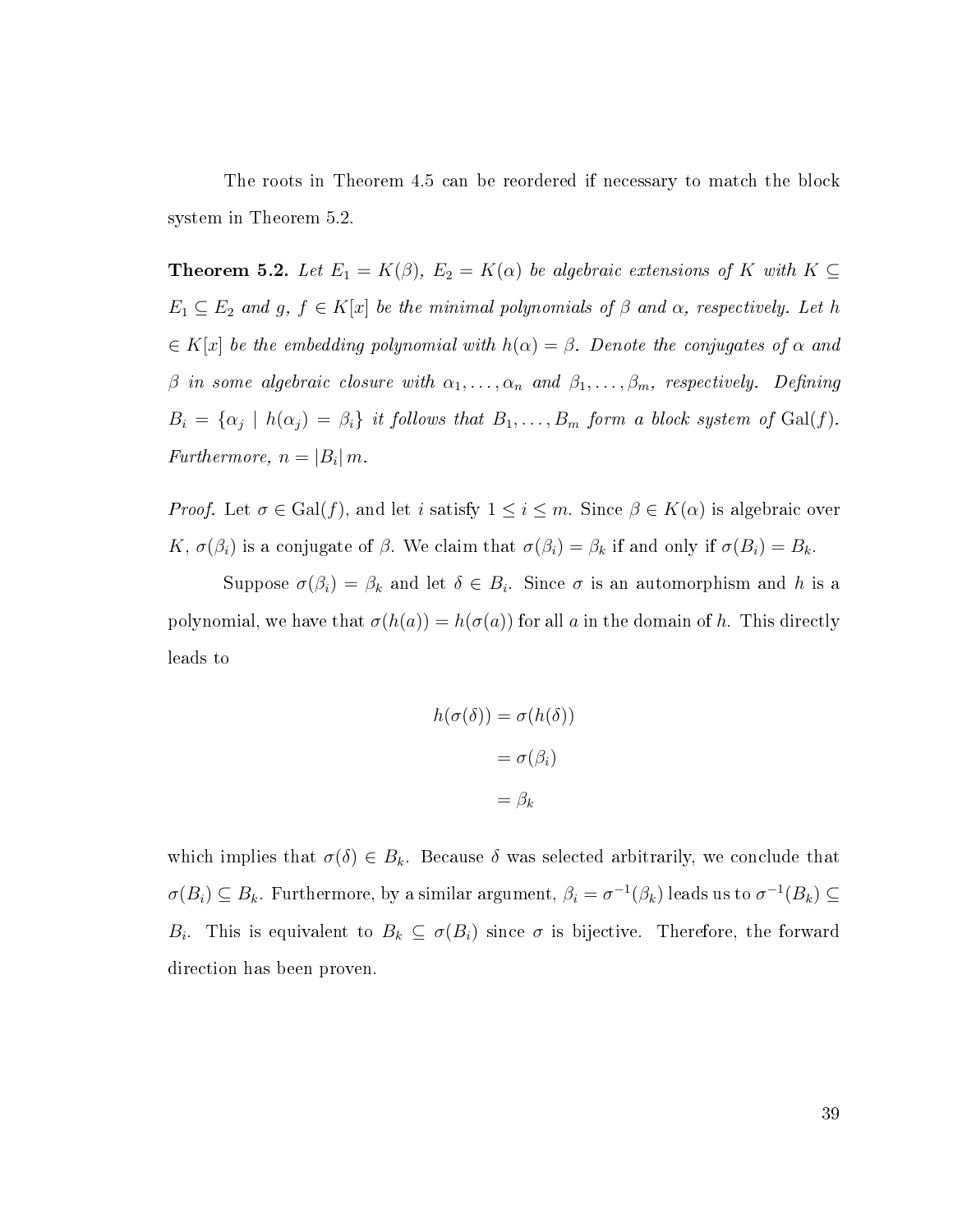Conversely, suppose that  $\sigma(B_i) = B_k$ . Let  $\tau \in \sigma(B_i)$ . Then there exists  $\delta \in B_i$ such that  $\tau = \sigma(\delta)$ . Furthermore, we have that  $\delta = \sigma^{-1}(\tau)$  and  $h(\delta) = \beta_i$ . Putting all of this together we can determine  $\sigma(\beta_i)$ :

$$
\sigma(\beta_i) = \sigma(h(\delta))
$$

$$
= h(\sigma(\delta))
$$

$$
= h(\tau)
$$

$$
= \beta_k.
$$

Hence the assertion has been proven. This implies that  $\sigma(B_i)$  is either  $B_i$  or another set  $B_j$ . Since the sets  $B_1, \ldots, B_m$  must be disjoint we have  $\sigma(B_i) \cap B_i = \{B_i, \emptyset\}$  for  $\sigma \in \text{Gal}(f)$ . The cardinality condition on  $B_i$  follows from the fact that  $\text{Gal}(f)$  is transitive.  $\Box$ 

The following theorem is a version of the Krasner-Kaloujnine Theorem and the proof and the proof of the corollary are based on work in [\[Gei97\]](#page-54-3) and in part on [\[DS07\]](#page-54-9).

**Theorem 5.3.** Let  $(G, Z)$  be a transitive, imprimitive permutation group with block system  $\mathfrak{B} = \{B_1, \ldots, B_m\}$  where each block is size l. Let X and Y be finite sets such that  $|X| = l$  and  $|Y| = m$ . Then G acts transitively on Y and there is  $H \leq G$  that acts on X such that  $(G, Z)$  can be embedded in  $(H \wr (G, Y), X \times Y)$ .

*Proof.* Let  $Y = \{y_1, \ldots, y_m\}$  and  $X = \{x_1, \ldots, x_l\}$ . Let  $\theta : Z \to X \times Y$  be a bijection such that  $\theta(z) = (x_i, y_j) \implies z \in B_j$  for all  $z \in Z$ .

Using  $\theta$ , we view G as a transitive, imprimitive permutation group on  $X \times Y$ with blocks  $B_j = X \times \{y_j\}$  for  $1 \le j \le m$ . We write  $(x, y)g$  instead of  $\theta^{-1}((x, y))g$ .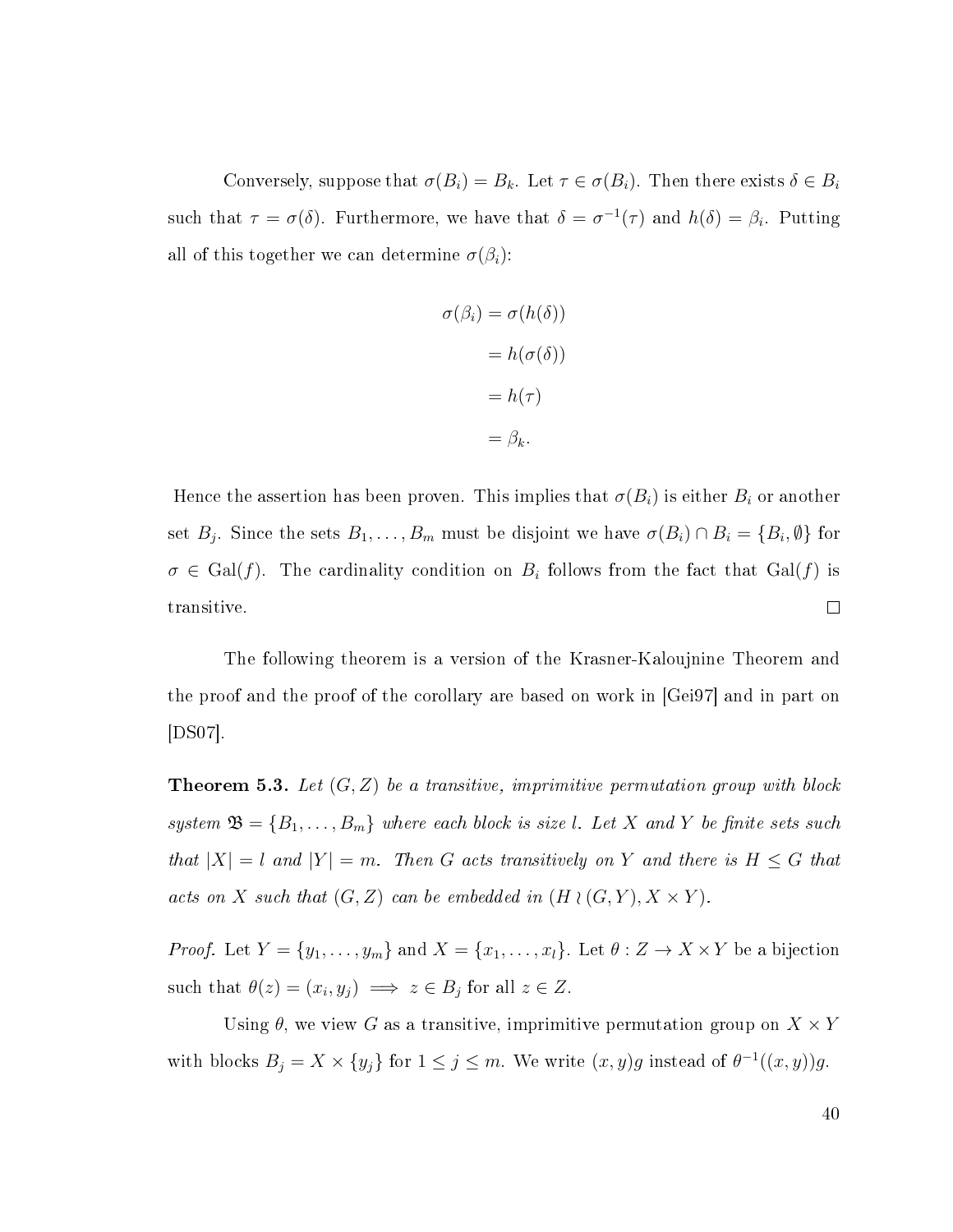Let  $\psi: G \to S_m$  be the permutation representation of G with respect to the action of G on  $\mathfrak{B}$ . Let  $g \in G$  with  $\psi(g) = \sigma \in S_m$ . Then G acts on Y by

$$
(y_i)g = (y_i)\psi(g) = (y_i)\sigma = y_{\sigma(i)}.
$$

Since the action of G on Z is transitive, the action of G on Y is also transitive.

Fix  $y_1 \in Y$  and let  $H = \text{Stab}_G(y_1)$ . Since  $B_1 = X \times \{y_1\}$ . This implies that H permutes the elements of X. Since  $|X| = l$ , we have that  $\phi : H \to S_l$  is the permutation representation of H. Let  $h \in H$  with  $\phi(h) = \tau \in S_l$ . So again H acts transitively on X by

$$
x_i h = x_i \phi(h) = (x_i)\tau = x_{\tau(i)}.
$$

Fix  $(x_1, y_1) \in X \times Y$  and let  $g \in G$  such that  $(x_1, y_1)g = (x_2, y_2)$  for some  $(x_2, y_2) \in X \times Y$ .

With respect to g as above, define  $f \in H^Y$  and  $h \in (G, Y)$  by  $(y_1)h = y_2$ and  $(x_1)f^h(y_1) = (x_1)f(y_1h^{-1}) = x_2$ . Since G acts transitively on  $X \times Y$  and H acts transitively on X, it is clear that we can define such a pair,  $(f, h)$  for each  $g \in G$ given by the action of g on  $(x_1, y_1)$ . Define the map  $\chi : G \to H \wr (G, Y)$  by  $g \mapsto (f, h)$ defined as above by the action of g on the fixed point  $(x_1, y_1)$ . Let  $g \in G$  with  $(x_1, y_1)g = (x_2, y_2)$  for some  $(x_2, y_2) \in X \times Y$ .

$$
(x_1, y_1)\chi(g) = (x_1, y_1)(f, h)
$$

$$
= (x_1 f^h(y_1), (y_1)h)
$$

$$
= (x_2, y_2)
$$

$$
= (x_1, y_1)g
$$

41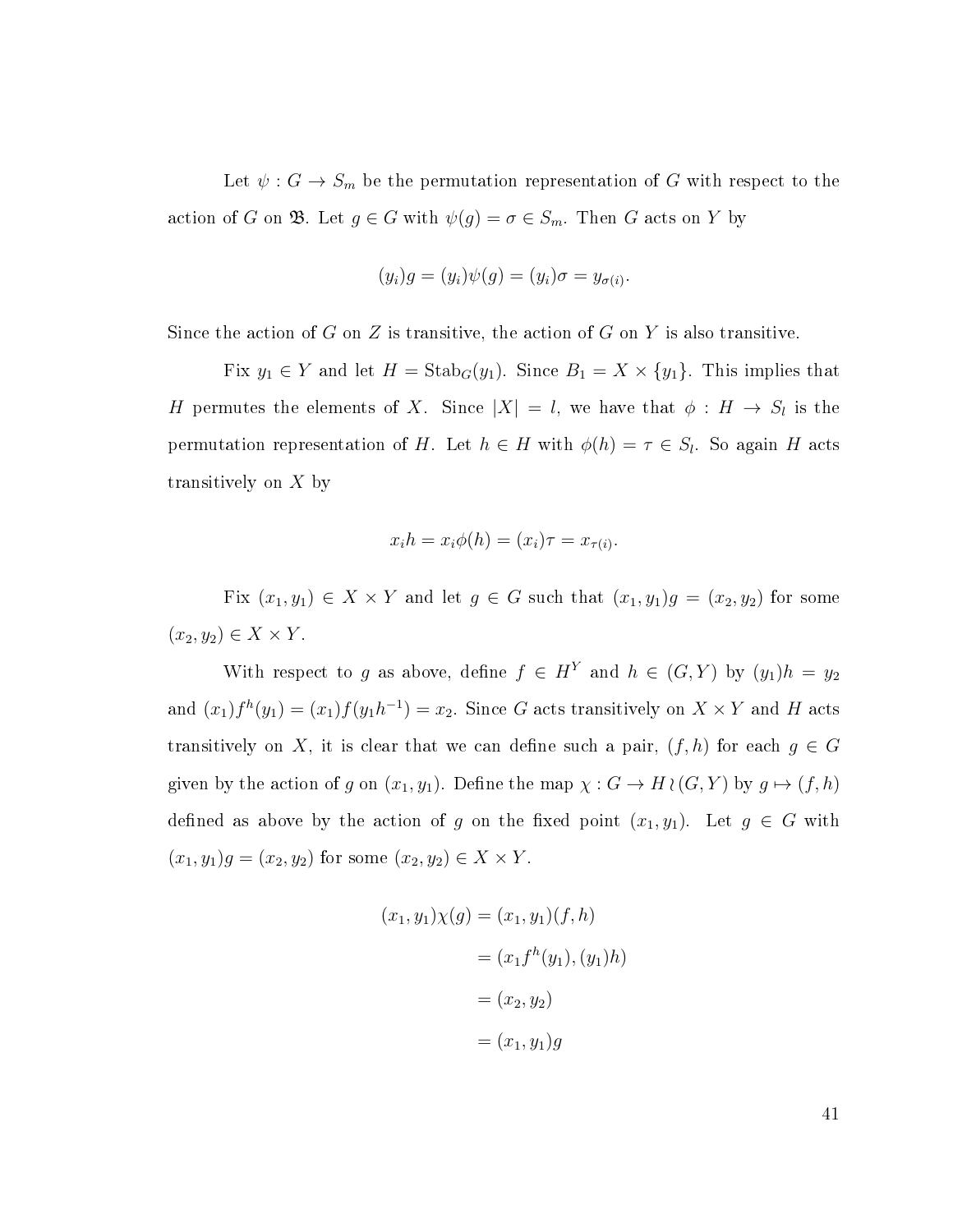This shows that  $\chi(g)$  acts on  $X \times Y$  as G does. We use this to show that  $\chi$  is a homomorphism. Let  $g_1, g_2 \in G$  be arbitrary.

$$
(x,y)\chi(g_1g_2) = (x,y)g_1g_2
$$

$$
= ((x,y)g_1)\chi(g_2)
$$

$$
= ((x,y)\chi(g_1))(\chi(g_2))
$$

$$
= (x,y)(\chi(g_1)\chi(g_2))
$$

To prove that  $\chi$  is injective, we show ker( $\chi$ ) is trivial. Let  $g \in G$  with  $g \in G$  $\ker(\chi)$ . Then we have that

$$
(x, y) = (x, y)\chi(g) = (x, y)g
$$

for all  $(x, y) \in X \times Y$ . So we must have that  $g = id_G$  and the kernel is trivial as desired.  $\Box$ 

**Corollary 5.4.** Let  $K \subset L \subset M$  be finite separable field extensions. Then the Galois group  $Gal(M/K)$  of M over K can be embedded as a permutation group into the wreath product  $Gal(M/L) \wr Gal(L/K)$ .

*Proof.* Let  $L = K(\alpha)$  and  $M = K(\beta)$  with  $h(\beta) = \alpha$  for  $h \in K[t]$ . Fix a normal closure N of M over K that contains L. Let  $G = \text{Gal}(N/K)$ . Define Z to be the K-embeddings of M into N, Y to be the K-embeddings of L into N, and X to be the L-embeddings of M into N. Then  $Gal(M/K) = (G, Z)$  is a transitive imprimitive permutation group with block system  $\mathfrak{B} = \{B_y \mid y \in Y\}$  with each block  $B_y = \{z \in Z \mid h(z) = y\}$  by Theorem [5.2.](#page-44-0) Fix  $y \in Y$ , and set  $H = \text{Stab}_G(y)$ . The statement follows since Gal $(M/L) \cong (H, X)$  and Gal $(L/K) = (G, Y)$ .  $\Box$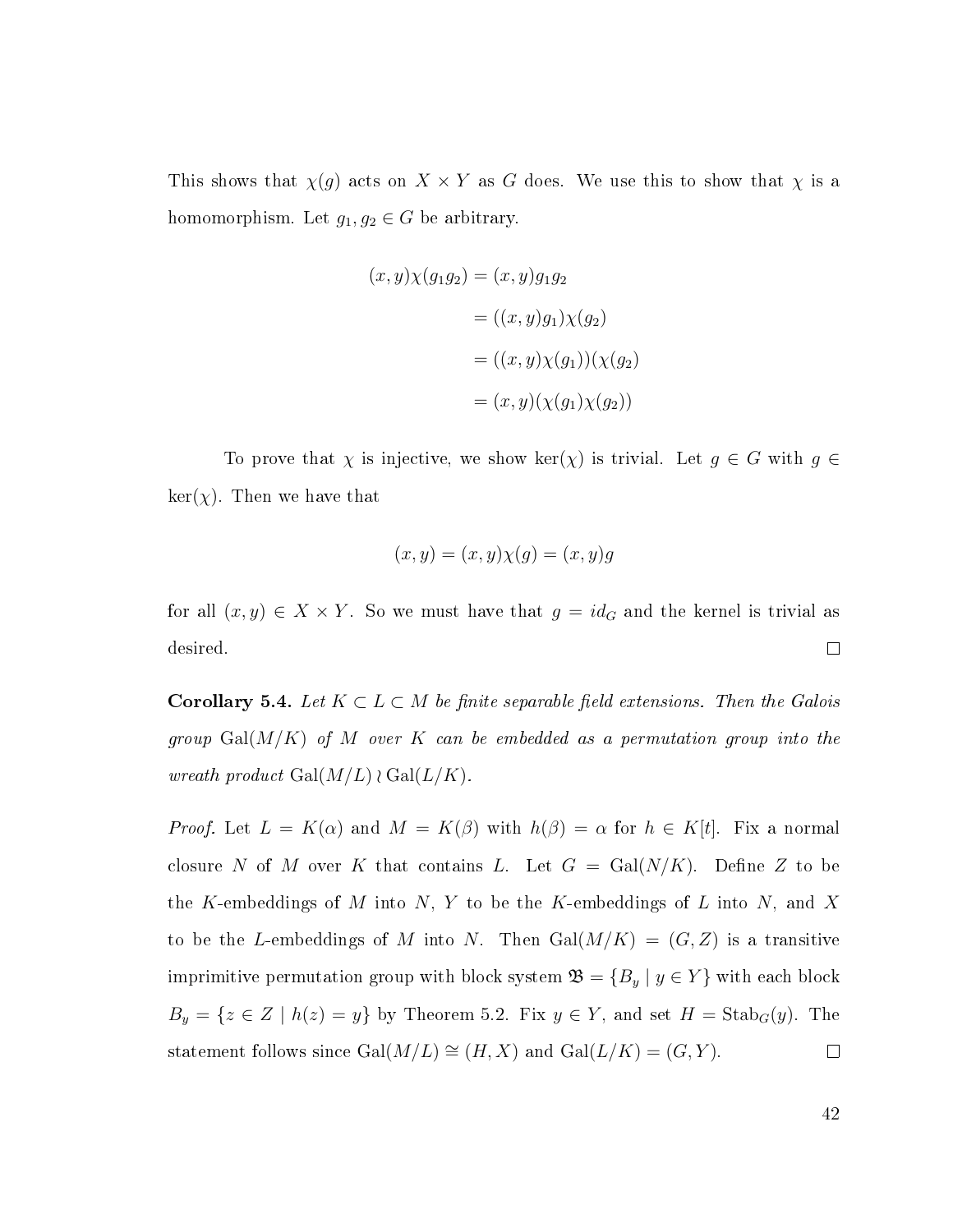#### 5.1.3 Properties of the Resolvent Polynomial

The following theorems and proofs, taken from [\[Gei03\]](#page-54-10), demonstrate the properties of the resolvent polynomial that are useful for determining  $Gal(f)$ . In all cases, it is the factorization of the resolvent polynomial (if it is squarefree) that provides the required information.

<span id="page-48-0"></span>**Theorem 5.5.** Let K be a field and  $\overline{K}$  an algebraic closure of K. Let  $f(x) \in K[x]$  be a monic, separable, irreducible polynomial of degree n and fix an ordering  $\alpha_1, \ldots, \alpha_n \in$  $\overline{K}$  of the roots of f. Let G be a transitive, subgroup of  $S_n$  such that  $Gal(f) \leq G$ . Let H be a subgroup of G and  $F \in K[x_1, \ldots, x_n]$  a G-relative H-invariant polynomial with  $R(G, H, F, f)$  the corresponding resolvent polynomial. Then

- (1)  $R(G, H, F, f) = \prod$  $\sigma{\in}{G}/\!/H$  $(x - F^{\sigma}(\alpha_1, \ldots, \alpha_n)) \in K[x].$
- (2) Let  $Q(x) = \prod^l$  $i=1$  $(x - F^{\sigma_i}(\alpha_1, \ldots, \alpha_n))$  be a factor of  $R(G, H, F, f)$  such that Q and  $R(G, H, F, f)$  are relatively prime. Let  $S = \text{Stab}_G(\{F^{\sigma_1}, \ldots, F^{\sigma_l}\})$ . Then  $Gal(f) \leq S$  if and only if  $Q(x) \in K[x]$ .  $Gal(f) \leq S \implies Q \in K[x]$  without the relatively prime condition.
- (3) In particular, let  $F^{\sigma}(\alpha_1,\ldots,\alpha_n)$  be a simple root of  $R(G, H, F, f)$  then  $Gal(f) \leq$  $\sigma H \sigma^{-1}$  if and only if  $F^{\sigma}(\alpha_1, \ldots, \alpha_n) \in K$ .
- *Proof.* (1) The coefficients of  $R(G, H, F, f)$  are fixed by G and therefore also by Gal(f), so that  $R(G, H, F, f) \in K[x]$ .
	- (2) First assume that  $Gal(f) \leq S$ , then it follows that  $\{F^{\sigma_i}(\alpha_1,\ldots,\alpha_n) \mid 1 \leq i \leq l\}$ is also fixed by Gal $(f)$ , so that  $Q \in K[x]$ .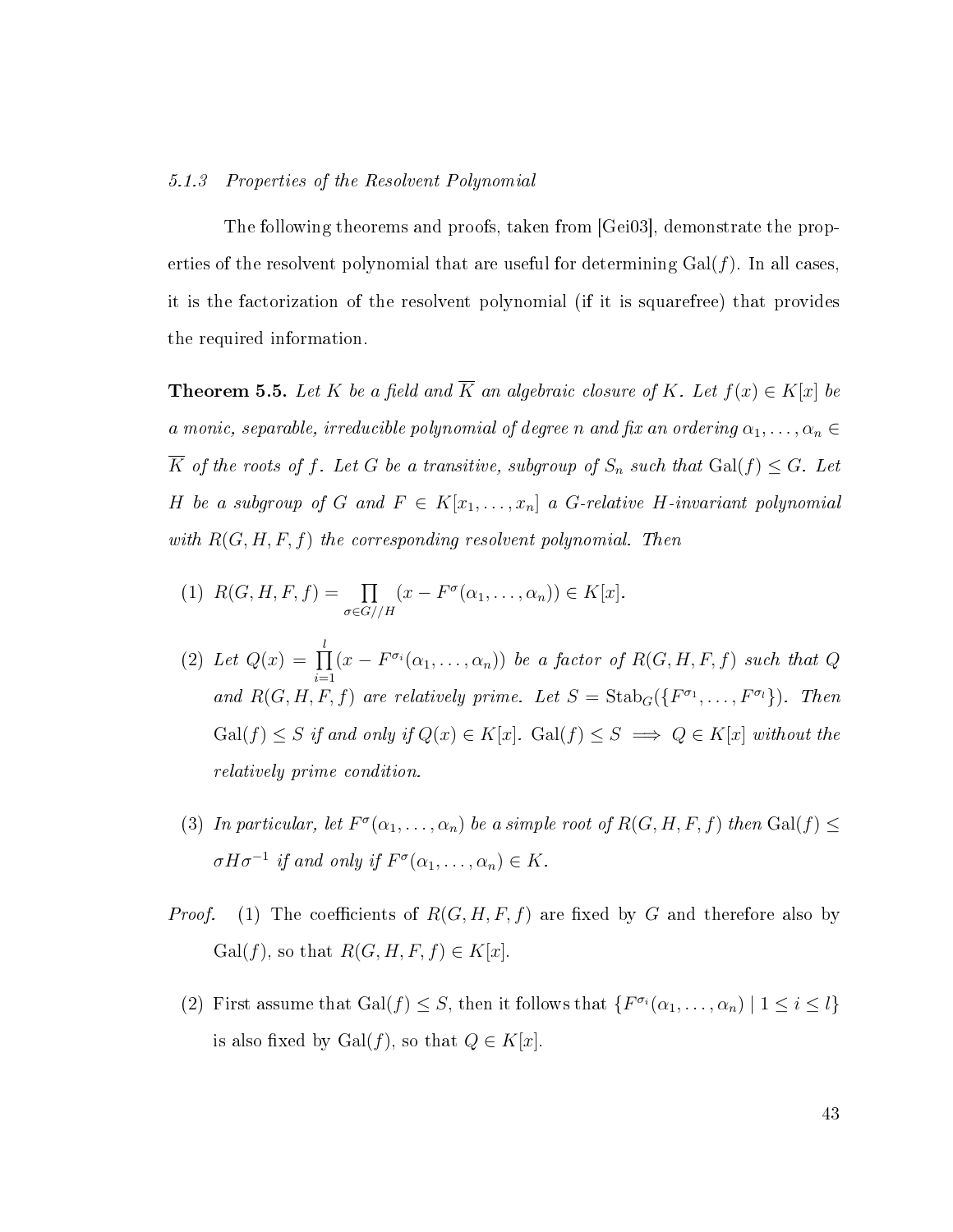Now, let  $Q \in K[x]$  so that Q and  $R(G, H, F, f)/Q$  are relatively prime, and let  $r = [G : H]$ . Select a set  $\{\sigma_1, \ldots, \sigma_l\}$  from a complete set of coset representatives,  $\{\sigma_1,\ldots,\sigma_r\}$ . Let  $\tau \in \text{Gal}(f)$ , then for  $1 \leq i \leq l$ ,  $\tau(F^{\sigma_i}) = F^{\sigma_j}$ with  $j \in \{1, \ldots, r\}$ . Because  $Q \in K[x]$ , it follows that  $\tau(F^{\sigma_i}(\alpha_1, \ldots, \alpha_n)) =$  $F^{\sigma_k}(\alpha_1,\ldots,\alpha_n)$  with  $k \in \{1,\ldots,l\}$ . To see that  $F^{\sigma_k}(\alpha_1,\ldots,\alpha_n) = F^{\sigma_j}(\alpha_1,\ldots,\alpha_n)$ , recall that Q and  $R(G, H, F, f)$  are relatively prime, so  $j \in \{1, ..., l\}$  as desired.

(3) Since  $\text{Stab}_G(F^{\sigma}) = \sigma H \sigma^{-1}$ , the result follows from part (2) for  $l = 1$ .

<span id="page-49-0"></span>**Theorem 5.6.** Given the conditions of Theorem [5.5,](#page-48-0) let  $r = [G : H]$  and

 $\tau : Gal(f) \to S_r$  the permutation representation of  $Gal(f)$  with respect to the action of  $Gal(f)$  on the set of right coset representatives  $G//H$ . If  $R(G, H, F, f)$  is separable, then the Galois group of  $R(G, H, F, f)$ , as a subgroup of  $S_r$ , is isomorphic to the group  $\tau(\mathrm{Gal}(f)).$ 

*Proof.* Let  $\Delta = \{H\sigma_1, \ldots, H\sigma_r\}$  be a set of right cosets of H in G with  $\{\sigma_1, \ldots, \sigma_r\}$  $G//H$  and set  $\Omega = \{F^{\sigma_1}(\alpha_1,\ldots,\alpha_n),\ldots,F^{\sigma_r}(\alpha_1,\ldots,\alpha_n)\}\.$  Define  $\overline{\psi}: \Delta \to \Omega$  by  $H\sigma_i \mapsto F^{\sigma_i}(\alpha_1,\ldots,\alpha_n)$ . We want to show that  $\overline{\psi}$  is a bijection of sets. To see that  $\overline{\psi}$ is well-defined and injective, consider the following equivalences.

$$
H\sigma_i = H\tilde{\sigma}_i \iff \sigma_i \tilde{\sigma}_i^{-1} \in H
$$
  

$$
\iff F^{\sigma_i \tilde{\sigma}_i^{-1}} = F
$$
  

$$
\iff F^{\sigma_i}(\alpha_1, \dots, \alpha_n) = F^{\tilde{\sigma}_i}(\alpha_1, \dots, \alpha_n)
$$

The last line follows from  $R(G, H, F, f)$  being separable.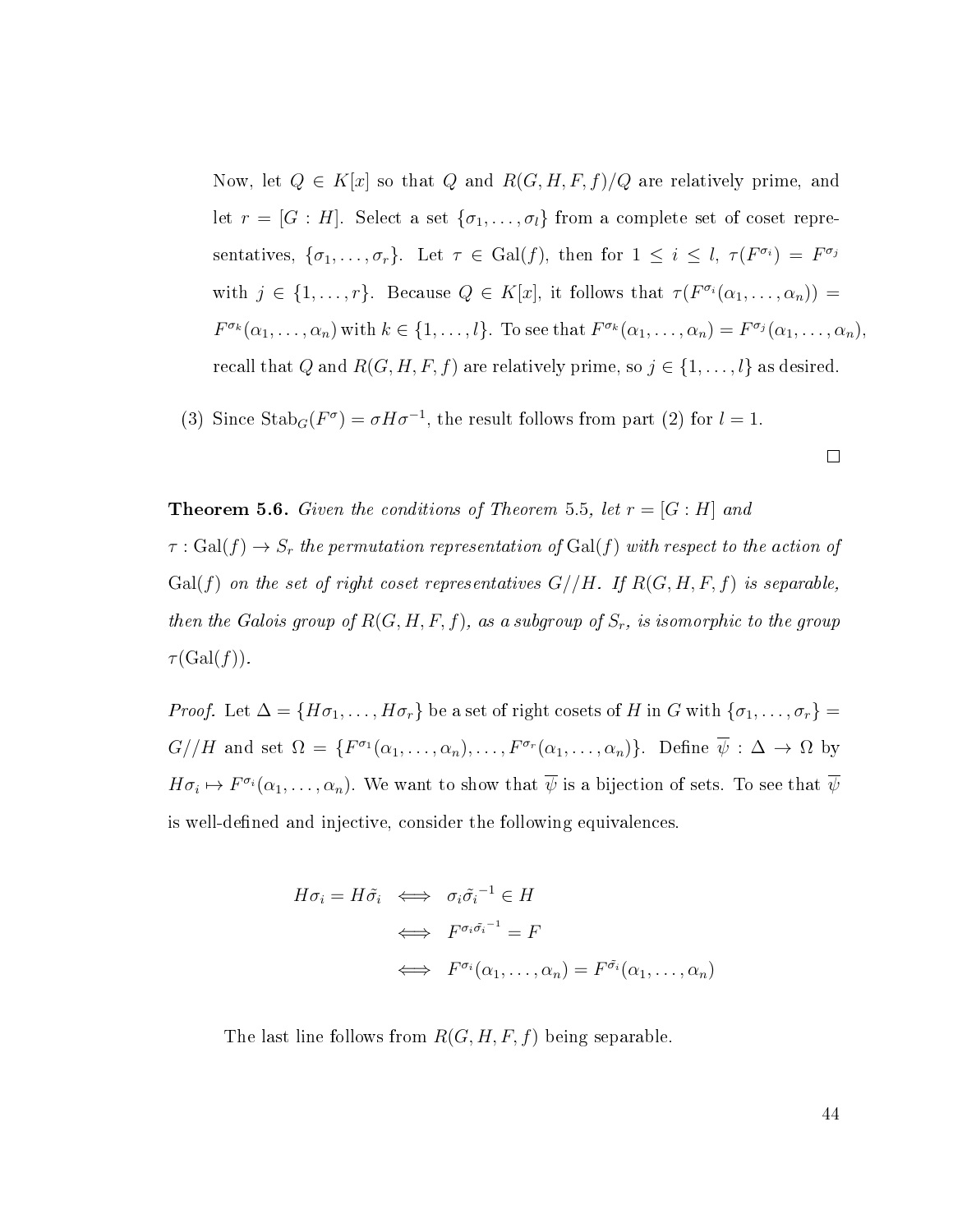Since  $|\Delta| = |\Omega|$ , we have that  $\overline{\psi}$  is also surjective. Under this bijection, we have an isomorphism of permutation groups  $S_{\Delta}$  and  $S_{\Omega}$ ,  $\psi : S_{\Delta} \to S_{\Omega}$  such that  $\psi(\omega)((F^{\sigma_i}(\alpha_1,\ldots,\alpha_n))=\overline{\psi}(\omega(H\sigma_i)).$  Let  $\sigma\in\mathrm{Gal}(f).$  Define the permutation representation  $\tau'$  of Gal(f) to  $S_{\Delta}$  defined by  $\tau'(\sigma)(H\sigma_i) = H\sigma_i\sigma$  and let the homomorphism  $\varphi$  be the restriction of  $\sigma$  to  $Gal(R(G, H, F, f))$ . We want to show that the following diagram commutes:

$$
S_{\Delta} \ge \tau'(\text{Gal}(f)) \xrightarrow{\tau'} \text{Gal}(R(G, H, F, f)) \le S_{\Omega}
$$

Because  $\phi$  is the restriction of  $\sigma$ , we have

$$
\varphi(\sigma)(F^{\sigma_i}(\alpha_1,\ldots,\alpha_n)) = F^{\sigma_i \sigma}(\alpha_1,\ldots,\alpha_n)
$$
 for  $1 \leq i \leq r$ 

and we get

$$
\varphi(\sigma)(F^{\sigma_i}(\alpha_1, \dots, \alpha_n)) = F^{\sigma_i \sigma}(\alpha_1, \dots, \alpha_n)
$$

$$
= \overline{\psi}(H\sigma_i \sigma) = \overline{\psi}(\tau'(\sigma)(H\sigma_i))
$$

$$
= \psi(\tau'(\sigma))(F^{\sigma_i}(\alpha_1, \dots, \alpha_n)).
$$

Since  $\varphi$  is surjective, it follows that  $Gal(R(G, H, F, f)) = \varphi(Gal(f)) = \psi(\tau'(Gal(f))).$ Identifying  $\Delta$  and  $\Omega$  with  $\{1, \ldots, r\}$  proves the theorem.  $\Box$ 

Remark. It follows from Theorem [5.6](#page-49-0) that the set of the degrees of the irreducible factors of  $R(G, H, F, f) \in K[x]$  equals the set of orbit lengths induced by the action of  $\tau(\text{Gal}(f))$  on the set  $\{1,\ldots,r\}.$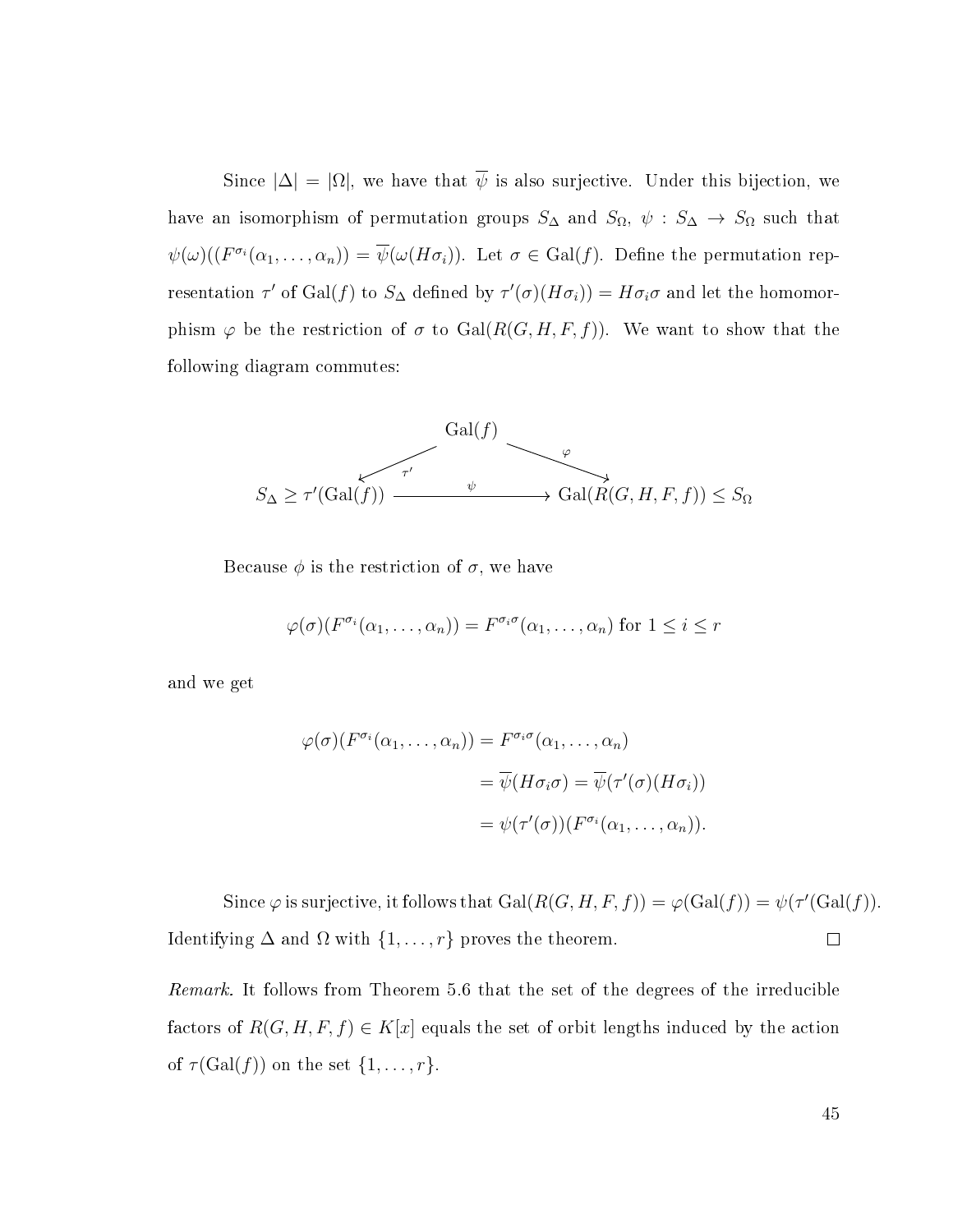Theorem [5.6](#page-49-0) gives us a method for using the factorization of the resolvent for differentiating among possible Galois groups of  $f$ . By computing and factoring the resolvent polynomial (over the base field) and comparing the degrees of the irreducible factors to the orbit lengths generated by the possible Galois groups, we can rule out the groups that generate orbit lengths that do not match the degrees of the factors of the resolvent.

#### <span id="page-51-0"></span>5.2 Examples

All examples were computed using the MAGMA computer algebra system.

Example 5.7. Let  $K = \mathbb{Q}$  and  $f(x) = x^{16} - 2x^{15} + 3x^{14} + 8x^{13} + 15x^{12} - 31x^{11} +$  $92x^{10} + 166x^9 - 6x^8 - 83x^7 + 921x^6 + 1597x^5 + 431x^4 - 371x^3 + 2303x^2 + 4116x + 2401$ If we factor f over the normal extension  $T = \mathbb{Q}(\zeta_5)$ , we obtain four degree-four factors of f. We know that Gal $(f) \leq S_4 \wr C_4$ . There are 390 transitive subgroups of  $S_4 \wr C_4$ . Let  $F(x_1, \ldots, x_{16}) = x_1 + x_2 + 2x_5 + 2x_6 + x_9 + x_{10}$ . The factorization of  $R(S_4 \wr S_4, \text{Stab}_{S_4 \wr S_4}(F), F, f)$  yields three factors each of degree 864. Examining the orbit length partitions of the transitive subgroups of  $S_4 \nvert C_4$ , yields 11 groups that could be isomorphic to  $Gal(f)$ . These groups are 16T1820, 16T1821, 16T1855. 16T1875, 16T1893, 16T1894, 16T1907, 16T1912, 16T1925, 16T1926, 16T1932.

**Example 5.8.** Let  $K = \mathbb{Q}$  and  $f(x) = x^{30} - x^{28} - 3x^{27} + 49x^{26} + 5x^{25} - 32x^{24} 127x^{23} + 972x^{22} + 134x^{21} - 340x^{20} - 2191x^{19} + 10335x^{18} + 1146x^{17} - 1364x^{16} - 18441x^{15} +$  $62708x^{14} + 2869x^{13} - 1777x^{12} - 72551x^{11} + 205320x^{10} - 5465x^9 - 6770x^8 - 102531x^7 +$  $288164x^{6} - 36848x^{5} + 4833x^{4} - 626x^{3} + 61x^{2} - 8x + 1$ . We know that  $Gal(f) \leq S_5 \wr C_6$ . There are 188 transitive subgroups of  $S_5 \nvert C_6$ . If we factor f over the normal extension  $T = \mathbb{Q}(\zeta_7)$ , we obtain six degree-five factors. Let  $F(x_1, \ldots, x_{30}) = x_1 + x_2 + 2x_3 +$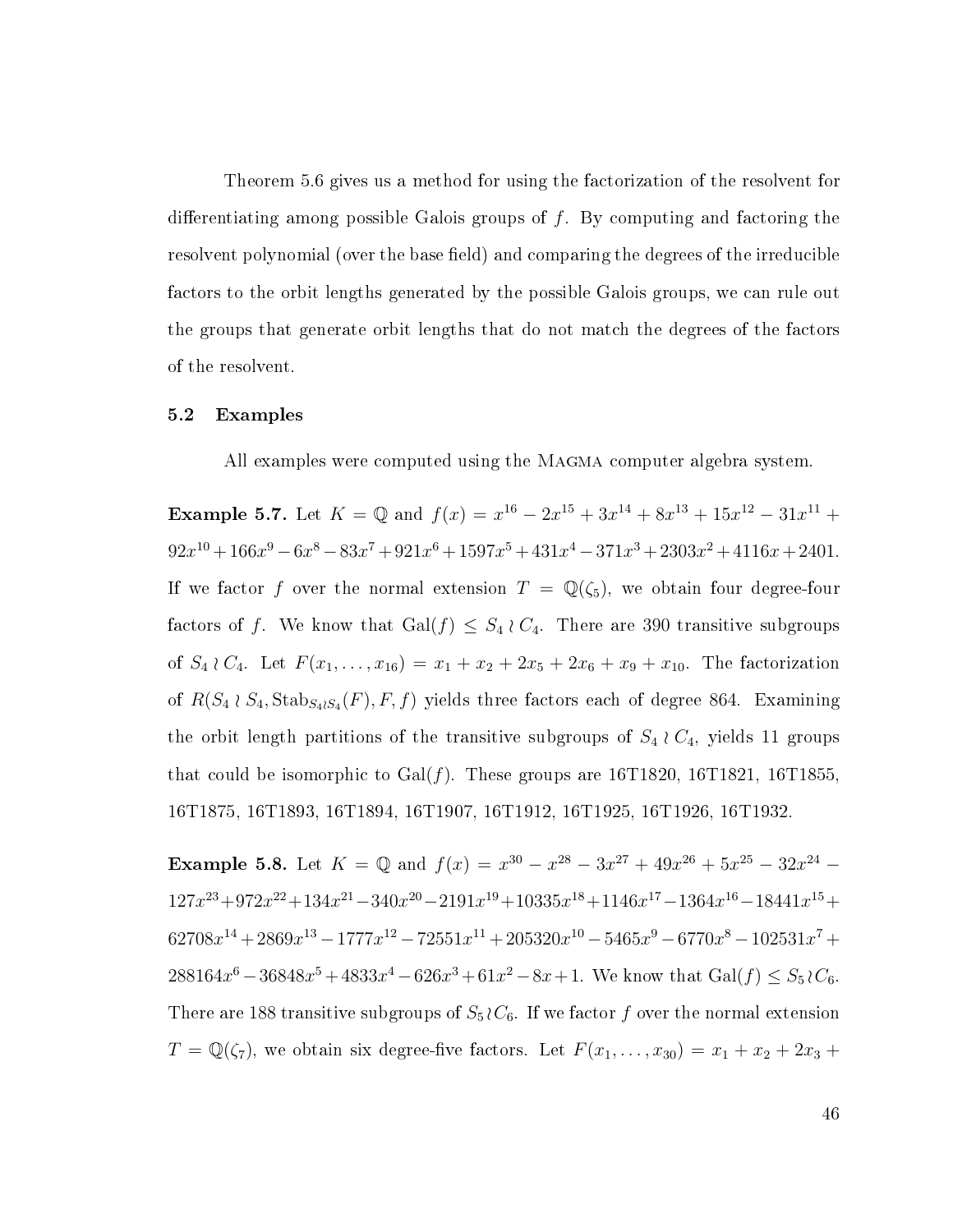$2x_6$ . The sequence  $[1, 1, 2, 0, 0, 2]$  corresponds to F and RLRSetup( $[1, 1, 2, 0, 0, 2]$ ,  $5)$ )  $\{\{1^{\times 2}, 2^{\times 1}\}^{\times 1}, \{2^{\times 1}\}^{\times 1}\}.$  The factorization of  $R(S_5 \wr S_6, \text{Stab}_{S_5 \wr S_6}(F), f)$  yields five factors each of degree 900. Examining the orbit length partitions of the transitive subgroups of  $S_5 \wr S_6$  yields 12 groups that could be isomorphic to  $Gal(f)$ . These groups are 30T5418, 30T5433, 30T5438, 30T5450, 30T5459, 30T5486, 30T5492, 30T5522, 30T5536, 30T5559, 30T5570, 30T5593.

**Example 5.9.** Let  $\mathbb{Q}_5$  be the field of 5-adic numbers. Let  $f(x) = x^{25} + 130x^{20} +$  $475x^{16} + 125x^{12} + 525x^{11} + 175x^{10} + 125x^7 + 375x^6 + 525x^5 + 250x^2 + 375x + 120 \in \mathbb{Q}_5[x]$ . Then  $\psi(x) = x^5 + 495x^4 + 190625x^3 + 2950x^2 + 1150x + 505$ ; generates a subfield  $L_1$  of  $\mathbb{Q}_5[x]/(f)$  such that, by the earlier proposition, f splits into 5 degree-5 polynomials over  $L_1$ . Let  $G = S_5 \wr S_5$ . We know that  $Gal(f) \leq C_5 \wr C_5 \leq S_5 \wr S_5$ . There are 21 transitive subgroups of  $C_5 \nvert C_5$  which could be isomorphic to Gal(f). Let  $F(x_1, \ldots, x_{25}) = x_1 + x_6 + x_{11}$ . The sequence  $[1, 0, 0, 0, 0, 1, 0, 0, 0, 0, 1]$  represents F and RLRSetup([1, 0, 0, 0, 0, 1, 0, 0, 0, 0, 1], 5) = { ${1^{\times 1}}^{\times 3}$ }. If we factor the resolvent polynomial produced over  $\mathbb{Q}_5$  then we obtain two degree-625 factors. Examining the orbit length partitions yields 5 possibilities for  $Gal(f)$ ,

{25T48, 25T49, 25T75, 25T76, 25T102}.

**Example 5.10.** Let  $\mathbb{Q}_3$  be the field of 3-adic numbers. Let  $f(x) = x^9 + 6x^8 + 3x^3 +$  $18x + 6 \in \mathbb{Q}_3[x]$ . Then  $\tau(x) = x^2 + 3072$  generates the maximal tamely ramified subfield T of the splitting field of f [\[GP12\]](#page-54-11), and  $\psi(x) = x^3 + 36x^2 + 3x + 21$  generates a subfield  $L_1$  of  $\mathbb{Q}_3[x]/(f)$  such that, by the earlier proposition, f splits into three degree-3 polynomials over  $TL_1$ . Let  $G = S_3 \wr S_3$ . There are 24 transitive subgroups of G which could be isomorphic to  $Gal(f)$ . We use a series of multivariate polynomials to reduce the possibilities.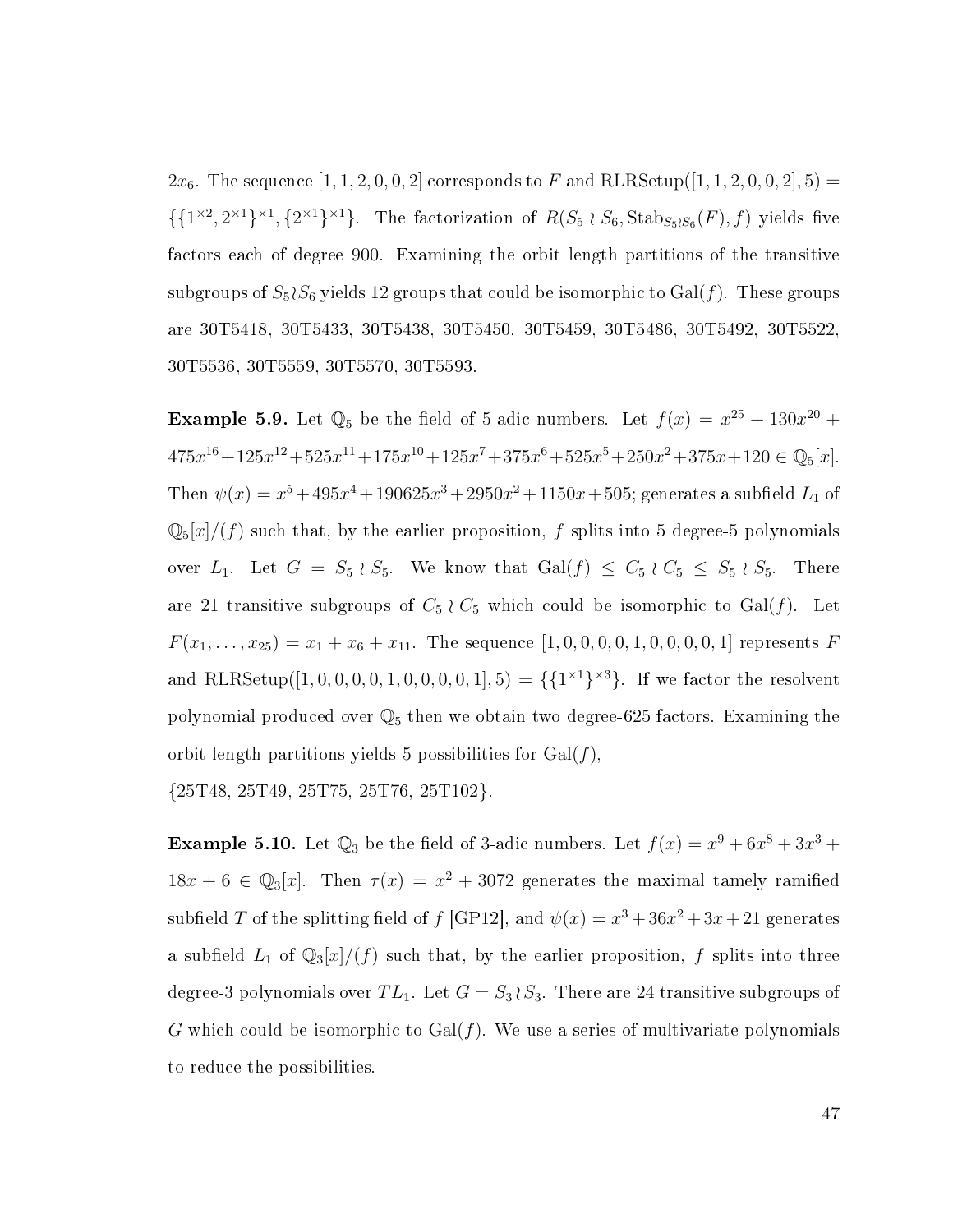Let  $F(x_1, \ldots, x_9) = x_1 + x_4 + x_7$ . The sequence  $[1, 0, 0, 1, 0, 0, 1]$  represents F and RLRSetup([1, 0, 0, 1, 0, 0, 1], 3) = { ${1^{\times 1}}^3$ }. If we factor the resolvent polynomial produced over  $\mathbb{Q}_3$  then we obtain one degree-27 factor. Examining the orbit length partitions yields 12 possibilities for  $Gal(f)$ ,

{9T6, 9T10, 9T17, 9T20, 9T21, 9T22, 9T24, 9T25, 9T28, 9T29, 9T30}

Let  $F(x_1, ..., x_9) = x_1 + x_4 + x_5$ . The sequence  $[1, 0, 0, 1, 1]$  represents F and RLRSetup([1, 0, 0, 1, 1], 3) = { $\{1^{\times 1}\}^{\times 1}, \{1^{\times 2}\}^{\times 1}\}$ . The factorization of the resolvent yields one degree-54 factor, which has possible groups {9T10, 9T11, 9T12, 9T18, 9T20, 9T21, 9T24, 9T29, 9T30, 9T31}.

Intersecting this set with the previous possibilities reduces the possible groups to {9T10, 9T20, 9T21, 9T24, 9T29, 9T30, 9T31}. Let  $F(x_1, \ldots, x_9) = x_1 + x_4 + x_5 +$  $x_7$ . The sequence  $[1, 0, 0, 1, 1, 0, 1]$  represents F and RLRSetup( $[1, 0, 0, 1, 1, 0, 1]$ , 3) =  $\{\{1^{\times 1}\}^{\times 2}, \{1^{\times 2}\}^{\times 1}\}\.$  Factoring the resolvent yields one factor of degree 54 and one factor of degree 27.

The groups that have corresponding orbit lengths are {9T10, 9T11, 9T13, 9T18}. The intersection with the previous possibilities yields one group, 9T10. So  $Gal(f) \cong 9T10.$